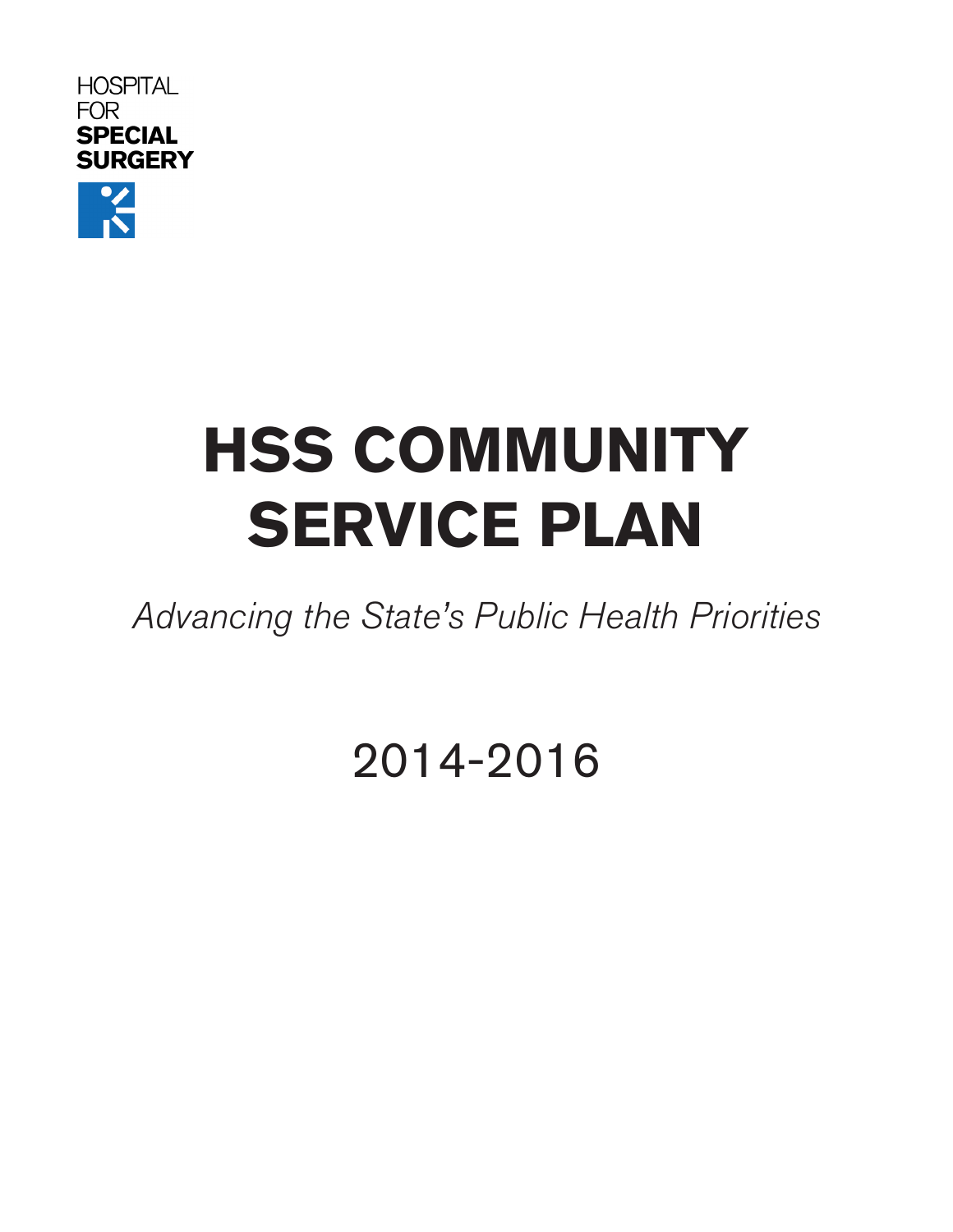#### **New York State Department of Health Three-Year Community Service Plan**

## **Hospital for Special Surgery - Advancing the Prevention Agenda**

Hospital for Special Surgery (HSS) is a recognized leader in musculoskeletal medicine and has been so for more than a century. During this time it has established an ongoing commitment to both physical and general wellness, patient care, research, professional education and community programming. HSS's vast knowledge capital, health care leadership, experience working in New York's multi-cultural environment, and strong partnerships have been integral to implementing and sustaining initiatives that improve the health and quality of life of the diverse community it serves. Given this depth of leadership, knowledge and experience, HSS is well positioned to help advance the New York State Department of Health's (NYSDOH) *Prevention Agenda 2013* through its Comprehensive Three-Year Community Service Plan (CSP). The Hospital's plan will focus on the **Preventing Chronic Disease Priority Area** where HSS will concentrate on musculoskeletal and rheumatologic conditions, its areas of expertise. The 10 programs outlined in the CSP will contribute to the DOH's **Reduce obesity in children and adults** and **Increase access to high-quality chronic disease preventive care and management in clinical and community settings** focus areas.

#### **Section 1: Mission Statement**

HSS's commitment to providing the highest quality of care to its patients and improving the quality of life and mobility of the communities it serves is articulated in its Mission, Vision and Values statements, which are reviewed annually by the Hospital's Board of Trustees.

#### **Mission**

The Mission of HSS is to provide the highest quality patient care, improve mobility, and enhance the quality of life for all, while advancing the science of orthopedic surgery, rheumatology, and their related disciplines through research and education. We do this regardless of race, color, creed, sexual orientation, or ethnic origin.

#### **Vision**

The Vision of HSS is to lead the world as the most innovative source of medical care, the premier research institution, and the most trusted educator in the field of orthopedics, rheumatology, and their related disciplines.

#### **Values**

HSS sets and adheres to the highest possible standards based on excellence, integrity, compassion, respect, teamwork, quality, safety, innovation, education and efficiency.

The Hospital's Mission, Vision and Values are the foundation that drive HSS's efforts to provide the highest quality care – inclusively, with cultural sensitivity and without discrimination – to both patients and the public. This is accomplished by working collaboratively with its extensive community partners, empowering the community through in-depth support, education and outreach initiatives, while positioning itself to be the most trusted educator.

#### **Section 2: Definition and Description of Community Served**

Founded in 1863, HSS is the nation's oldest orthopedic hospital, world-renowned for its expertise in musculoskeletal and rheumatologic conditions. Given that arthritis and chronic back conditions are the country's most common causes of disability,<sup>[1](#page-1-0)</sup> HSS recognizes that the need for community outreach and service continues to grow, especially in the context of an increasingly diverse community and rapidly aging baby boomer generation. The Hospital's commitment to community service – exemplified by its history of implementing initiatives that provide the highest level of care to patients and improving the health of the public – has continued for over a century and resonates with the health needs of many New Yorkers, particularly culturally diverse communities, children and older adults.

<span id="page-1-0"></span> $\overline{\phantom{a}}$ <sup>1</sup> Centers for Disease Control and Prevention. (CDC). (2013). *Healthy People 2020*. Retrieved fro[m http://www.healthypeople.gov/2020/topicsobjectives2020/overview.aspx?topicid=3](http://www.healthypeople.gov/2020/topicsobjectives2020/overview.aspx?topicid=3)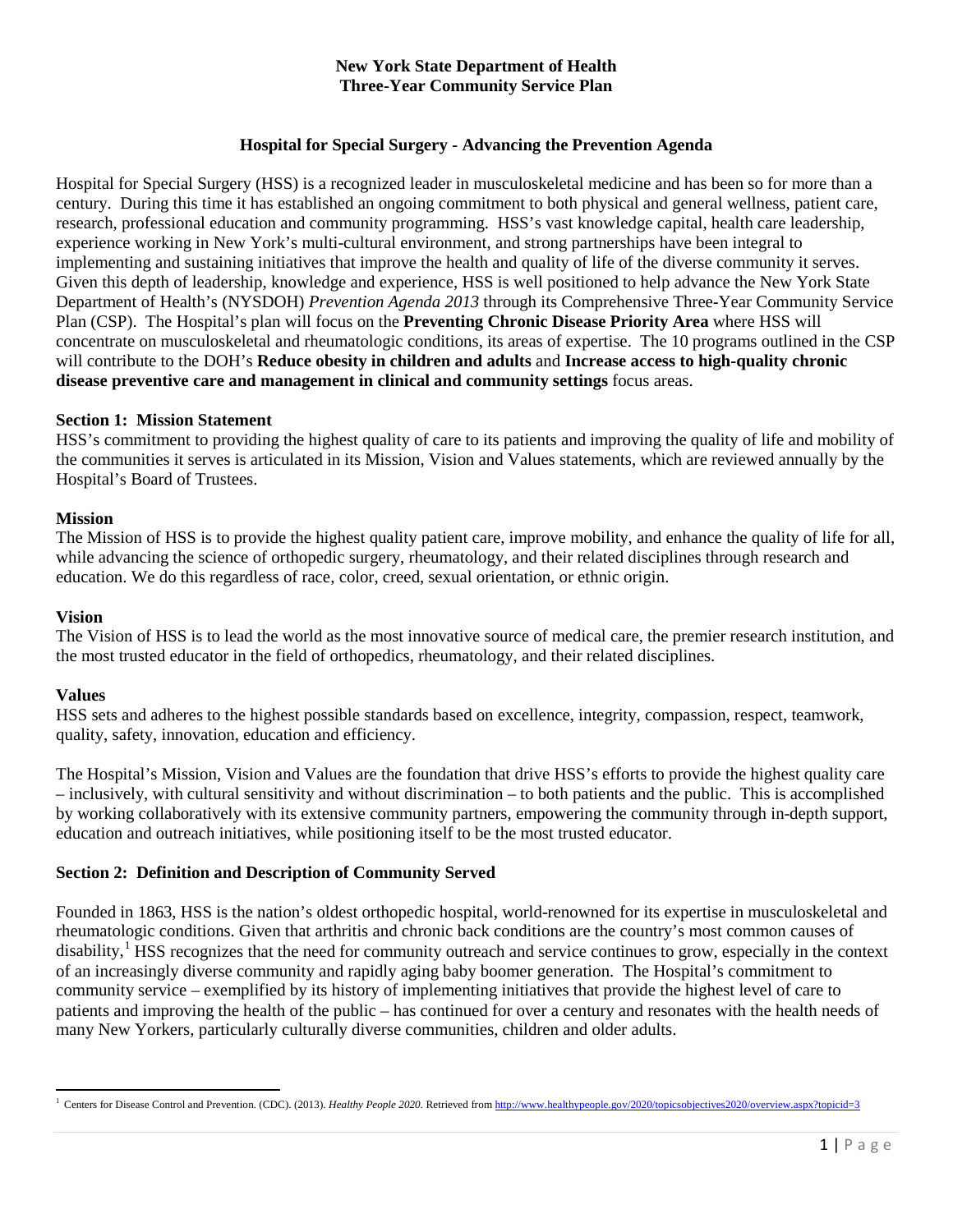HSS assists many communities in New York City (NYC), the tri-state area, and around the world. While the Hospital's service area consists of the five boroughs of NYC, its immediate community lies within the boundaries of Community Board #8, extending north from 59<sup>th</sup> Street to 96<sup>th</sup> Street and east from Fifth Avenue to the East River. The suburban areas surrounding NYC, including those in New Jersey, Connecticut and Long Island, comprise the Hospital's secondary service area. However, given its specialized focus on musculoskeletal and rheumatologic care, the Hospital's reach and impact extend beyond its immediate service area to communities around the world.

The need for community outreach and health prevention programs in NYC, particularly in areas where health disparities and poverty are prevalent, is clearly evident given the City's increasingly diverse and aging population. Nearly one-fifth of NYC residents live below the federal poverty level. According to 2012 census data, the NYC community consists of 8,336,697 people (43% of the State's population), which is comprised of 44% White, 29% Hispanic, 26% Black and 13% Asian residents. Moreover, the data suggest that immigrants remain attracted to NYC – between 2007 and 2011, 37% of the City's population was foreign-born. At the same time, the older adult population continues to grow – the NYC Department of Planning projects that over 44% of the City's population will be age 65 and older by the year 2030. In fact, the Hispanic older adult population increased by 42% between 2000 and 2010.

In furthering its commitment to community service, HSS has remained dedicated to improving the health of communities where dramatic health disparities exist, including the Lower East Side of Manhattan (encompassing Chinatown), the Hospital's immediate and adjacent communities of the Upper East Side and East Harlem, Inwood/Washington Heights, and the Bronx. According to NYC Department of Health and Mental Hygiene (DOHMH) Community Health Profiles, the following health disparities exist in the aforementioned communities:

- Less than half of Lower East Side adults (48%) are meeting Centers for Disease Control and Prevention (CDC) physical activity recommendations of exercising at least three days per week
- Hospitalizations for falls particularly fall-related hip fractures among older adults are more common on the Upper East Side than in the City overall
- One in 3 adults in East Harlem is obese with Black and Hispanic residents more likely to be obese, and nearly half of all residents report not exercising at all
- One in 5 Inwood/Washington Heights adults is obese, and one half of adults in these neighborhoods do not participate in any physical activity
- The birth rate to teenage mothers is higher in Inwood/Washington Heights than in Manhattan and the City overall

Additionally, the Hospital has expanded its focus to Asian communities residing in Flushing, Queens based on the Asian American Federation's report<sup>[2](#page-2-0)</sup> showing that:

- Asians are now close to 14% of the population in NYC
- Asians aged 65 and older had the highest growth rate citywide (64%) from 2000 to 2010
- The Lower East Side of Manhattan (including Chinatown) and Flushing, Queens were among several key neighborhoods that have added more than 1,000 Asian seniors over the last decade

## **Section 3: Public Participation**

Public participation is essential to shaping and informing HSS community education, wellness, support and outreach initiatives and is accomplished in various ways. The Hospital employs a needs assessment process, which incorporates relevant national, state and city health and community data related to the Hospital's areas of specialty in musculoskeletal and rheumatologic disease. In addition, HSS fosters a collaborative environment where input and feedback from its varied constituents, including community members, patients, physicians, staff and community/academic partners provide valuable insight into the public's needs, helping to identify gaps and future programming areas.

HSS has been conducting routine needs assessments, both formal and informal, of key groups in its community for over 20 years, establishing the Hospital as an experienced leader in this endeavor. For example, in 2012 the Public and Patient Education Department (PPED) conducted qualitative research consisting of 10 focus groups that assessed the educational and wellness-related needs of the older adult community, both HSS patients and non-HSS patients, in partnership with local senior centers and faith-based organizations. The Department of Social Work Programs also conducted focus

<span id="page-2-0"></span> $\overline{\phantom{a}}$ <sup>2</sup> Asian American Federation (2012). *Asian Americans in New York City: A Decade of Dynamic Change 2000-2010*. New York, NY.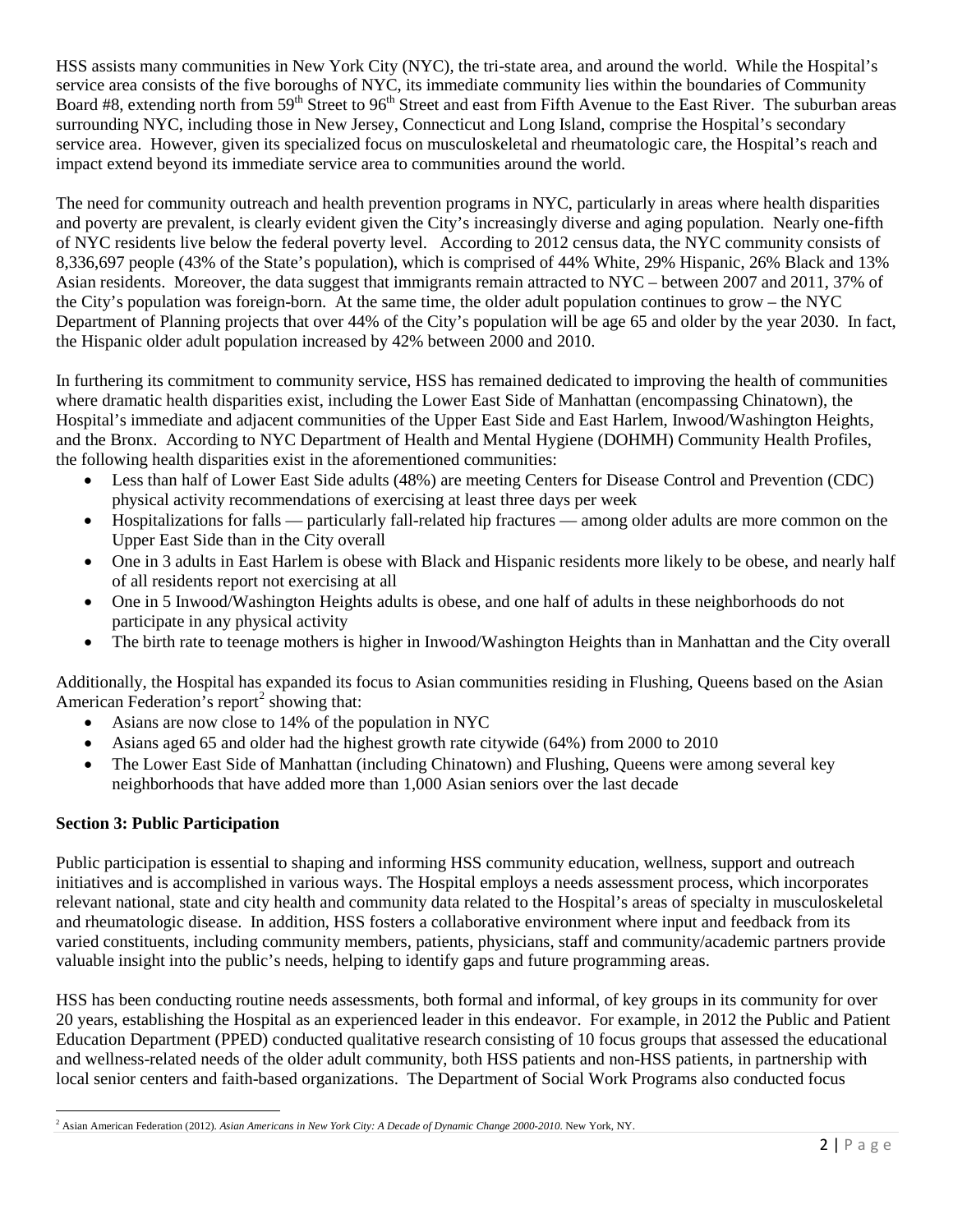groups, targeted needs assessment surveys and key informant interviews with patients, program users and community stakeholders in an effort to identify gaps in service during this period. Furthermore, routine program evaluation surveys of educational, exercise and support programs include questions specifically designed to assess participants' future programming needs and interests. Feedback from these needs assessment studies is tabulated, analyzed and used in formulating new or refining existing programs. Results were also used to help in the selection of public health priorities for the 2013 CSP, as outlined in Section 4 of this report.

In 2013, the Hospital conducted an anonymous, large-scale community health needs assessment (CHNA) survey that explored several aspects of the HSS community including (1) musculoskeletal and rheumatologic health conditions and management, (2) quality of life, (3) use and access to healthcare and (4) socio-demographic characteristics such as health literacy. The survey, administered in English, Spanish and Chinese to HSS patients and the community at large, included validated measures of physical activity, quality of life, mental health, chronic disease self-efficacy and health literacy. Surveys were completed by 1,084 members of the community via mail (51%), in-person (26%) and the web (22%) for four weeks from late February through mid-March 2013. Results were used to help select the public health priorities of the CSP and to inform current and future programming.

Collaboration with the public, community partners and internal stakeholders was crucial to the success of this survey. All groups were consulted in the development phase of the CHNA and then again in the selection of public health priorities. Thirteen members of the community, including PPED exercise participants, Department of Social Work Programs participants and members of the Carter Burden and Mott Street Senior Centers, provided feedback on survey construction and length in late January and early February 2013, mainly through one-on-one interviews. In addition, the Hospital was careful to elicit public input about survey translations to ensure they were culturally relevant; health literacy considerations were also taken into account. Community partners and internal stakeholders provided valuable feedback about survey construction, the use of validated measures, cultural relevance, health literacy and survey gaps via extensive phone conversations, emails and in-person discussions. All feedback was aggregated and used to adjust survey questions, construction and cultural relevance. Below outlines the community partners involved:

- Arthritis Foundation New York Chapter
- Charles B. Wang Community Health Center
- Children's Aid Society
- Clinical & Translational Science Center (CTSC) Weill Cornell Medical College
- East Side Council on the Aging (ESCOTA)
- General Human Outreach in the Community, Inc. (GHO)
- Lenox Hill Neighborhood House
- Medicare Rights Center
- National Osteoporosis Foundation
- NYC DOHMH Office of Minority Health
- Silberman School of Social Work at Hunter College
- S.L.E. Lupus Foundation
- Translational Research Institute for Pain in Later Life (TRIPLL)

Results of the survey were shared with internal stakeholders, the public and community partners. Specific forums were held for each group to present results, elicit feedback and discuss CSP priority area selection. Internal stakeholder meetings were held on April  $10<sup>th</sup>$  and April  $16<sup>th</sup>$  to discuss CHNA results and CSP priority area selection. The public forum was held on April 24, 2013 during which discussion centered on community feedback about CHNA results, gaps in programming and determination of the Hospital's CSP priority area selection. The main communication channel for notifying the public about the forum was through flyers that were distributed at HSS community programs and outpatient clinics and posted on/using digital media (web, Facebook and twitter). In addition, announcements were made during public and patient programs held at HSS, and a poster was strategically placed in a high traffic area of the Hospital to publicize the meeting. Outcomes of this meeting suggested that barriers to accessing HSS programs and services are due to, for example, cost, location, and timing of offerings. In addition, the need for broader marketing of programs was discussed.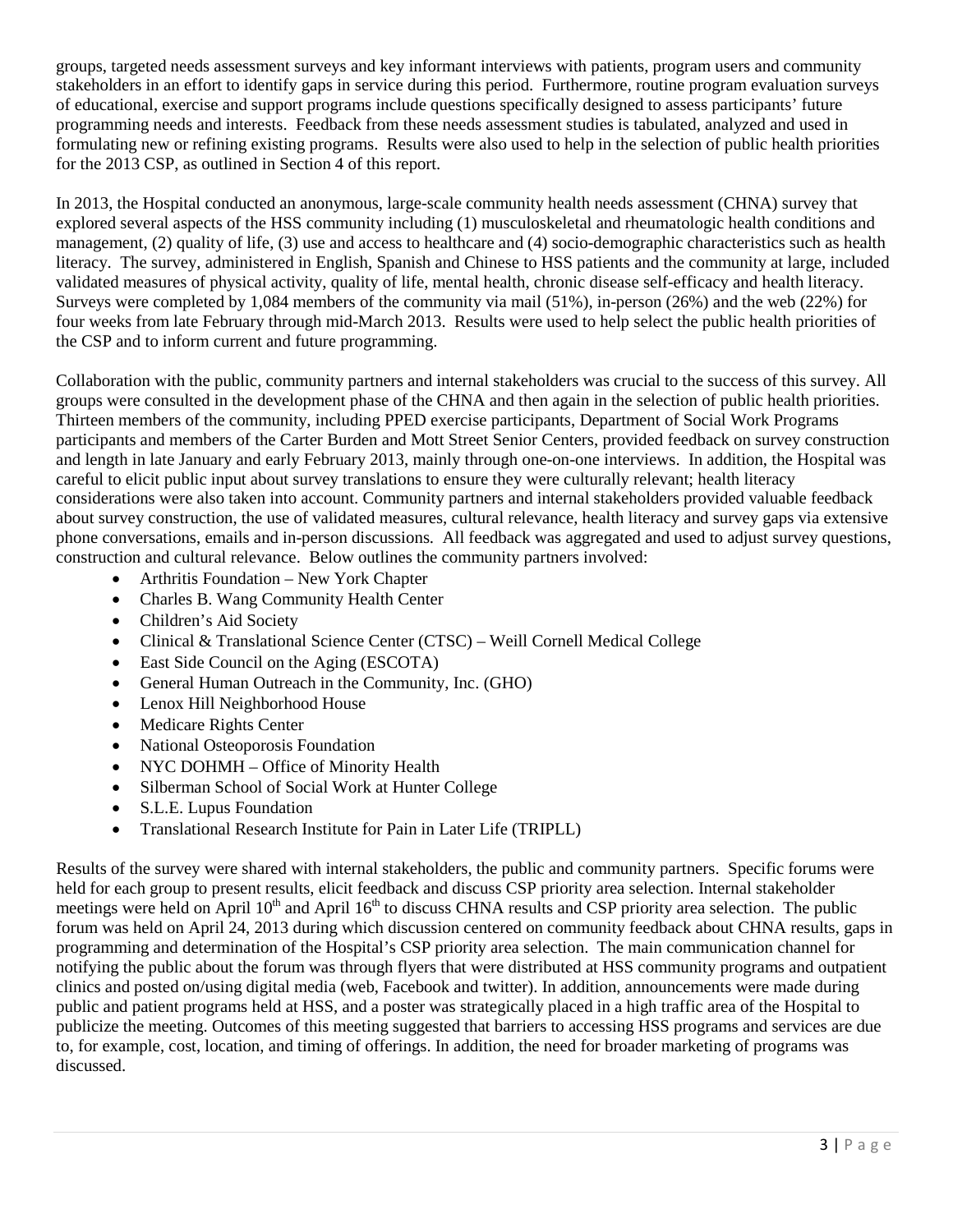Community partner forums were held on May  $2<sup>nd</sup>$  and May  $8<sup>th</sup>$  of 2013; a total of nine individuals from 13 community partner organizations (outlined above) attended these meetings. As with the public forum, discussions focused on feedback about CHNA results and CSP priority area selection. CHNA results were received positively. There was extensive discussion about how results accurately depicted the various communities served and how these results could be used to impact the community at large. Specifically, there was much discussion about access to services and ways in which HSS could extend the reach of its programs, particularly to older adults, those with limited mobility and those aging in place. In addition, falls prevention and the importance of educating clinicians about survey results were mentioned. There was consensus among all present at these meetings that Chronic Disease was most appropriate for HSS's health priority, and that obesity and increasing access to high quality chronic disease preventive care and management should be the Hospital's two CSP focus areas.

The Hospital's extensive collaborations with community organizations, city and state agencies, universities and the private sector aid HSS in providing community programs that best meet the public's varied needs. HSS believes that the ten programs outlined in Section 5 of this report meet these needs as well as support the NYSDOH's *Prevention Agenda 2013*.

## **Section 4: Assessment and Selection of Public Health Priorities**

Grounded in its commitment to the public, the Hospital believes that an ongoing exchange of information between its staff, community partners and members of the public along with the use of relevant national, state and city health data and ongoing community needs assessments is critical to its mission. Furthermore, HSS places paramount importance on ensuring that the development, modification and expansion of its community health initiatives are based on a collaborative process, and that these programs meet the constantly changing healthcare needs of a diverse and aging community. To this end, the Hospital has facilitated systematic, scheduled input and feedback from its varied constituents to obtain valuable insight into public and patient needs (as described in Section 3), which have been utilized to guide the selection of its CSP health priority, focus areas and programming.

HSS is dedicated to advancing the NYSDOH's *Prevention Agenda 2013* through its CSP initiatives outlined in Section 5 and has chosen to focus on **Preventing Chronic Disease**, where it will concentrate on musculoskeletal and rheumatologic conditions, and focus on **reducing obesity in children and adults** (Focus Area #1) and **increasing access to high quality chronic disease preventive care and management in both clinical and community settings** (Focus Area #2).

To ensure that the selection of these public health priorities resonates with the health care needs of New Yorkers, the Hospital has made sure that its CSP priority and focus areas align with those set forth by the NYC DOHMH's Take Care New York health policy. Namely, the reduction of pediatric and adult obesity (Focus Area #1) aligns with the City's health priorities of *Healthy Eating* and *Active Living*, while increasing access to clinically- and community-based chronic disease preventive care and management (Focus Area #2) are based on the Department's focus on *Quality Care and Preventive Services*.

The following delineates the collaborative process by which HSS integrated information derived from various parties in its selection of public health priorities:

#### *Input from Internal Stakeholders*

Recognizing that the development of community health programming requires a concerted effort by all members of the organization, the Hospital involved various representatives from HSS departments in guiding the selection of the health priorities for the CSP. In doing so, HSS set the foundation for internal stakeholders to drive and support the design, implementation, and evaluation of its CSP programs from inception. Moreover, the knowledge and experiences of physicians, nurses, social workers and other staff that have a vested interest in serving the community helped to inform the direction of these programs.

As mentioned above, internal meetings with HSS Departments of Public and Patient Education, Social Work Programs, Nursing, Nutrition, and Rehabilitation took place to discuss possible directions for CSP health priorities and obtain feedback from team members, using results from the CHNA to help guide the discussion. These meetings, which were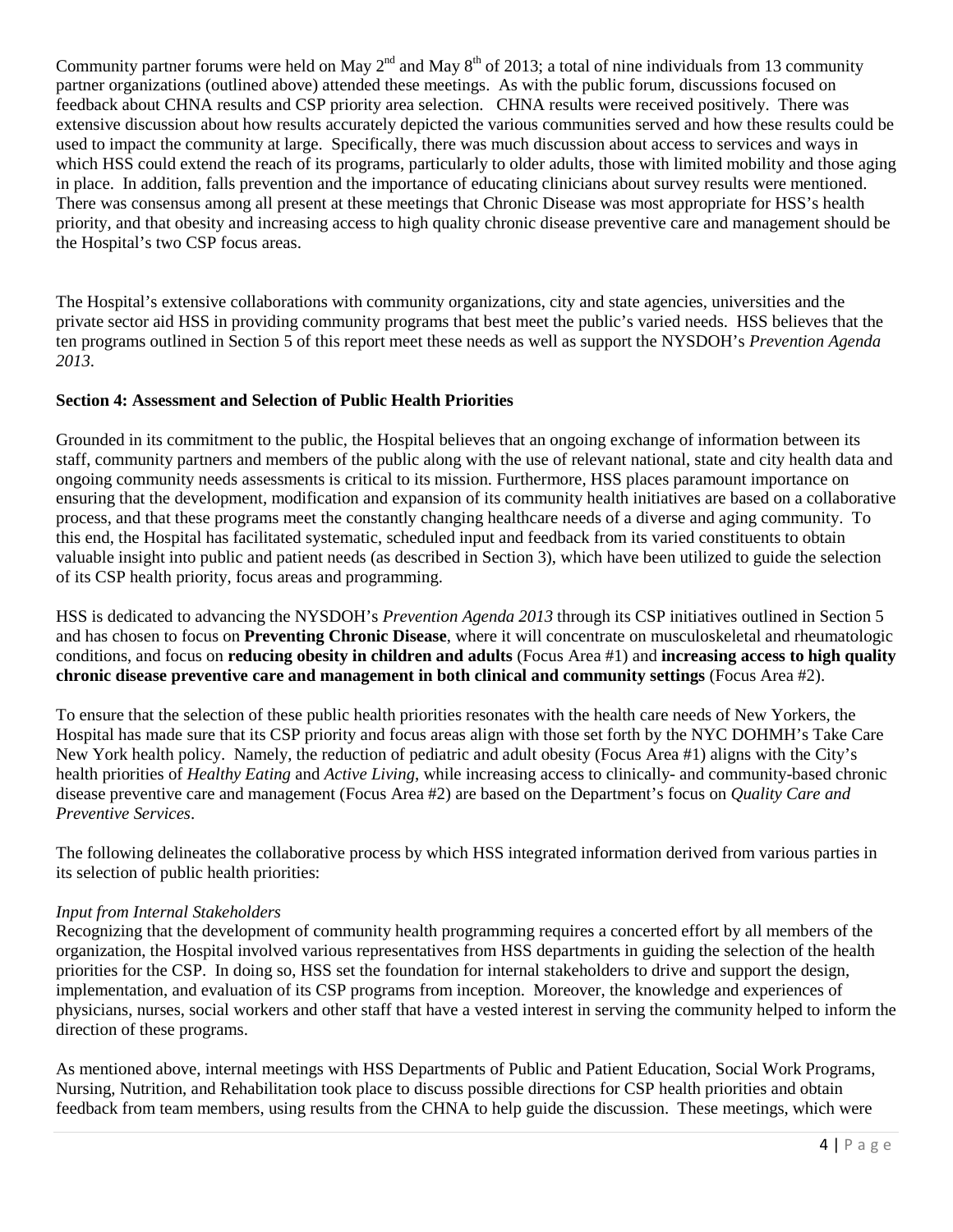held on May 2, 6, 7, 8 and 14, 2013, also explored areas for implementing CSP initiatives that were informed by members' awareness of community needs and results of the CHNA.

## *Community Partner Feedback*

As described above, HSS gathered input from various community partners to help guide the selection of the CSP priority/focus areas. Given their experience with serving specific communities, public health expertise, and knowledge of community needs, representatives from various organizations provided the Hospital with valuable insight for selecting its CSP health priorities and focus areas.

To help facilitate this process, the Hospital met with regulatory agencies and the Greater New York Hospital Association (GNYHA), a trade association, to inform the structure and process for selecting its public health priorities. In-person meetings and conference calls with GNYHA were held at various times from January-February 2013 on topics such as guidance on the NYS DOH CSP requirements and federal requirements for the CHNA. The Hospital also attended executive briefings regarding plans and updates to the NYC DOHMH Take Care New York health policy on February  $20<sup>th</sup>$  and July  $19<sup>th</sup>$ ,  $2013$ , meetings which were facilitated by GNYHA, to help in the selection of the Hospital's priority/focus areas. These meetings provided the Hospital with a framework for developing its CSP and ensured that the priority/focus areas aligned with state and local health department goals.

Moreover, feedback from community partner organizations was critical to driving the selection of public health priorities for the Hospital. In-person community partner sessions were held and attended by nine representatives from the 13 organizations that were listed in Section 3.

Using results of the CHNA as the basis for the discussions, these sessions provided HSS and its partners with the opportunity to exchange valuable information regarding community needs, explore areas for future collaboration, and solidify a mutual commitment to advancing public health. Furthermore, community partner knowledge of their respective community needs helped to identify gaps in community programming – or more specifically, areas where HSS could use its expertise to make a lasting public health impact. For example, the Executive Director of GHO (General Human Outreach in the Community, Inc.) and a professor from the Silberman School of Social Work at Hunter College, whose area of research focuses on health disparities, respectively brought a wealth of knowledge and experience working with Asian American communities in NYC. They emphasized that culturally related concerns around health privacy, for example, may deter many community members from seeking medical attention regarding falls prevention or soliciting needed educational support regarding chronic health needs, which are areas where HSS excels. A rich discussion ensued about methods to use our data to develop relevant interventions and methodologies for tracking outcomes based on CHNA findings.

Overall, feedback from these meetings solidified the need for programs that improve the community's diet and increase physical activity to combat obesity among children and adults, examined specific communities in need of chronic disease preventive care and management (including older adults, diverse communities and lower-income groups), and supported the need for programs that provide culturally-relevant education regarding musculoskeletal and rheumatologic issues.

#### *Input from the General Public*

To further its commitment to developing programs that improve community health, obtaining feedback from the public and patient community was also instrumental in driving the Hospital's selection of its public health priorities. To that end, a public forum was held (as described earlier) to allow participants to discuss the appropriate direction for the Hospital's CSP health priorities. The public expressed the need for programs that improve diet and physical activity and empower the community to prevent and manage their musculoskeletal and rheumatologic conditions, feedback that has been pivotal to the Hospital's selected focus areas. Furthermore, community members agreed that HSS should choose Chronic Disease as its priority area with a concentration on the obesity and high quality chronic disease preventive focus area as they thought these areas are consistent with the HSS mission and in alignment with pressing public health needs.

#### *HSS Patient Population Demographics*

As an academic medical center and specialty hospital focused on musculoskeletal patient care primarily in the fields of orthopedics and rheumatology, HSS has established an ongoing commitment to physical wellness and providing patients with the highest standards of health care. In providing high quality care, the Hospital also understands the importance of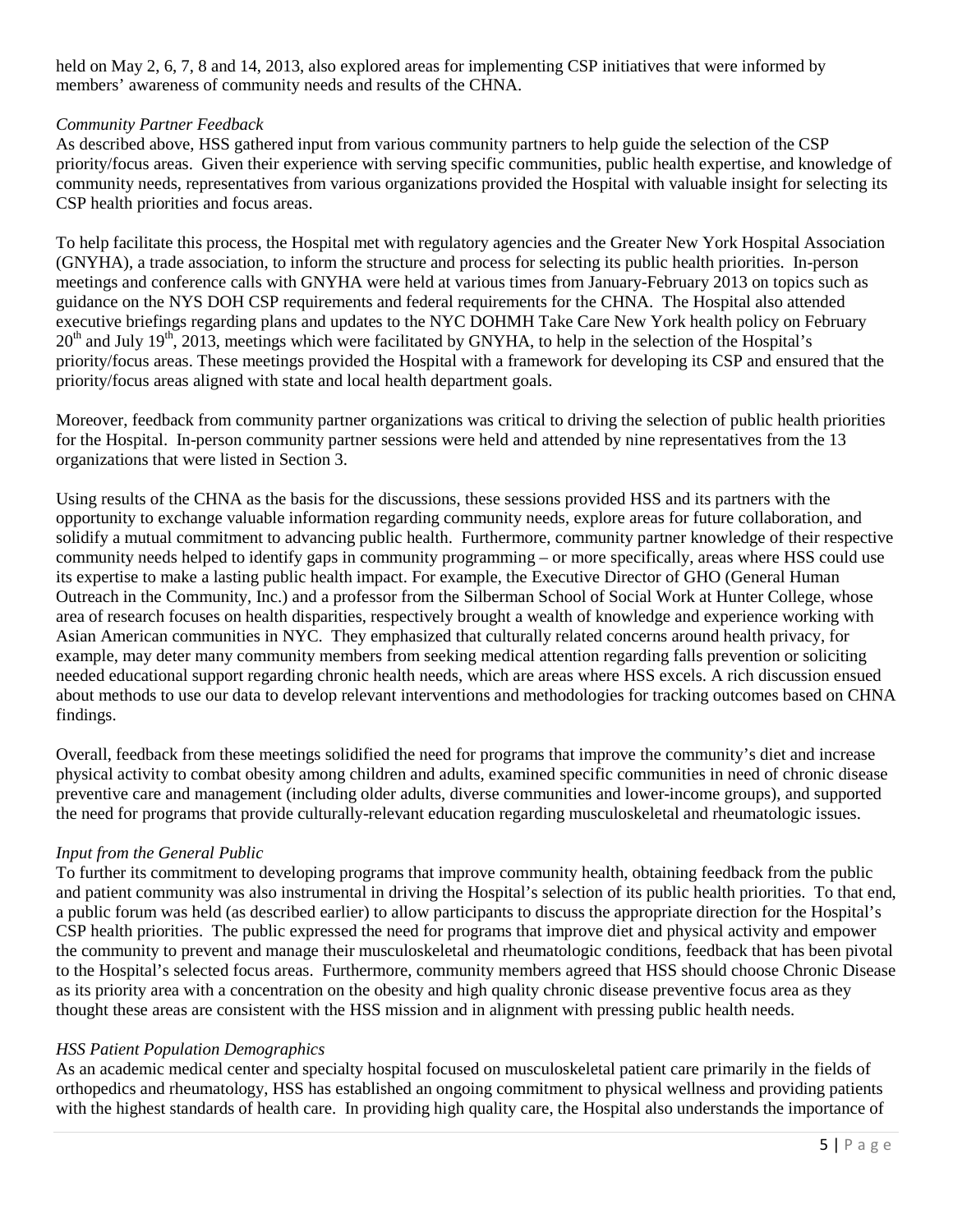developing programs that meet the community's needs, which are informed by the needs of its patients. In support of the selected priority of **Chronic Disease**, hospital inpatient and outpatient data collected between 2012 to 2013 and outlined below reveal that musculoskeletal/rheumatologic conditions are major issues among the HSS patient community. Following lists the number of medical visits by diagnosis (primary or secondary) in that time frame:

- Osteoarthritis  $= 37,688$
- Rheumatoid Arthritis  $= 9,229$
- Lupus  $= 3,139$

l

Osteoporosis  $= 2,227$ 

Moreover, the Hospital's patient demographics reflect the aging and growing diversity of the New York community, as adult patients aged 60 and older comprise nearly 62% of the total patient population, while 31% of the Ambulatory Care Clinic population is Hispanic/Latino, followed by 23% Black, 17% White and 4% Asian.

To ensure that the selection of these public health priorities resonates with the health care needs of New Yorkers, the Hospital utilized public health data and statistics, along with results from the HSS CHNA and other ongoing needs assessments, to inform the selection of its priority/focus areas. Specific data that were used for each focus area are outlined in the following subsections.

## **Focus Area 1:** *Reduce obesity in children and adults*

Given its area of specialty, the Hospital understands that maintaining a healthy weight and being physically active play an important role in the development and strength of bones and muscles throughout life. Children's bones and cartilage are continuously developing; however, the excess weight of obesity erodes weight-bearing joints and results in musculoskeletal health issues that may continue into adulthood.<sup>[3](#page-6-0)</sup> Physical activity may be used to reduce the risk of obesity and alleviate symptoms of musculoskeletal conditions such as osteoarthritis (OA) and osteoporosis (OP).

Public health data demonstrate that a reduction in obesity among children and adults is greatly needed. Compared with 25% of state residents, 56% of NYC's adults are overweight or obese.<sup>[4](#page-6-1),[5](#page-6-2)</sup> Moreover, 24% of the City's elementary school children are obese and 19% are overweight.<sup>[6](#page-6-3)</sup> Health disparities exist among racial/ethnic groups in obesity prevalence among American children and adolescents. Compared with Whites, higher obesity rates have been found among Blacks (51%) and Hispanics/Latinos(21%).<sup>[7](#page-6-4)</sup> In addition, nearly 1 in 3 Hispanic/Latino children and 14% of Asian children in NYC elementary schools are classified as obese.<sup>5</sup> Studies have suggested factors accounting for the increase of obesity include unhealthy eating habits, sedentary lifestyles, and inequitable economic conditions in some neighborhoods that have reduced access to healthy foods and diminished access to safe places to play and exercise.<sup>[8](#page-6-5)</sup> These alarming trends illustrate that there is a strong need for a multifaceted approach to reducing obesity in children by improving the diet and exercise levels of the entire family, which HSS has incorporated into its obesity-focused programming.

Results from the Hospital's CHNA also suggest that nutrition and physical activity are major concerns among members of the HSS community. Specifically, 21% of the total sample rated their diet negatively, and only 17% were meeting CDCrecommended guidelines for vigorous physical activity. Nevertheless, 40% had received medical instructions to modify their diet and 39% had been told to lose weight, while three-quarters were instructed to exercise more. Associations were found between barriers to healthy eating and socio-economic status, such as race, ethnicity, level of education and household income.

Additionally, results from ongoing HSS needs assessments have suggested that members of the HSS community are interested in exercise programming that would benefit their overall wellness and musculoskeletal needs. In particular,

<span id="page-6-0"></span><sup>3</sup> Bowen, J.R., Assis, M., Sinha, K., Hassink, S., & Littleton. A. (2009). Associations among slipped capital femoral epiphysis, tibia vara, and type 2 juvenile diabetes. *Journal of Pediatric*

<sup>&</sup>lt;sup>4</sup> NYS DOH. (2011). *Obesity statistics in NYC*. Retrieved fro[m http://www.health.state.ny.us/statistics/prevention/obesity/county/newyorkcity.htm.](http://www.health.state.ny.us/statistics/prevention/obesity/county/newyorkcity.htm)<br><sup>5</sup> CDC. (2012). *US obesity trends: 1985-2007*. Retrieved from http://ww

<span id="page-6-3"></span><span id="page-6-2"></span><span id="page-6-1"></span>

<sup>1500.</sup>

<span id="page-6-5"></span><span id="page-6-4"></span><sup>&</sup>lt;sup>7</sup> CDC. (2010). CDC features: Data and statistics by date. Retrieved fro[m http://www.cdc.gov/features/dsobesityadults/](http://www.cdc.gov/features/dsobesityadults/)<br><sup>8</sup> NYC DOHMH. (2010). Childhood overweight, physical activity, and "screentime" in NYC. Epi Data Brie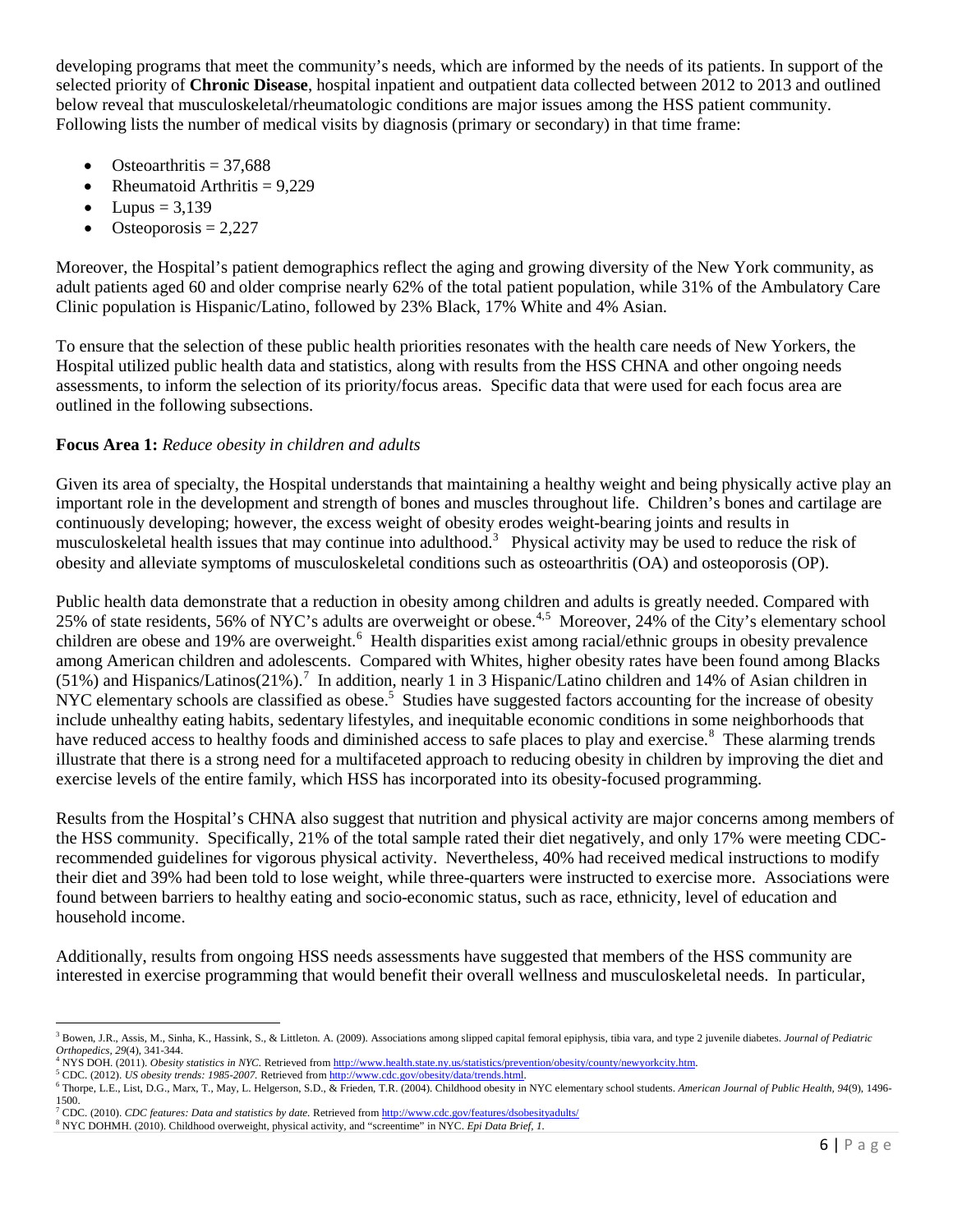focus groups and program evaluation surveys completed by participants of HSS PPED and Social Work Programs have suggested that there is a strong interest in education and wellness programming related to musculoskeletal health.

## **Focus Area 2:** *Increase access to high quality chronic disease preventive care and management in both clinical and community settings*

Extensive literature has shown that many individuals with chronic musculoskeletal and rheumatologic conditions, including older adults and lower-income, ethnically diverse individuals, are in need of chronic disease preventive care and management education and exercise programming in both clinical and community settings. To support these needs, HSS aims to provide programs and services to assist people with managing these concerns and empowering them to keep active and maintain a healthy lifestyle.

Public health data show that musculoskeletal and rheumatologic conditions are important concerns on the national and local level, and older adults and ethnically diverse individuals are disproportionately affected by these issues. OA, which is the leading cause of disability in the US (affecting 27 million Americans<sup>[9](#page-7-0)</sup> and 22% of New Yorkers) affects nearly half of older Americans,[10](#page-7-1) while all racial/ethnic groups have the condition: 34.3 million Whites, 4.4 million Blacks, and 2.6 million Hispanic/Latinos.<sup>[11](#page-7-2)</sup> In addition, OP is the leading cause of fractures in the aging population, affecting nearly 10 million Americans and about half of all women older than 50, and up to one in four men.<sup>12</sup> Research has shown that Asian women are at increased risk for developing OP given their tendency for having lower bone mass and avoidance of dairy consumption due to lactose intolerance.<sup>[13](#page-7-4)</sup> Individuals suffering from lupus (systemic lupus erythematosus), a chronic and potentially life-threatening autoimmune disease, are generally women between ages 15-45,while Asian, Black, Hispanic/Latino, and Native American women are affected by this disease two to four times more than White women. Furthermore, studies have demonstrated that women of color have significantly worse outcomes. Barriers such as poverty, access, health literacy and health beliefs present additional challenges to quality care and management. For example, when lupus patients are low income Hispanic teens, they may face increased adverse outcomes related to risky behaviors such as unsafe sexual practices, which put them at risk for unplanned pregnancies.<sup>[14](#page-7-5)</sup>

Research has also shown that many older adults are in need of better chronic disease preventive care and management education and exercise programming. The CDC has reported that approximately 80% of older Americans have at least one chronic condition while 50% have two or more,<sup>[15](#page-7-6)</sup> yet the vast majority do not make major lifestyle changes following diagnosis of a serious chronic disease, either in the short term or long term.<sup>[16](#page-7-7)</sup> This suggests that many older adults miss the opportunity to take critical steps to manage, and often prevent, chronic conditions. In addition, national surveys demonstrate that many older Americans do not engage in regular leisure-time physical activity<sup>2</sup> and their diet is far below the levels recommended for optimal muscle and bone health.<sup>[17](#page-7-8)</sup> Interestingly, however, in 2007, more older adults in NYC were physically active  $(30\%)$  than older adults nationally  $(23\%)$ .<sup>18</sup> Given the importance of physical activity in combating obesity, maintaining general wellbeing, and optimizing mobility, the Hospital is dedicated to providing the older adult community with the educational and exercise programming needed to help prevent and manage musculoskeletal and rheumatologic issues.

Additionally, the need for culturally-relevant education regarding chronic disease preventive care and management is evident in the literature. Research has suggested that ethnically diverse communities encounter linguistic/cultural barriers to healthcare and therefore may miss opportunities to learn how to prevent and manage their chronic conditions. For example, studies have shown that language and cultural barriers limit satisfactory health care for many Asians, who generally lack access to recommended levels of prevention, counseling, and medical care they need. Furthermore, limited

l

<span id="page-7-0"></span><sup>&</sup>lt;sup>9</sup> Helmick, C.G., Felson, D.T., Lawrence, R.C., Gabriel, C., Hirsch, R., Kwoh, C. K., et al, for the National Arthritis Data Workgroup. (2008). Estimates of the prevalence of arthritis and other rheumatic conditions in the United States: Part I. *Arthritis and Rheumatism*, 5, 15-25.<br><sup>10</sup> CDC. (2006). Prevalence of doctor-diagnosed arthritis and arthritis-attributable activity limitation – United States, 2003-2005.

<span id="page-7-2"></span><span id="page-7-1"></span>

<span id="page-7-4"></span><span id="page-7-3"></span>[Osteoporosis/Background/asian\\_american\\_women.asp](http://www.niams.nih.gov/Health_Info/Bone/%20Osteoporosis/Background/asian_american_women.asp)<br><sup>14</sup> Bertoli, M.A., Vilá, L.M., Reveille, J.D., & Alarcón, G.S., LUMINA study group. (2008). Systemic lupus erythaematosus in a multiethnic US cohort (LUMINA) LIII: Disease

<span id="page-7-5"></span>and outcome in acute onset lupus. Journal of Ann Rheum Dis, 67(4), 500-504.<br><sup>15</sup> CDC. (2004). Healthy aging: Preventing disease and improving quality of life among older Americans. Retrieved from http://cdc.gov/nccdphp/aag

<span id="page-7-6"></span>

<span id="page-7-7"></span>and later life. The Journals of Gerontology, Series B: Psychological and Social Sciences, 67(3), 279-288.<br><sup>17</sup> Wright, J.D., Wang, C.Y., Kennedy-Stevenson, J., & Ervin, R.B. (2003). Dietary intakes of ten key nutrients for

<span id="page-7-8"></span>MD: National Center on Health Statistics.

<span id="page-7-9"></span><sup>18</sup> NYC DOHMH. (2010). Health of older New Yorkers. *NYC Vital Signs, 8*(4).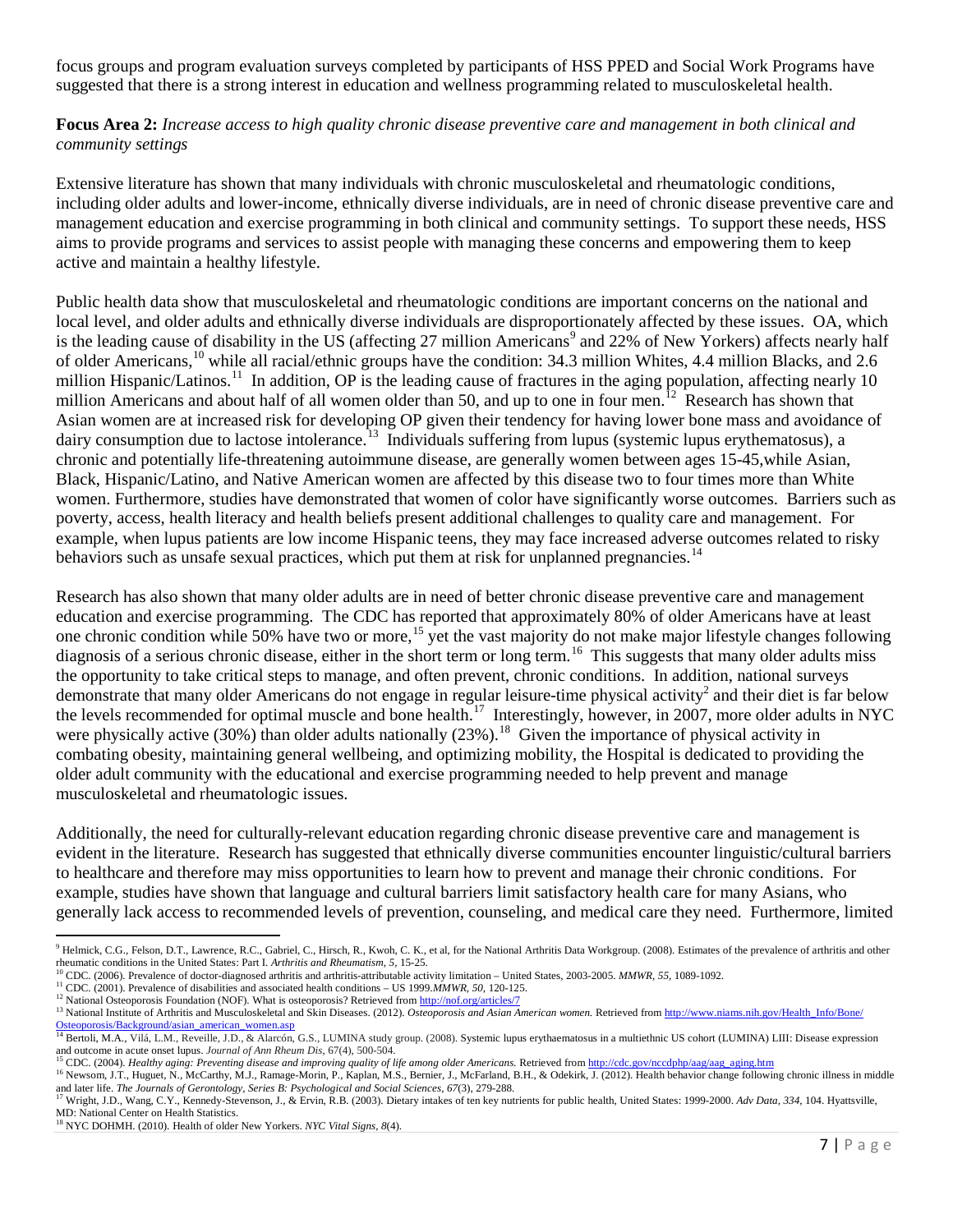English proficiency is a major issue and contributor to a lack of knowledge regarding the prevention and management of musculoskeletal health issues, as data has shown that 38% of Asians have limited English proficiency, compared to 16% of the entire NYC population.<sup>[19](#page-8-0)</sup>

The Hospital's CHNA results revealed that chronic disease preventive care, management education and exercise programming are greatly needed, particularly among traditionally underserved communities which are affected by health disparities. The need was further demonstrated among older adults and Asians. For instance, OA and OP were the leading conditions reported among those surveyed (affecting 47% and 33% of respondents, respectively) and were more common among older adults, while lupus was most commonly cited by teens and Asians. While all ethnically diverse communities scored lower than Whites, Asians, compared to African Americans and Hispanics, were the most likely to lack communication with their provider, had the lowest health literacy, were the least likely to discuss their injuries, such as falls, with their provider, and were the most likely to forgo medical advice because their provider did not understand their culture or language. Also of particular note is that 32% of HSS's CHNA sample rated their health status as poor to fair (as compared with 14% of all New Yorkers), with poor health status most frequently reported by Blacks (51%), Asians (48%) and Hispanics (43%) vs. Whites (22%). These findings underscore the need to increase the availability of chronic disease prevention and management education that is also culturally relevant.

Additionally, the Hospital's ongoing needs assessments have identified the need for culturally-relevant healthcare and chronic disease self-management education. Results from focus groups and program evaluation surveys with participants of HSS PPED and Social Work Programs have suggested that there is a strong community interest in education and wellness programming related to musculoskeletal health, and that program participants lack access to culturally-sensitive healthcare and chronic disease self-management education.

The Hospital has utilized the collective aforementioned sources of information to ensure that the development, modification and expansion of its community health initiatives are based on a collaborative process, which takes into account the changing healthcare needs of its increasingly diverse and aging community.

## **Section 5: HSS Three – Year Plan of Action**

## **Chronic Disease Priority Area: Program 1 Focus Area 1: Reduce obesity in children and adults**

## **SNEAKER©: Super Nutrition Education for All Kids to Eat Right**

As specialists in mobility, HSS understands the important role that physical activity and nutrition play throughout life, including the development and strength of bones and muscles, and healthy weight maintenance. The Hospital shares the NYS DOH's concern that a lack of physical activity and poor dietary choices can lead to high obesity rates among New Yorkers. SNEAKER<sup>©</sup> (Super Nutrition Education for All Kids to Eat Right) provides culturally-sensitive nutrition education and information for NYC's at-risk children and their families.

#### **Background**

Childhood obesity is a serious medical condition that affects children and adolescents. More than one third of American adults and almost 17% of youth were obese between [20](#page-8-1)09 and 2010.<sup>20</sup> Obesity and overweight also pose enormous challenges for New Yorkers. Statistics indicate that one in four New Yorkers is obese,<sup>[21](#page-8-2)</sup> and one in three New York children is obese or overweight.<sup>[22](#page-8-3)</sup> In 2010, an NYC DOHMH and Department of Education survey found that four in ten (40%) public school students aged 6 to 12 were overweight or obese in the 2009-2010 academic year.<sup>3</sup> Furthermore, racial/ethnic disparities in the prevalence of obesity exist among American children and adolescents. Namely, Blacks and Hispanics/Latinos had higher obesity rates than their White peers,<sup>6</sup> while 14% of Asian elementary school children in NYC are obese.<sup>5</sup> This is particularly troubling given that these extra pounds can often lead to health problems that were once confined to adults, such as diabetes, high blood pressure, heart disease, and high cholesterol, which in turn can lead

<sup>&</sup>lt;sup>19</sup> Asian American Federation (2013). Asian Americans of the Empire State: Growing Diversity and Common Needs. New York, NY.

<span id="page-8-1"></span><span id="page-8-0"></span><sup>&</sup>lt;sup>20</sup> Ogden, C.L., Carroll, M.D., Kit, B.K., & Flegal, K.M. (2012). Prevalence of obesity in the US. NCHS Data Brief, 82.

<span id="page-8-3"></span><span id="page-8-2"></span><sup>&</sup>lt;sup>21</sup> CDC. (2009). Behavioral Risk Factor Surveillance System (BRFSS) Brief No. 0904: Overweight and Obesity NYS Adults 2008.<br><sup>22</sup> NYS DOH. (2011). *Obesity prevalence*. Retrieved from http://www.health.ny.gov/prevention/ob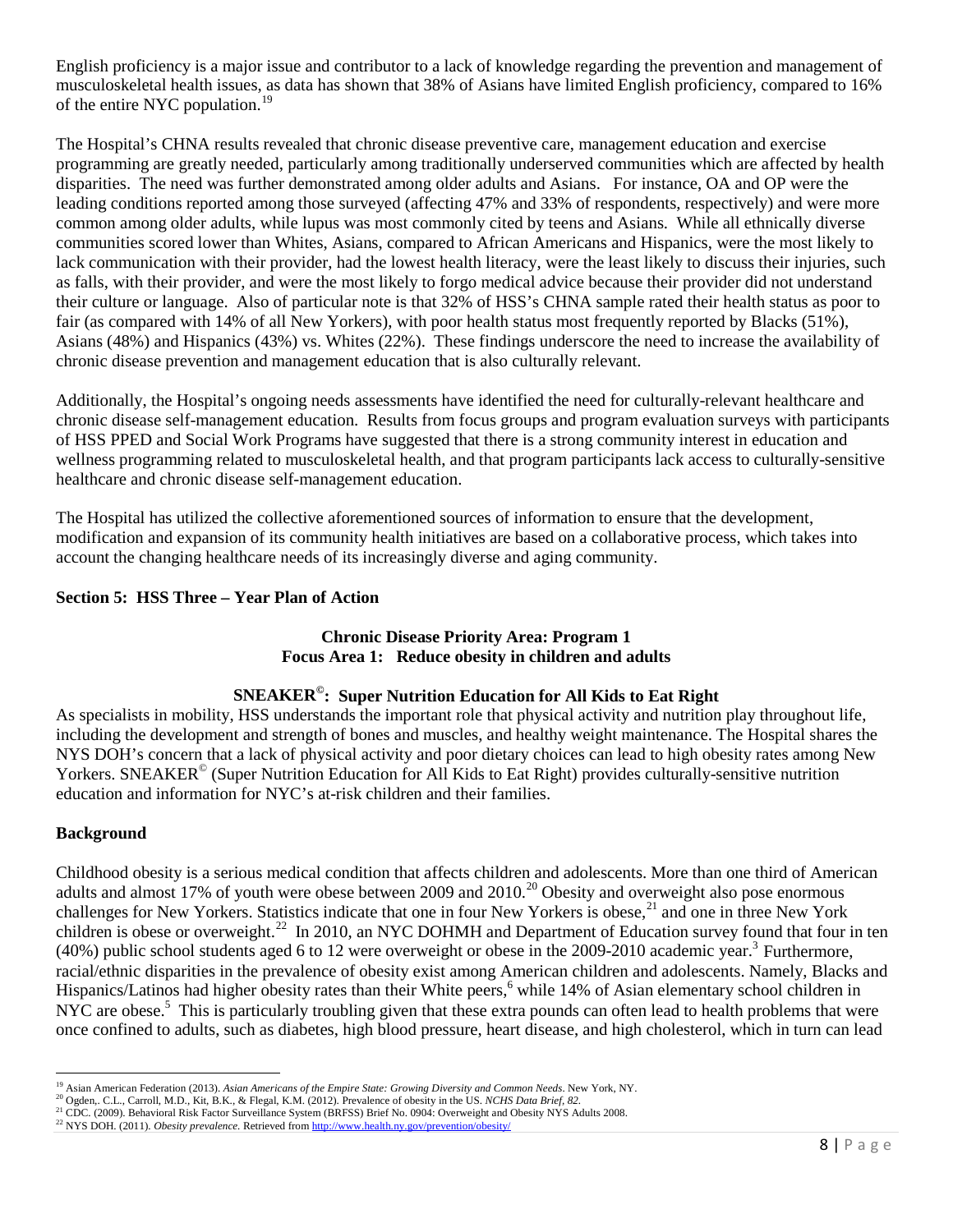to lower self-esteem.<sup>[23](#page-9-0)</sup> Obesity also affects the musculoskeletal system. Research suggests that overweight and obese children suffer from higher rates of musculoskeletal problems in their lower extremities and more lower back pain than children who are at a healthy weight. Obesity challenges a child's growing body by affecting the development of bones and cartilage that may not be strong enough to carry excess weight. Furthermore, excess weight results in wear and erosion of the weight-bearing joints, leading to chronic musculoskeletal conditions through adulthood.<sup>[24](#page-9-1)</sup>

Several factors have contributed to the obesity epidemic. Although there are some genetic and hormonal causes of childhood obesity, most excess weight is caused by children eating too much and exercising too little. More Americans have adopted unhealthy eating habits, doubling their annual spending on prepared foods and larger portion sizes, which tend to be high in fat and calories. Inequitable economic conditions in some neighborhoods have reduced access to healthy foods, and made it cheaper and easier for families in low income areas to purchase unhealthy foods. Few children eat the recommended daily amounts of fruit (35%) and vegetables (6%), according to parent reports,<sup>[25](#page-9-2)</sup> and more than 4 in 5 children drink one or more sugar-sweetened beverages daily.<sup>[26](#page-9-3)</sup> In addition, many Americans have adopted a more sedentary lifestyle; some families, particularly those living in low-income areas, lack access to safe places to play and exercise. $27$ 

Results of the HSS CHNA indicate that improvements in diet and physical activity were a major concern for the HSS community, as evidenced by the 21% of respondents rating their diet negatively, and only 17% meeting CDCrecommended guidelines for vigorous physical activity. Hispanics/Latinos were most likely to report that they received medical instructions to lose weight, and Blacks were most often told to modify their diet. The major barriers to eating healthily among all surveyed included cost, planning constraints, and social pressures.

The obesity epidemic is a multifaceted public health issue. A strong strategy to combat excess weight in children is to improve the diet and exercise levels of the entire family, which is the primary goal of the SNEAKER© program.

## **Program Description**

 $\overline{\phantom{a}}$ 

In response to the pediatric obesity epidemic, HSS developed and implemented the SNEAKER $\degree$  program in 2003. This 7-week interactive nutrition and physical activity education program is designed to provide children and families with essential knowledge about healthy eating and physical activity. The SNEAKER<sup>©</sup> curriculum focuses on portion control, whole grains and fiber, fruits and vegetables, beverages, physical activity, protein and dairy, and fast food and snacks. The program provides interactive lessons which help to teach students the importance of eating a healthy, well-balanced diet and being physically active, encourage children to make healthier food choices, and educate students about how to be more physically active. Understanding the important and influential role parents and caregivers have on a child's diet, SNEAKER© contains a parent/caregiver component wherein weekly newsletters are sent home to educate the parent/caregiver about the lessons their child learned in school so they can help foster healthy changes for the child and the entire family.

The SNEAKER<sup>©</sup> program is implemented in public schools and after-school programs largely located in medically underserved areas throughout NYC including East Harlem, Harlem, the Lower East Side, and Manhattan's Chinatown. Residents in these areas are predominantly Hispanic/Latino, Black and Asian. Community partners have played an integral role in the adaptation and implementation of SNEAKER,<sup>©</sup> partnering with more than 20 separate communitybased organizations from public and religious schools to the local Girl Scouts, many located in underserved areas, to reach children and families of diverse ethnic backgrounds.

Over the next three years the program aims to focus on expansion. In addition to connecting with additional community partners and schools to implement additional SNEAKER<sup>©</sup> core programming, HSS plans to develop a train-the-trainer program wherein staff from various community based organizations will be trained to deliver the SNEAKER curriculum.

<span id="page-9-1"></span><span id="page-9-0"></span><sup>&</sup>lt;sup>23</sup> American Heart Association and American Stroke Association. (2010). *Understanding Childhood Obesity: 2011 Statistical Sourcebook*. Dallas, TX: American Heart Association.<br><sup>24</sup> Bowen, J.R., Assis, M., Sinha, K., Hass

<span id="page-9-2"></span><sup>&</sup>lt;sup>25</sup> NYC DOHMH. (2011). Child obesity risk: Nutrition and physical activity. *NYC Vital Signs, 10*(4). Retrieved fro[m http://www.nyc.gov/html/doh/downloads/pdf/survey/survey-2011-child-](http://www.nyc.gov/html/doh/downloads/pdf/survey/survey-2011-child-obesity-risk.pdf)

[obesity-risk.pdf](http://www.nyc.gov/html/doh/downloads/pdf/survey/survey-2011-child-obesity-risk.pdf)<br><sup>26</sup> CDC, Division of Adolescent & School Health. *The 2009 Youth Risk Behavior Survey*. Retrieved from <u><http://www.cdc.gov/HealthyYouth/yrbs/index.htm></u><br><sup>27</sup> NYC DOHMH. (2010). Childhood overweight, physic

<span id="page-9-4"></span><span id="page-9-3"></span>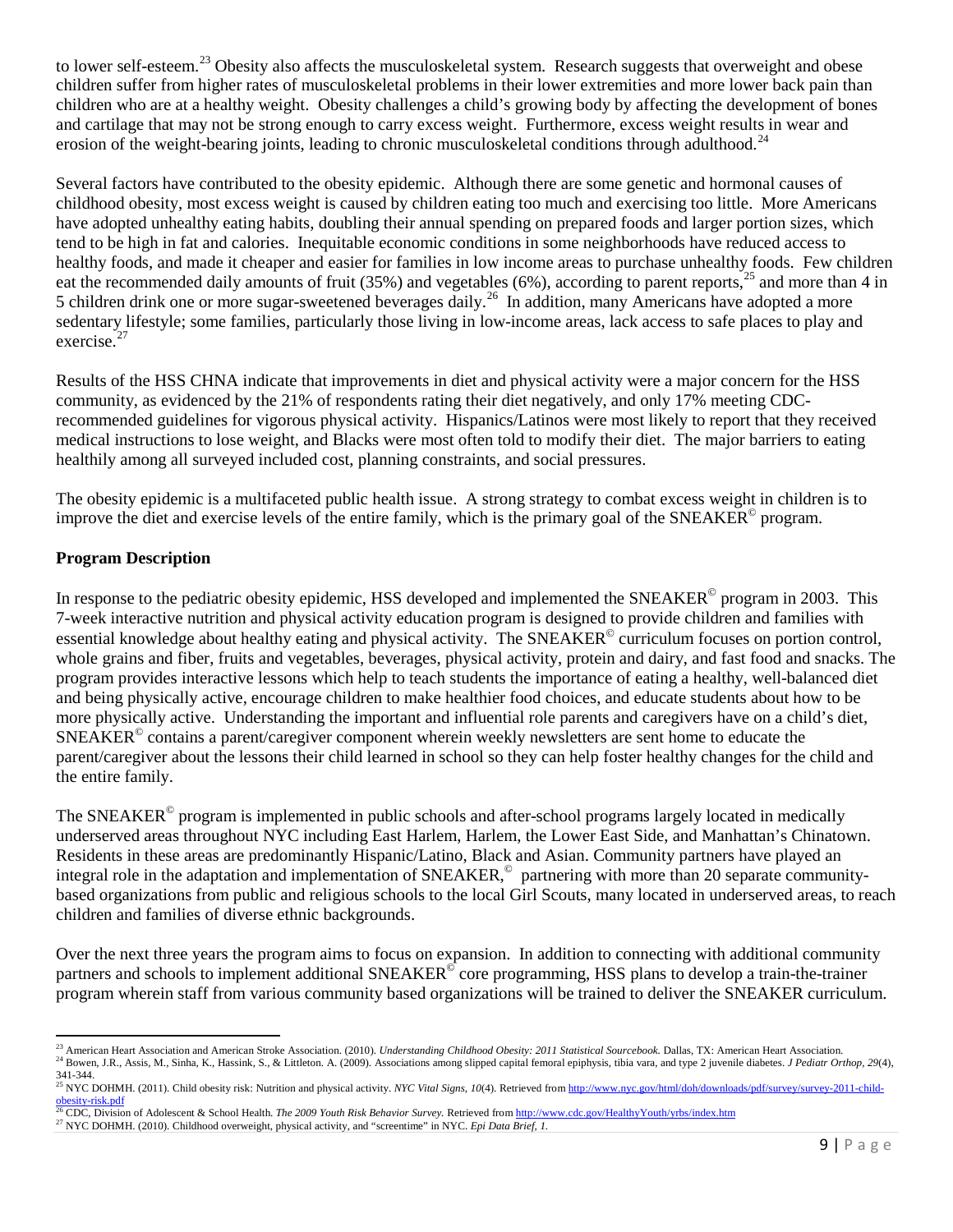This will enable the Hospital to offer this vital program to more children, schools and community-based organizations, thereby teaching more children how to eat healthily and become more physically active.

## **Specific Program Goals**

By the end of 2016, the SNEAKER<sup>®</sup> program will:

- Develop and implement a train-the-trainer manual/program
- Add locations in which  $SNEAKER^{\circ}$  is implemented
- Increase participant knowledge of the importance of making healthier choices and staying active
- Improve participant behaviors around food choices, screen time and physical activity

## **Supporting Evidence for SNEAKER**©

The SNEAKER<sup>©</sup> program and its curriculum is grounded in several evidenced-based/promising practices that bring nutrition and physical activity information to school-aged children and their parents/caregivers. For example, *It's All About Kids,* a 6-week program based in Oklahoma is dedicated to improving food choices and increasing physical activity among elementary school students with weekly 30-minute classroom lessons. The program engages children through healthful-eating food games by taste-testing foods, baking whole-grain bread, and sharing information on portion sizes. Participant surveys demonstrated that the program improved the children's knowledge of fatty foods and overall food choices, as well as reduced their consumption of saturated fat and sodium-rich foods. A similar program based in Mississippi demonstrated significant improvements in percentage of body fat, physical activity, performance on fitness tests, and dietary habits among 6 to 10 year old students attending a rural public school who participated in monthly physical activity and nutritional events over a 9-month academic year.<sup>[28](#page-10-0)</sup>

Programs that involve parents have also proved to be effective. The Norway-based HEalth In Adolescents (HEIA) program successfully used parental fact sheets and classroom activities to help reduce consumption of sugar-sweetened beverages among 11 year old students and increased parental awareness of healthy beverages.<sup>[29](#page-10-1)</sup> Similarly, an Australiabased intervention program helped to reduce saturated fat intake by 3% among children in the study by providing parents with information about better nutrition knowledge and skills that enabled them to make healthy changes to their children's diets. [30](#page-10-2)

Train-the-trainer approaches to promoting healthy diet and physical activity have recently gained attention by researchers. For example, the *Healthy Kansas Kids* program, which was designed to educate child care trainers through a series of train-the-trainer workshops on healthy eating and physical activity, demonstrated that trainers significantly improved their personal diet and physical activity which in turn improved their ability to teach children about healthy living.<sup>[31](#page-10-3)</sup> In another program, *Improving Meals and Physical Activity in Children and Teens (IMPACT*), a school-based curriculum used a train-the-trainer model to improve dietary behaviors and knowledge among elementary school students by training high school students to deliver the health education curriculum.<sup>[32](#page-10-4)</sup>

#### **Program Impact**

SNEAKER© has had a significant impact on the community it serves. Program evaluations completed by over 120 NYC public school students who participated in the program have demonstrated statistically significant improvements in knowledge based pre/post and three-month follow-up scores on a battery of lesson-based questions. In particular, knowledge gains were found with regard to number of daily fruit servings, ways to add whole grains to one's diet, portion control, healthier dairy and snack options, examples of lean protein, and healthy ways to be physically active. Important behavior changes such as increased consumption of fruits, vegetables, fruit juices, and whole grain foods, and reduced consumption of whole milk were also observed. In addition, children indicated that they spent less time participating in

<span id="page-10-0"></span> $\overline{\phantom{a}}$ <sup>28</sup> Greening, L., Harrell, K.T., Low, A.K., & Fielder, C.E. (2011). Efficacy of a school-based childhood obesity intervention program in a rural southern community: TEAM Mississippi Project. *Obesity, 19*(6), 1213-1219.<br><sup>29</sup> Bjelland, M., Bergh, I.H., Grydeland, M., Klepp, K., Andersen, L.F., Anderssen, S.A., Ommundsen, Y., & Lien, N. (2011). Changes in adolescents' intake of sugar-sweetened beverages and

<span id="page-10-1"></span>sedentary behavior: Results at 8 month mid-way assessment of the HEIA study - A comprehensive, multi-component school-based randomized trial. *International Journal of Behavioral Nutrition and Physical Activity, 8*(63).

<span id="page-10-2"></span><sup>30</sup> Hendrie, G.A., & Golley, R.K. (2011). Changing from regular fat to low fat dairy foods reduces saturated fat intake but not energy intake in 4-13 year old children. *American* 

<span id="page-10-3"></span>Journal of Clinical Nutrition, 93(5), 1117-1127.<br><sup>31</sup> Trost, S.G., Messner, L., Fitzgerald, K., & Roths, B. (2011). A nutrition and physical activity intervention for family child care homes. American Journal of Preventive 398.

<span id="page-10-4"></span><sup>32</sup> Muth, M.D., Chaterjee, A., Williams, D., Cross, A., & Flower, K. (2008). Making an IMPACT: Effect of a school-based pilot intervention. *[North Carolina Medical Journal,](javascript:__doLinkPostBack() 69* (6), 432-440.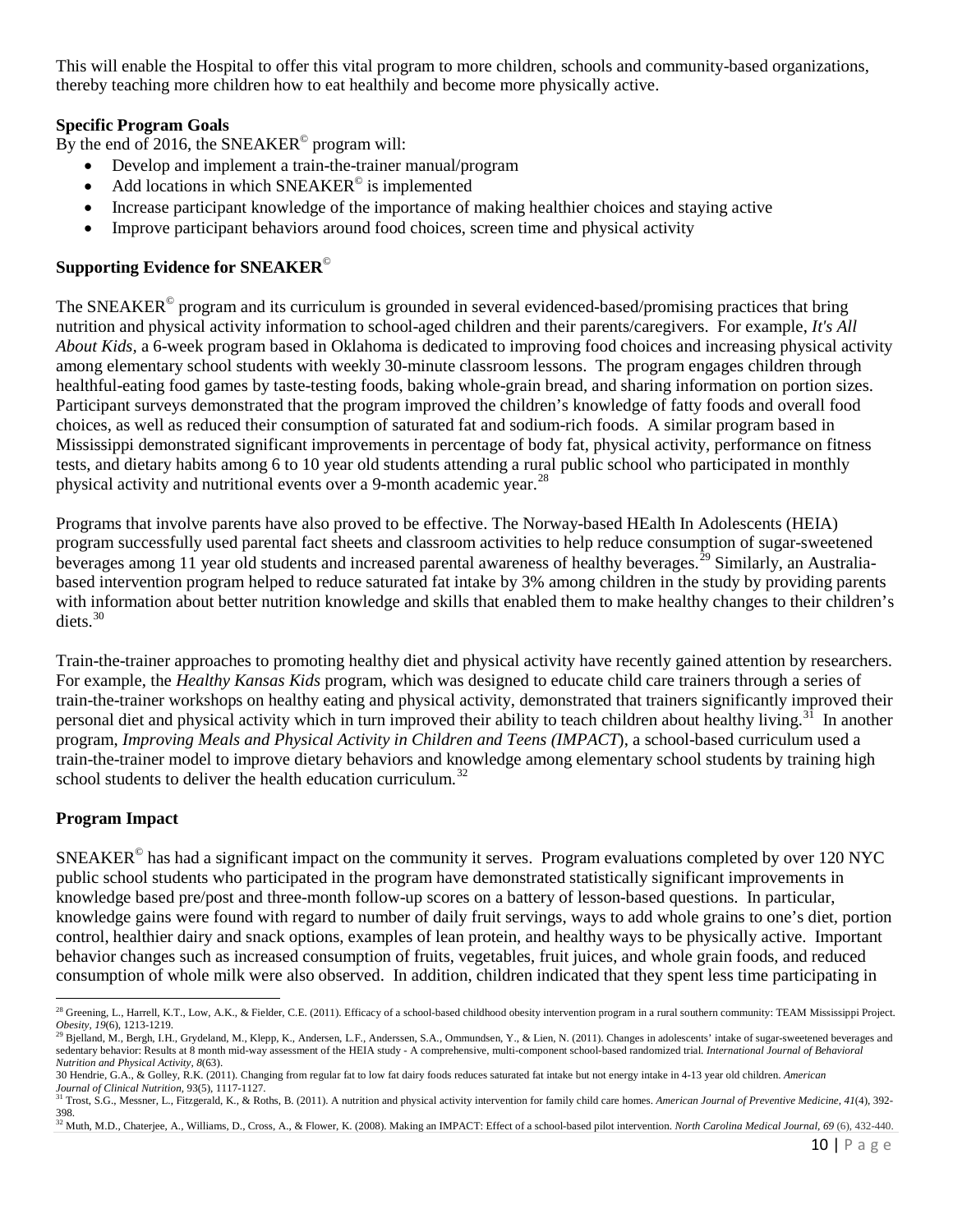sedentary activities (i.e., watching television) and more time being physically active on an average school day. Qualitative results have also demonstrated anecdotal evidence of knowledge gain and positive behavioral changes in notable comments such as, "frying is bad but baking and grilling is good," "I made the recipe we learned last week for my grandma; she loved how healthy it was and that it had fiber," and, "I now make sure that my little brother does not spend too much time watching cartoons and exercises more often."

## **Measurable Outcomes**

Over the next three years, the SNEAKER<sup>©</sup> program will continue to focus on measuring knowledge and behavior change among program participants using a pre/post-test and 3-month follow-up surveys to assess quantitative measures. Evaluations will be keyed to the program's curriculum, probing knowledge and behavior changes within the seven topics covered by this program. While no standardized and validated measures are currently used in the SNEAKER<sup>©</sup> program evaluation, HSS plans to explore the use of standardized, age-appropriate measures of diet and physical activity, such as those used by the CDC in the Youth Risk Behavior Survey (YRBS). In addition, the program will continue to use qualitative measures to assess anecdotal evidence of knowledge and behavior change that students made over the course of the program that may not have been reflected in the pre/post-test surveys.

During each of the next three years, the following measures will be assessed:

- % of participants who gained knowledge about specific nutrition areas keyed to curriculum
- % of participants who increased physical activity
- % of participants who increased fruit and vegetable consumption
- % of participants who decreased average screen time
- Knowledge attainment and behavioral modification as demonstrated via anecdotal evidence that the children exhibited in the classroom during the lessons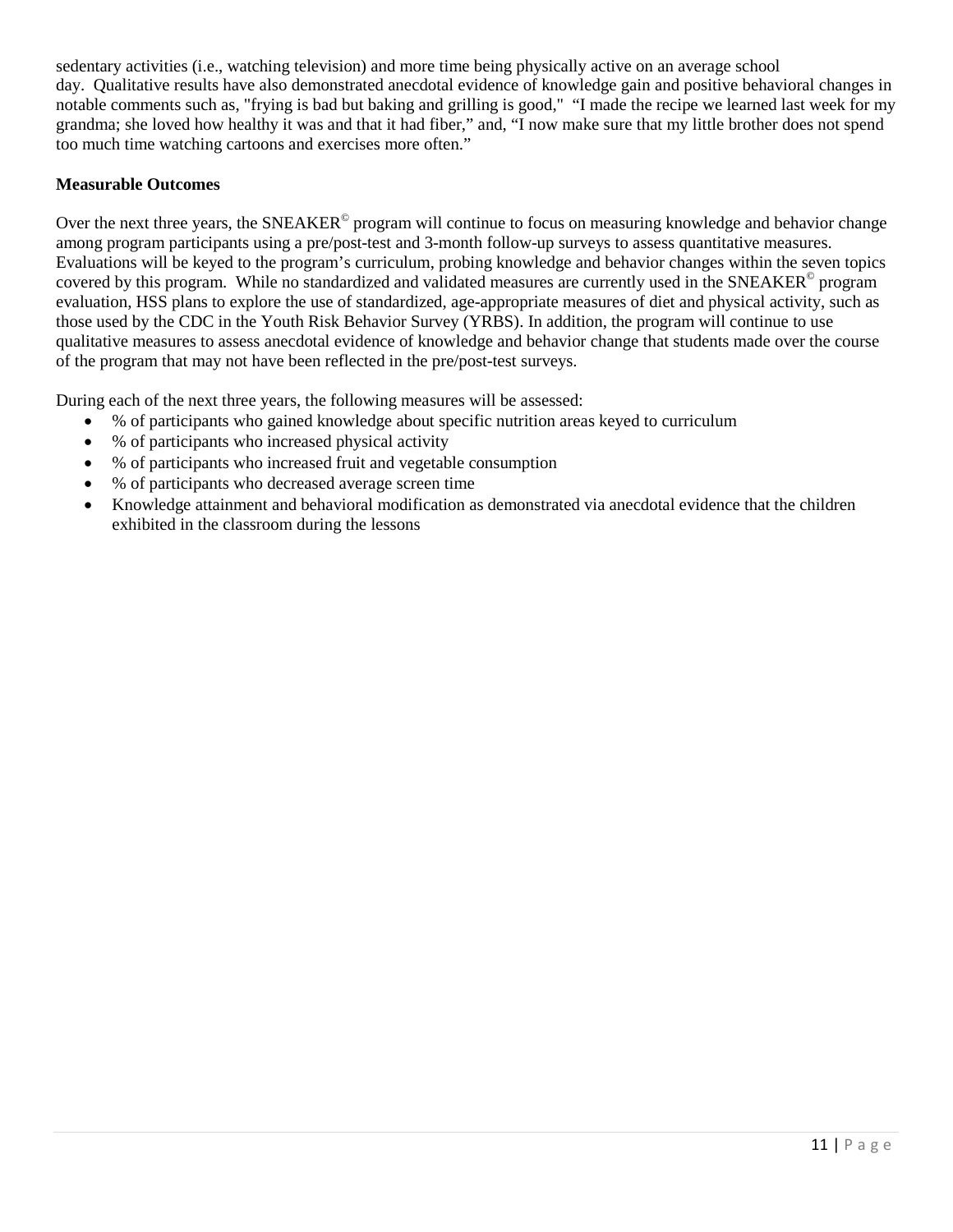## **Three – Year Plan: SNEAKER**©

## **HSS Aligns with Prevention Agenda:**

- Priority area: Chronic disease
- Focus area: Reduce obesity in children and adults.
- Goal: Prevent childhood obesity through early child care and schools

## **HSS SNEAKER**© **program participants will learn:**

- Importance of portion control
- Importance of consuming whole grains and fiber, lean protein and reduced fat dairy
- Importance of adding fruits and vegetables to the daily diet
- Healthier beverages and snack options
- Importance of increasing daily physical activity
- How to make healthier choices in restaurants and fast food chains

#### **Community Partnerships:**

- NYC Public Schools
- Urban Assembly Gateway School for Technology
- Charles B. Wang Community Health Center
- ACE Mentor Program-Staten Island
- After school programs
	- o Boys and Girls Club
	- o Police Athletic League
- Community health centers

#### **Program Benchmarks:**

### Year 1 – 2014

- Review and refine existing  $SNEAKER^{\circ}$  program based on program evaluation results
- Implement the  $SNEAKER^{\circ}$  program four times in two different education settings, reaching approximately 50 children
- Identify two new community partners
- Modify existing program to be compatible with various educational settings
- Research the development and evaluation of a  $SNEAKER^{\circ}$  train-the-trainer manual
- Identify (and implement) standardized/validated measure to include in current SNEAKER evaluation

#### Year 2 – 2015

- Develop and implement a train-the-trainer manual and program evaluation
- Implement the existing  $SNEAKER^{\circ}$  program in two educational settings, reaching 50 children
- Review and refine existing SNEAKER<sup>®</sup> program based on program evaluation results
- Maintain existing community partnerships and develop two new collaborations

#### Year 3 – 2016

- Implement train-the-trainer program with 2 programs
- Implement the existing  $SNEAKER^{\circ}$  program in two educational settings, reaching 50 children
- Review and refine existing  $SNEAKER^{\circ}$  program based on program evaluation results
- Maintain existing community partnerships and develop two new collaborations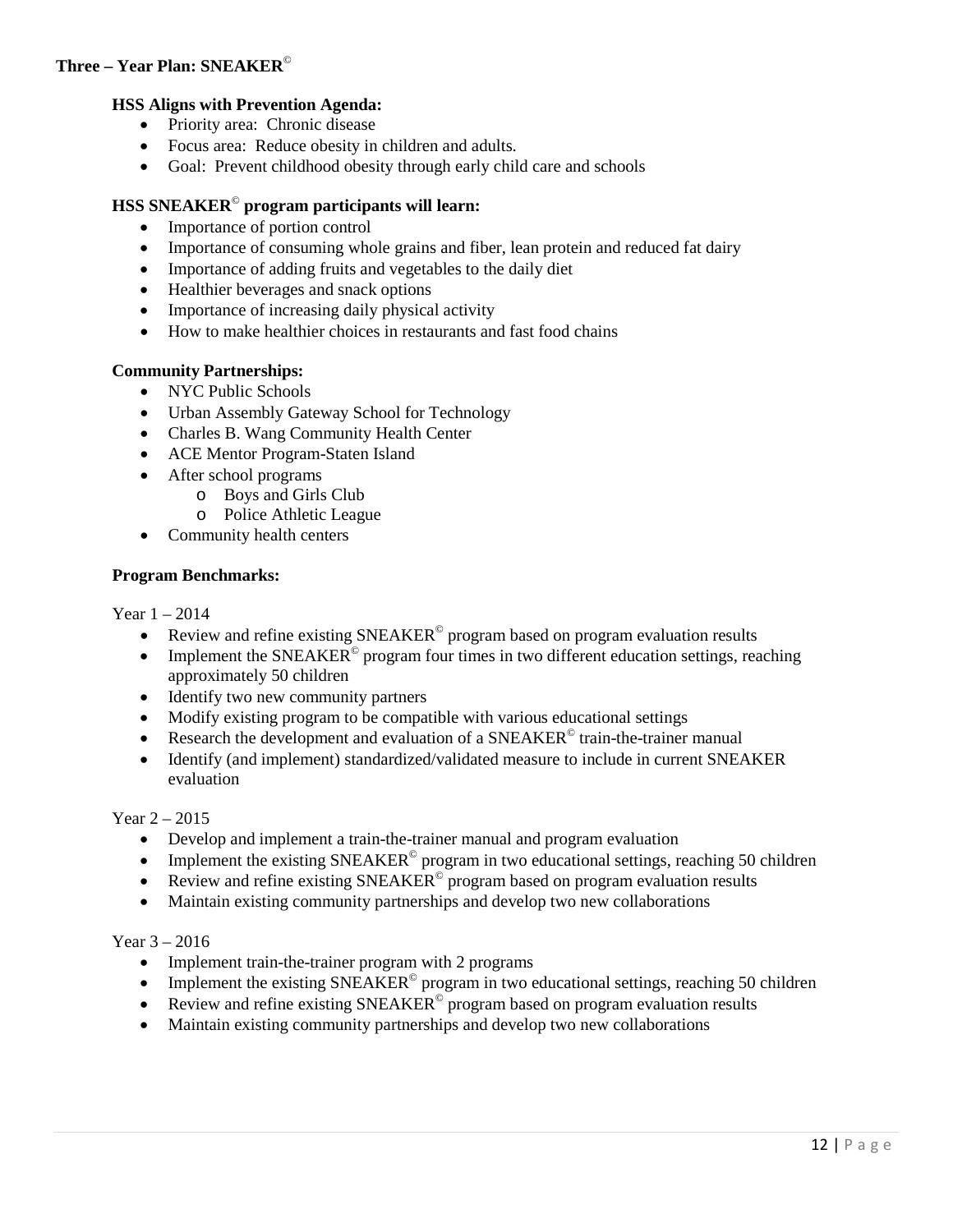#### **Chronic Disease Priority Area: Program 2 Focus Area 2: Increase access to high-quality chronic disease preventive care and management in clinical and community settings**

#### **HSS Asian Community Bone Health Initiative**

Musculoskeletal conditions are currently the most common cause of chronic disability. Globally, the number of people suffering from these conditions has increased by 25% over the past decade. This trend is expected to continue given the aging of the population, and is particularly prevalent among Asian Americans.<sup>33</sup> The HSS Asian Community Bone Health Initiative was designed to help address musculoskeletal issues in the Asian community by helping seniors stay active and better manage chronic bone and joint disease through culturally-relevant education and exercise programs targeted to this specific community.

#### **Background**

Among older adults age 65 and over, Asians had the highest growth rate citywide from 2000 to 2010, increasing by a staggering 64%. The Lower East Side of Manhattan, which encompasses Chinatown, as well as Flushing, Queens, were among several key neighborhoods that added more than 1,000 Asian seniors during the last decade.<sup>1</sup>

Musculoskeletal conditions are a public health issue for older adults. Osteoarthritis (OA) affects more than 70% of adults between 55 and 78 years of age, and is the number one cause of disability in the adult population.<sup>34</sup> In addition, the bone disease osteoporosis (OP) is the leading cause of fractures in the aging population. According to the National Institute of Arthritis and Musculoskeletal and Skin Diseases, Asian women are at increased risk for developing OP since they tend to be slender with lower bone mass and avoid consuming dairy because of lactose intolerance.

While a substantial number of Asian older adults living in NYC are affected by musculoskeletal conditions, poverty and lack of health insurance dramatically limit their access to care. In 2010, 25% or one out of every four Asian seniors age 65 and older in NYC lived in poverty. Moreover, Asian seniors were more than twice as likely to have no health insurance coverage compared to other major race and ethnic groups.<sup>1</sup> Enduring cultural and linguistic barriers, including limited English proficiency and a reluctance to ask their health care providers questions, further impede access to and utilization of services.

Results of the HSS CHNA confirm the above statistics. Results indicate that a large number Asians from the HSS sample are suffering from musculoskeletal conditions: 33% reported that they have OA, 37% have RA and 32% have OP. In addition, those who had OA or OP were likely to report falling within the past year. The link between OP and falls reflects global statistics showing that worldwide, OP causes more than 8.9 million falls-related fractures annually. Furthermore, CHNA respondents who reported no physical activity were more likely to fall. Regarding access to health care and communication, the HSS needs assessment revealed that Asians were most likely to indicate a lack of health insurance and most likely to report a lack of provider-patient communication.

#### **Program Description**

The HSS Asian Community Bone Health Initiative was launched in 2012 in response to the health needs of the growing number of Asian older adults living in NYC's Chinatown community. The overall goal is to help Asian seniors better manage chronic musculoskeletal disorders while also increasing access to care in this medically underserved community. This initiative is comprised of culturally-relevant musculoskeletal health lectures and workshops, self-management education, yoga and low impact chair exercise programs. Recognizing the need for education around provider-patient communication given the results of the HSS CHNA, education on this topic will be incorporated into health lectures and workshops over the next three years. In addition, given the growth of the Asian population in Flushing, Queens, HSS will be expanding this initiative in order to provide programming to Asian seniors residing in this borough.

#### **Specific Program Goals**

<sup>&</sup>lt;sup>33</sup> The Bone and Joint Decade. (2013). About musculoskeletal health. Retrieved from http://bjdonline.org/?page\_id=11

<span id="page-13-1"></span><span id="page-13-0"></span><sup>&</sup>lt;sup>34</sup> Brooks, P. (2003). Inflammation as an important feature of OA. Bulletin of the World Health Organization, 81, 689-690.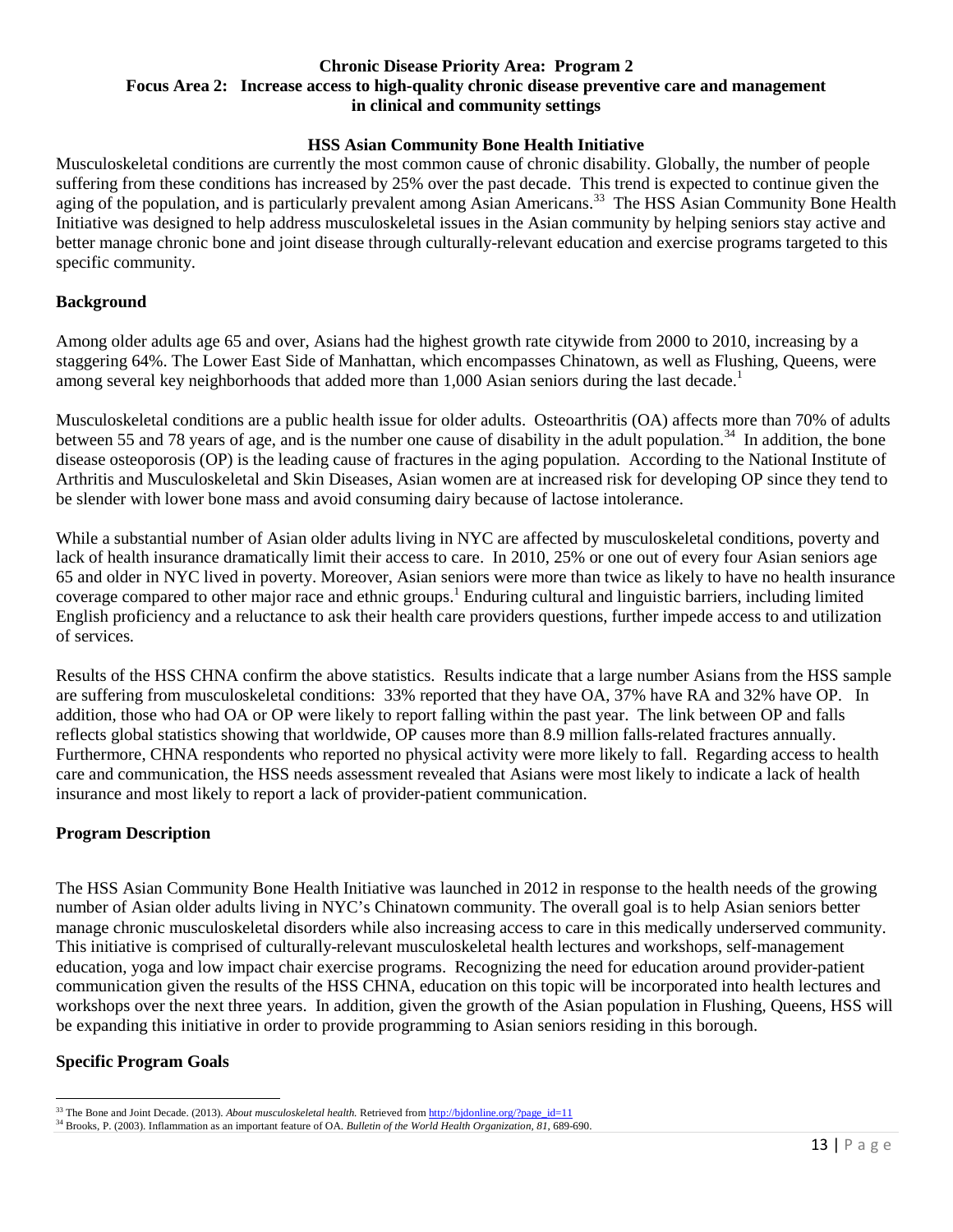By the end of 2016, the HSS Asian Community Bone Health Initiative will:

- Increase Asian older adults' awareness of musculoskeletal conditions such as OA and OP
- Increase knowledge of chronic disease self-management techniques, the importance of and techniques for improved provider-patient communication and falls prevention
- Improve musculoskeletal health among Asian seniors by:
	- o decreasing musculoskeletal pain, stiffness, fatigue and falls
	- o improving balance and health status
	- o increasing frequency of physical activity and self-efficacy
	- o decreasing health limitations

## **Supporting Evidence for HSS Asian Community Bone Health Initiative**

A review of the literature supports this initiative's program methodology. Specifically, research indicates that exercise, in general, can be beneficial for the prevention of OP. Moreover, exercise in post-menopausal women has been shown to prevent rapid bone loss and increase muscle strength, mobility, and flexibility, thereby decreasing the risk of falls and fractures.<sup>10</sup> In addition, a meta-analysis from 24 randomized-controlled trials with 1,441 participants showed that exercise programs for people with OP resulted in significant differences in bone mineral density in the spine.<sup>[35](#page-14-0)</sup> Yoga has also been shown to be beneficial. Studies have found that the stretching and relaxation elements of yoga may have positive effects on balance, emotional stability, posture, coordination, flexibility, and quality of life among patients with post-menopausal OP. In fact, a study evaluating the effect of yoga exercises in postmenopausal osteoporotic women on balance and quality of life showed that yoga education has a positive effect on pain, physical functions, social functions, and general health.<sup>[36](#page-14-1)</sup>

The Arthritis Foundation Exercise Program (AFEP) has also been shown to be effective in reducing arthritic symptoms.<sup>[37](#page-14-2)</sup> Program results from a 1991 study showed that the program was associated with a 19% reduction in depression, as well as increases in functional ability (17%) and perceived self-efficacy (10%).<sup>[38](#page-14-3)</sup> Additionally, a study by the Arthritis Foundation/New York Chapter/HIP Health Plan (2001) found reductions in pain (60%), stiffness (48%), and depression (14%); and increases in self-efficacy (20%), functional ability (35%), knowledge and use of pain management techniques in program participants.<sup>[39](#page-14-4)</sup>

Educational programs focusing on OP within the Asian community have been evaluated with promising results. A study evaluating the preliminary effectiveness of an educational intervention to increase OP knowledge and adoption of preventive behaviors, including regular exercise and OP medication adherence, for Chinese American immigrants aged 45 and over found statistically significant immediate improvements in OP-related knowledge, self-efficacy for exercise, and OP medication adherence. Moreover, participants in the treatment group spent more time and exerted more energy on moderate exercise, and used more OP medication than controls.[40](#page-14-5)In addition, an intervention to help Chinese-American women incorporate calcium-rich foods into their diet found significant increases in calcium and vitamin D intake at post-test and three-month follow-up. <sup>[41](#page-14-6)</sup>

Various studies have demonstrated the efficacy of the Chronic Disease Self-Management Program (CDSMP) in Chinese populations. The 6-week CDSMP has increased the self-efficacy, exercise behavior, and application of coping strategies of Chinese participants, and the effects of the program in Chinese populations are similar to that found in studies in

<span id="page-14-0"></span> $\overline{\phantom{a}}$ <sup>35</sup> Howe, T.E., Shea, B., Dawson, L.J., Downie, F., Murray, A., Ross, C., Harbour, R.T., Caldwell, L.M., & Creed, G. (2011). Exercise for preventing and treating osteoporosis in postmenopausal women. *Cochrane Database Sy* 

[Tüzün,](http://www-ncbi-nlm-nih-gov.proxy.wexler.hunter.cuny.edu/pubmed?term=T%C3%BCz%C3%BCn%20S%5BAuthor%5D&cauthor=true&cauthor_uid=20332729) S., [Aktas,](http://www-ncbi-nlm-nih-gov.proxy.wexler.hunter.cuny.edu/pubmed?term=Aktas%20I%5BAuthor%5D&cauthor=true&cauthor_uid=20332729) I.[, Akarirmak,](http://www-ncbi-nlm-nih-gov.proxy.wexler.hunter.cuny.edu/pubmed?term=Akarirmak%20U%5BAuthor%5D&cauthor=true&cauthor_uid=20332729) U.[, Sipahi,](http://www-ncbi-nlm-nih-gov.proxy.wexler.hunter.cuny.edu/pubmed?term=Sipahi%20S%5BAuthor%5D&cauthor=true&cauthor_uid=20332729) S., [& Tüzün,](http://www-ncbi-nlm-nih-gov.proxy.wexler.hunter.cuny.edu/pubmed?term=T%C3%BCz%C3%BCn%20F%5BAuthor%5D&cauthor=true&cauthor_uid=20332729) F. (2010). Yoga might be an alternative training for the quality of life and balance in postmenopausal osteoporosis. European

<span id="page-14-2"></span><span id="page-14-1"></span>Journal of Physical Rehabilitation Medicine, 46(1), 69-72.<br>
<sup>37</sup> Arthritis Foundation Exercise Program (2009) Safe and effective: Outcomes summary. Retrieved from http://www.arthritis.org/media/programs/Evaluation Summary\_

<span id="page-14-4"></span><span id="page-14-3"></span>Emory University, Atlanta, Georgia.<br><sup>39</sup> Arthritis Foundation, New York Chapter (2001). People with Arthritis Can Exercise and Arthritis Self-Help Course Sponsored by HIP Health Plan of New York. Final Report. 40 [Qi, B.B.,](http://www-ncbi-nlm-nih-gov.proxy.wexler.hunter.cuny.edu/pubmed?term=Qi%20BB%5BAuthor%5D&cauthor=true&cauthor_uid=22048557) [Resnick, B.,](http://www-ncbi-nlm-nih-gov.proxy.wexler.hunter.cuny.edu/pubmed?term=Resnick%20B%5BAuthor%5D&cauthor=true&cauthor_uid=22048557) [Smeltzer, S.C.,](http://www-ncbi-nlm-nih-gov.proxy.wexler.hunter.cuny.edu/pubmed?term=Smeltzer%20SC%5BAuthor%5D&cauthor=true&cauthor_uid=22048557) [& Bausell, B.](http://www-ncbi-nlm-nih-gov.proxy.wexler.hunter.cuny.edu/pubmed?term=Bausell%20B%5BAuthor%5D&cauthor=true&cauthor_uid=22048557) (2011). Self-efficacy program to prevent osteoporosis among Chinese immigrants: A randomized controlled trial. *Nursing Research*, *60*(6), 393-404.

<span id="page-14-6"></span><span id="page-14-5"></span><sup>41</sup> [Lv, N.,](http://www-ncbi-nlm-nih-gov.proxy.wexler.hunter.cuny.edu/pubmed?term=Lv%20N%5BAuthor%5D&cauthor=true&cauthor_uid=21185977) [& Brown, J.L..](http://www-ncbi-nlm-nih-gov.proxy.wexler.hunter.cuny.edu/pubmed?term=Brown%20JL%5BAuthor%5D&cauthor=true&cauthor_uid=21185977) (2011). Impact of a nutrition education program to increase intake of calcium-rich foods by Chinese-American women. *Journal of the American Dietetic Association, 111*(1), 143-149.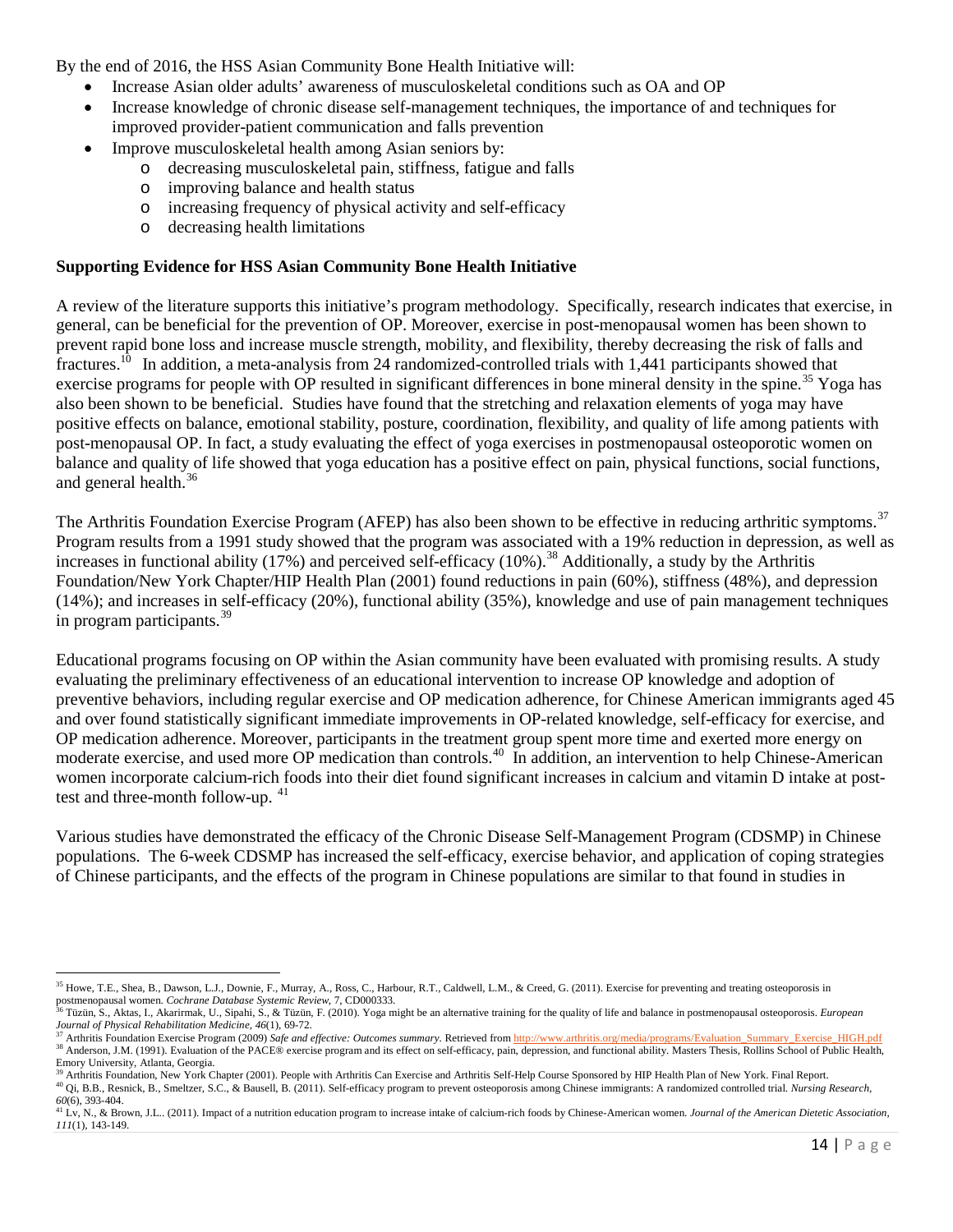Western cultures.<sup>[42](#page-15-0)</sup> Furthermore, a qualitative study of the CDSMP in Shanghai, China, revealed that the program was perceived to be effective in participants mainly through behavior change and self-efficacy development.<sup>4</sup>

Programs that combine OA-specific exercise and self-management education have also been studied. A 10-week, randomized, controlled trial investigating the feasibility and effects of an intervention combining physical exercise and pain coping skills training revealed significant improvements in knee strength, self-reported knee pain and physical function, and self-efficacy for control of pain management and other arthritis symptoms.<sup>[44](#page-15-2)</sup>

## **Program Impact**

Pilot data indicates that the HSS Asian Community Bone Health Initiative has been successful in helping participants make lifestyle changes that have improved their overall quality of life. Program impact data collected via pre/postsurveys at three senior centers in the Chinatown area of NYC between 2011-2012 revealed that participation in this program was associated with statistically significant reductions in self-reported health limitations in, for example, lifting/carrying groceries, climbing stairs, and bending/kneeling, as well as reductions in self-reported falls, pain, pain frequency, level of stiffness and level of fatigue.

#### **Measureable Outcomes**

Over the next three years, this Initiative will continue to measure knowledge and health outcomes of program participants using a pre/post-test or post-test-only methodology to assess quantitative measures. Evaluation of its educational programs will assess knowledge attainment or material comprehension (post-test only). CDSMP will measure changes in levels of self-efficacy from pre to post-test, while exercise program evaluations will examine changes in outcomes including pain, stiffness, fatigue, balance, falls and physical activity. While no standardized and validated measures are currently used in the educational program evaluations, the program does use validated measures in its exercise evaluations including the SF-36 Health Survey, Numeric Pain Intensity Scale, the Brief Pain Inventory the single-item fatigue rating scale from the Brief Fatigue Inventory, the Three-Question Physical Activity Assessment, and a subscale from the original Chronic Disease Self-Management Scale. Likewise, the CDSMP evaluation utilizes the aforementioned self-efficacy to exercise subscale and the Self-Efficacy for Managing Chronic Disease 6-Item Scale.

During each of the next three years, the following measures will be assessed:

- % of participants who decrease in pain, stiffness, fatigue and/or falls
- % of participants who improve balance, health status and/or self-efficacy as a result of exercising
- % of participants who increase physical activity
- % of participants who had fewer health limitations
- % of participants who gained knowledge

<span id="page-15-0"></span>l <sup>42</sup> Siu, [A.M.](http://www.ncbi.nlm.nih.gov/pubmed?term=Siu%20AM%5BAuthor%5D&cauthor=true&cauthor_uid=16872789)[, Chan,](http://www.ncbi.nlm.nih.gov/pubmed?term=Chan%20CC%5BAuthor%5D&cauthor=true&cauthor_uid=16872789) C.C.[, Poon,](http://www.ncbi.nlm.nih.gov/pubmed?term=Poon%20PK%5BAuthor%5D&cauthor=true&cauthor_uid=16872789) P.K.[, Chui,](http://www.ncbi.nlm.nih.gov/pubmed?term=Chui%20DY%5BAuthor%5D&cauthor=true&cauthor_uid=16872789) D.Y., [& Chan,](http://www.ncbi.nlm.nih.gov/pubmed?term=Chan%20SC%5BAuthor%5D&cauthor=true&cauthor_uid=16872789) S.C. (2007). Evaluation of the chronic disease self-management program in a Chinese population. *[Patient Education & Counseling,](http://www.ncbi.nlm.nih.gov/pubmed/16872789?dopt=AbstractPlus) [65](http://www.ncbi.nlm.nih.gov/pubmed/16872789?dopt=AbstractPlus)*(1), 42-50. <sup>43</sup> [Dongbo, F.](http://www.ncbi.nlm.nih.gov/pubmed?term=Dongbo%20F%5BAuthor%5D&cauthor=true&cauthor_uid=15975756)[, Ding, Y.](http://www.ncbi.nlm.nih.gov/pubmed?term=Ding%20Y%5BAuthor%5D&cauthor=true&cauthor_uid=15975756)[, McGowan, P.](http://www.ncbi.nlm.nih.gov/pubmed?term=McGowan%20P%5BAuthor%5D&cauthor=true&cauthor_uid=15975756), [& Fu, H.](http://www.ncbi.nlm.nih.gov/pubmed?term=Fu%20H%5BAuthor%5D&cauthor=true&cauthor_uid=15975756) (2006). Qualitative evaluation of Chronic Disease Self-Management Program (CDSMP) in Shanghai. *[Patient Education & Counseling](http://www.ncbi.nlm.nih.gov/pubmed/16859871?dopt=AbstractPlus) <sup>61</sup>*(3),

<sup>389-396.</sup>

<span id="page-15-2"></span><span id="page-15-1"></span><sup>44</sup> Hunt, M.A., Keefe, F.J., Bryant, C., Metcalf, B.R., Ahamed, Y., Nicholas, M.K., & Bennell, K.L. (2013). A physiotherapist-delivered, combined exercise and pain coping skills training intervention for individuals with knee osteoarthritis: A pilot study. *[Knee.](http://www-ncbi-nlm-nih-gov.proxy.wexler.hunter.cuny.edu/pubmed/22921688) 20*(2), 106-112.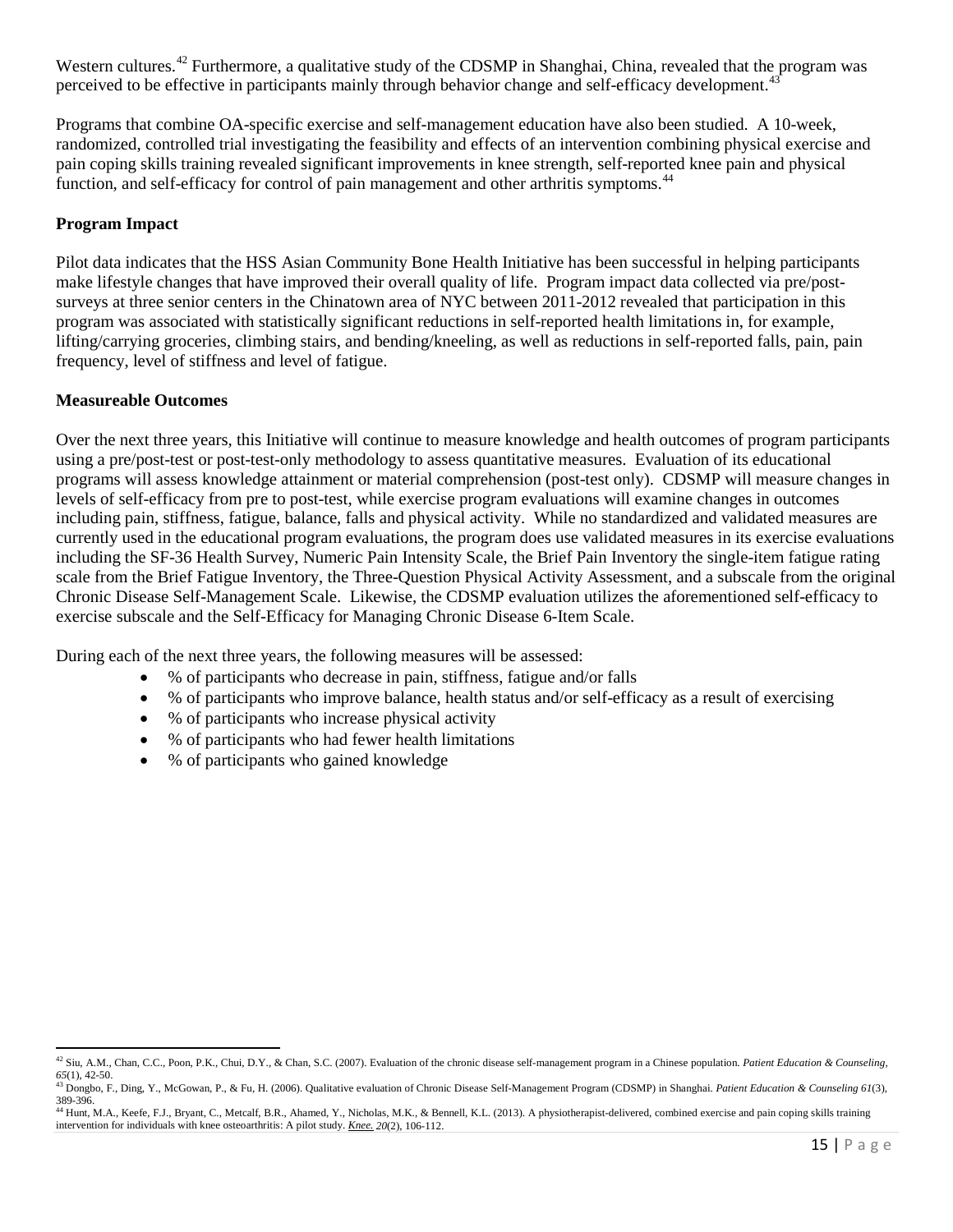## **Three – Year Plan: HSS Asian Community Bone Health Initiative**

## **HSS Aligns with Prevention Agenda:**

- Priority area: Chronic disease
- Focus area: Increase access to high quality chronic disease preventive care and management Goal: Promote use of evidence-based care to manage chronic disease; promote culturally relevant chronic disease self-management education

## **HSS Asian Community Bone Health Initiative Participants will learn:**

- Exercise routines, including range of motion and low-resistance exercise, to help improve quality of life by decreasing pain and discomfort caused by chronic musculoskeletal disorders
- Chronic disease self-management techniques
- Relevant information about bone health-related topics, such as OA, OP and managing joint pain
- Falls prevention techniques
- Skills to improve provider-patient communication

#### **Community Partnerships:**

- New York Chinatown Senior Citizen Center
- LaGuardia Senior Center
- **Mott Street Senior Center**
- Chinese-American Planning Council
- New York Foundation for Senior Citizens
- New York City Department of Aging
- New York Golden Eagle Adult Day Care Center
- All Community Adult Day Centers
- Selfhelp Innovative Senior Center
- NYC Public Libraries
- HSS International Learning & Training Center

#### **Program Benchmarks:**

Year 1 – 2014

- Assess health disparities and educational needs of Asian seniors living in NYC using local DOH community data
- Identify 4 8 topics to be presented to the community
- Refine program outcome measures and evaluation strategies related to pain, fatigue, stiffness, balance and physical activity based on pilot program results
- Maintain existing and identify 2 new community partners
- Conduct 2 lectures and 7 eight-week sessions of yoga and 3 eight-week sessions of the Arthritis Foundation Exercise Program (AFEP) reaching 145 participants

#### Year 2 – 2015

- Implement 2 lectures, 8 eight-week sessions of yoga and 4 eight-week sessions of AFEP reaching 185 participants
- Maintain existing and develop 2 new collaborations with community partners
- Collect data on education needs and interests of the community

#### Year 3 – 2016

- Implement 2 lectures, 8 eight-week sessions of yoga and 4 eight-week sessions of AFEP reaching 185 participants
- Maintain existing and develop 2 new community partnerships
- Collect data on education needs/interests of the community
- Discuss the report with community partners for further program expansion
- Explore the feasibility of expanding the program to another borough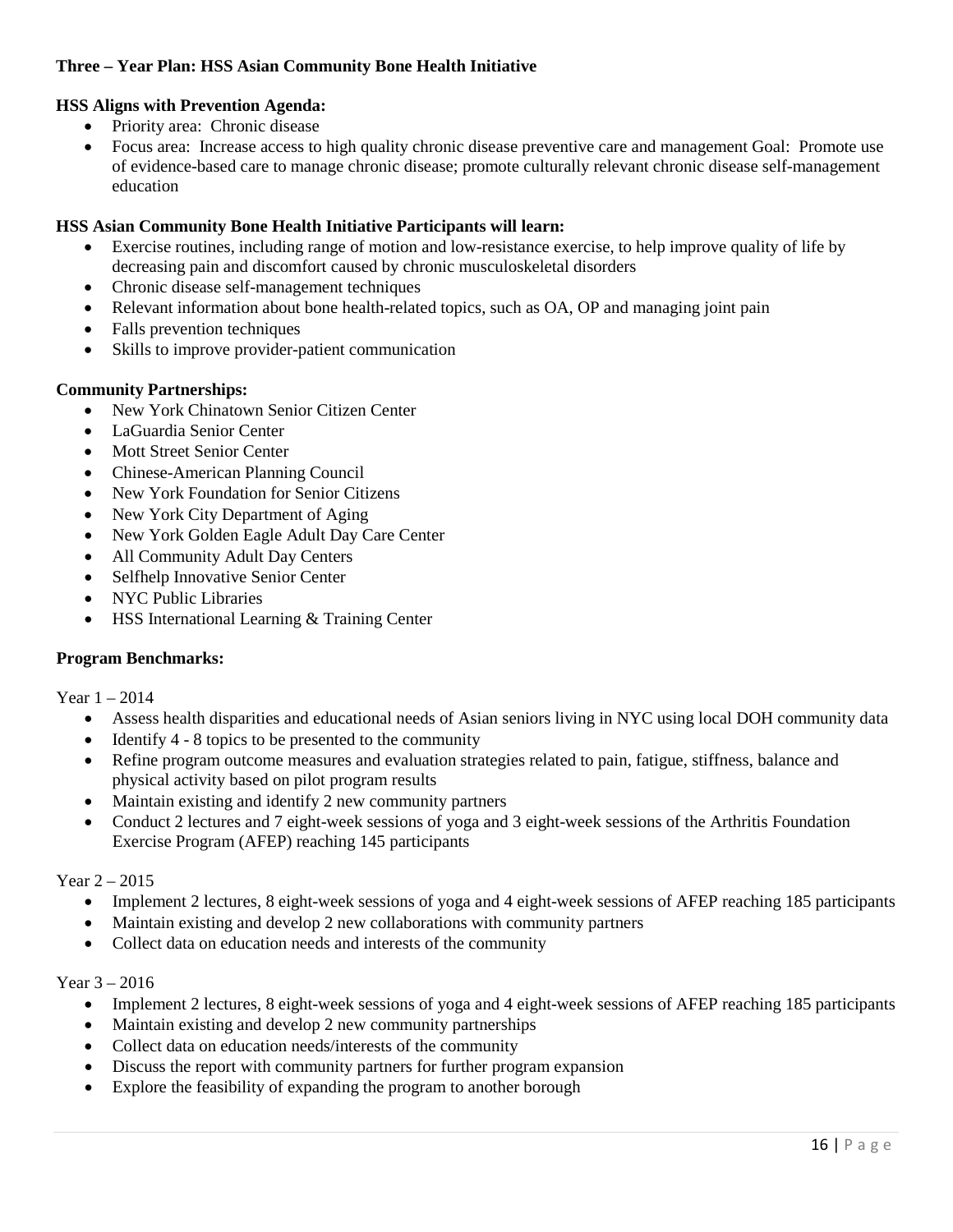#### **Chronic Disease Priority Area: Program 3**

#### **Focus Area 2: Increase access to high-quality chronic disease preventive care and management in clinical and community settings**

#### **Leon Root, MD Pediatric Outreach Program**

HSS is a recognized world leader in the fields of orthopedics and rheumatology, improving and restoring the mobility of individuals with musculoskeletal injuries and disorders. Caring for disadvantaged children has been a critical part of the Hospital's mission since its founding. Launched in 1987, the Leon Root, MD, Pediatric Outreach Program (POP) is a community-based medicine program designed to prevent long-term musculoskeletal disorders and severe joint disability in children from socially disadvantaged communities, thereby helping to pave the way for children to become physically active adults.

#### **Background**

Orthopedic issues among children are important health concerns that have gained attention among professional organizations and the general public. In 2008, musculoskeletal conditions accounted for 427,000 hospitalizations and 9.5 million physician visits in the US in children younger than age  $19<sup>45</sup>$  These conditions, which require orthopedic care, can range from congenital disorders, such as clubfoot and hip dysplasia, to developmental problems, including scoliosis and other musculoskeletal infections and diseases. In addition, approximately 5 million children younger than age 19 sustained musculoskeletal injuries in 2008, including sprains, strains, contusions and fractures.<sup>[46](#page-17-1)</sup>

There are many preventable orthopedic-related injuries such as strains, sprains, fractures, growth plate injuries and repetitive motion injuries. $47,48$  $47,48$  Evidence shows the importance of educating parents about the multitude of measures that can be used to prevent these injuries, including wearing protective gear.<sup>[49](#page-17-4)</sup> Research indicates that there is a need for education about how parents can discuss the importance of wearing protective gear with their children.<sup>[50,](#page-17-5)[51](#page-17-6)</sup> HSS needs assessment survey findings also support the need for education. Findings of a survey conducted in Spring of 2012 of parents whose children attended two NYC schools and three NYC day care centers indicated that parents had a strong interest in attending educational programs on topics that included sports injury prevention (54%), scoliosis (43%), and joint pain (41%).

Childhood obesity is reaching epidemic proportions and has tripled over the past 30 years.<sup>[52](#page-17-7)</sup> Children's bones are uniquely affected by obesity because of the presence of growth plates, or layers of cartilage responsible for longitudinal growth of the bone, which can be damaged or deformed by excess body weight. Not only does excess weight and inactivity cause stress on a child's musculoskeletal system, but these factors also increase a child's susceptibility to additional health problems such as heart disease and diabetes. Moreover, childhood overweight and obesity have been shown to increase rates of orthopedic disorders, fracture risks, and risks of surgical complications.<sup>53</sup> Indeed, healthy habits practiced during childhood have critical implications for the development of future orthopedic issues including obesity.<sup>[54](#page-17-9)</sup>

Given the link between pediatric orthopedic conditions, obesity, and long-term health problems, increased community awareness and caregiver education is greatly needed.

<span id="page-17-0"></span><sup>&</sup>lt;sup>45</sup> National Center for Health Statistics,(2008). National Hospital Discharge Survey and National Ambulatory Medical Care Survey.

<span id="page-17-2"></span><span id="page-17-1"></span>

<sup>&</sup>lt;sup>46</sup> AAOS. (2006). *AAOS position statement on children and musculoskeletal health*. Retrieved fro[m http://www.aaos.org/about/papers/position/1170.asp](http://www.aaos.org/about/papers/position/1170.asp)<br><sup>47</sup> Lovejoy S, Weiss JM, Epps HR, Zionts LE, Gaffney J. Preventable ch

<sup>&</sup>lt;sup>48</sup> National Institute of Arthritis and Musculoskeletal and Skin Diseases. (2009). *Childhood sports injuries and their prevention*. A guide for parents with ideas for kids. Retrieved from [http://www.niams.nih.gov/Health\\_Info/Sports\\_Injuries/child\\_sports\\_injuries.asp#most](http://www.niams.nih.gov/Health_Info/Sports_Injuries/child_sports_injuries.asp#most)<br><sup>49</sup> Schiff, M.A., Caine, D.J., & O'Halloran, R. (2010). Injury prevention in sports. *Injury Prevention in Sport*, 4(1), 42-64.

<span id="page-17-4"></span><span id="page-17-3"></span>

<span id="page-17-7"></span><span id="page-17-6"></span>

<span id="page-17-8"></span>

<span id="page-17-5"></span><sup>&</sup>lt;sup>50</sup> Otago et al. (2005). Parental perceptions of sport injury. Journal of Science and Medicine in Sport 8(4).<br><sup>51</sup> Pribble, J.M., Maio, R.F., & Freed, G.L. (2004). Parental perceptions regarding mandatory mouthguard use i

<span id="page-17-9"></span><sup>&</sup>lt;sup>54</sup> Dorn, L.D., Beal, S.J., Kalkwarf, H.J., Pabst, S., Noll, J.G., & Susman, E.J. (2012). Longitudinal impact of substance use and depressive symptoms on bone accrual among girls aged 11-19 years. *Journal of Adolescent Health*.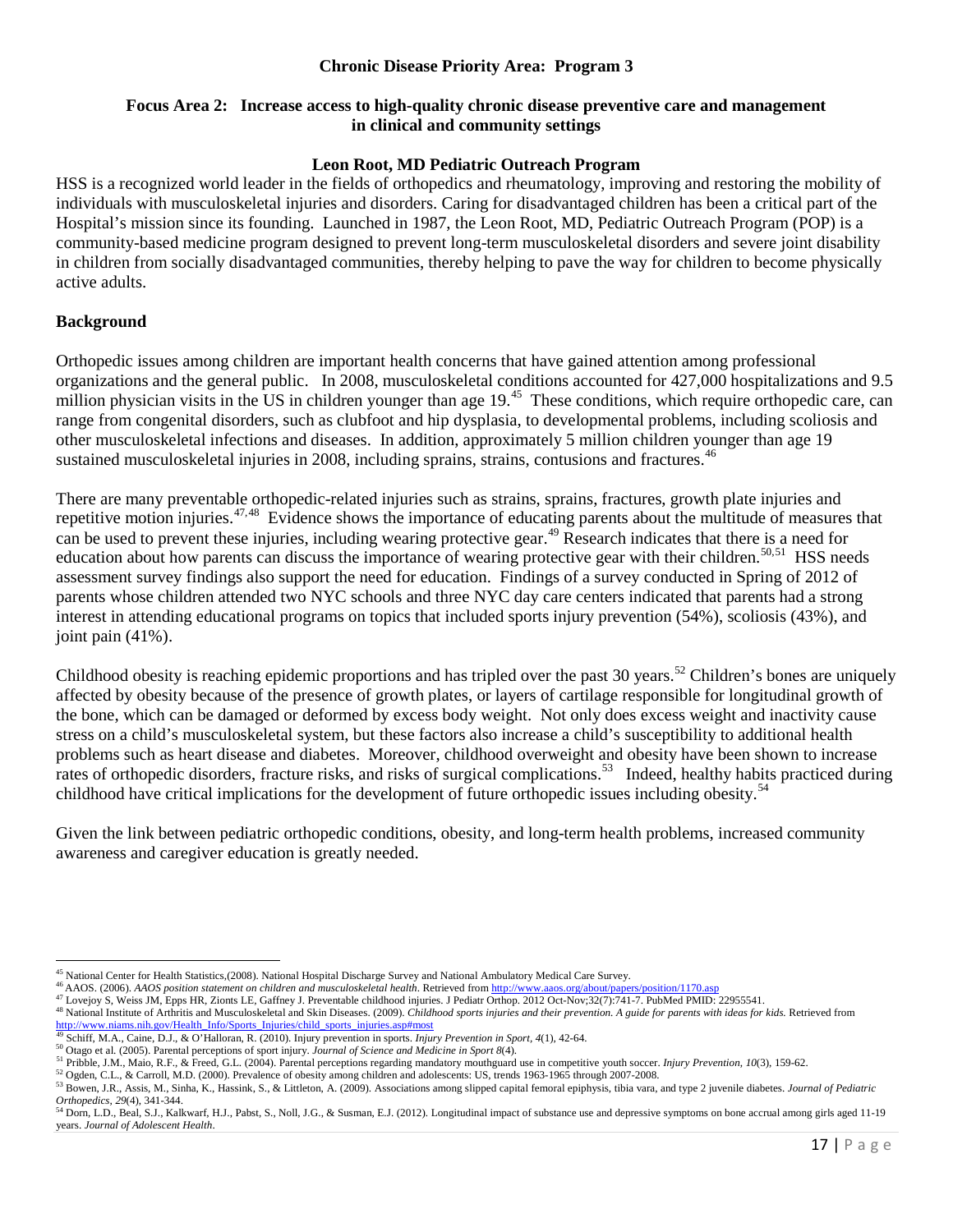## **Program Description**

POP is a community-based, early detection screening program that sends highly trained orthopedic teams (surgeon, residents, interns and nurses) into elementary schools and day care centers located in medically underserved neighborhoods, to screen children for musculoskeletal issues such as scoliosis, flat feet, and club foot. Screenings are held at locations in the Lower East Side, Chinatown, Bronx and Harlem, and help to enable access to care that these children would not otherwise receive. The program's primary goals are to detect and treat orthopedic disorders well before they can lead to chronic adult pathologies and to identify primary care health problems such as obesity, dental and dermatological conditions, and facilitate access to care for these problems.

Education has been an important component of POP. The program's coordinators regularly send information and educational materials to school administrators and teachers who participate in screenings. The need to expand the program's educational component is ongoing. As a recent example, school principals and nurses have mentioned to POP coordinators the lack of pediatric health education programs within schools that focus on educating parents about musculoskeletal disorders. Further, POP coordinators have noted that during follow-up clinic visits, some parents are not aware of, or understand the significance of, evaluating their children in preventing long-term musculoskeletal problems. In response to these observations, the program plans to expand its educational component over the next three years by creating lectures for parents related to pediatric orthopedic conditions, childhood development and nutrition. The goal is to educate parents about the importance of early detection of musculoskeletal issues, including injuries, and the importance of maintaining a healthy weight.

## **Specific Program Goals**

 $\overline{\phantom{a}}$ 

By the end of 2016, the HSS Leon Root, MD, Pediatric Outreach Program will:

- Increase access to musculoskeletal services of children from socially disadvantaged communities via partnerships with schools and day care centers
- Screen a total of 3,315 children through 39 musculoskeletal screenings
- Increase parents' knowledge of musculoskeletal conditions such as scoliosis, joint pain, injury prevention and primary care issues such as nutrition

#### **Supporting Evidence for Leon Root, MD Pediatric Outreach Program**

The American Academy of Orthopedic Surgeons (AAOS) and the Pediatric Orthopedic Society of North America (POSNA) have called for grass-roots education about orthopedics to bring awareness to many preventable injuries that are common among children. This is supported by research that indicates that interventions that aim to improve preventive care by educating parents are effective. For instance, a program that expanded immunization availability, established walk-in appointment policies, and introduced intensified parent education increased children's immunization rates in the high poverty, medically underserved rural area in which it took place.<sup>[55](#page-18-0)</sup>

While there is a lack of research around musculoskeletal screening initiatives, programs that educate underserved communities about the importance of health screenings have increased participants' knowledge and improved screening rates. For example, a culturally-appropriate prostate cancer education intervention developed to communicate effective, relevant, and balanced prostate cancer screening information to low-income African American men increased participant knowledge and screening rates.<sup>[56](#page-18-1)</sup> Increases in screening rates were found among medically underserved Black women who participated in the *Avon Foundation Community Patient Navigation Program,* which provided culturally-appropriate community education on the importance of breast health coupled with the availability of free or low-cost mammography screening services.<sup>[57,](#page-18-2)[58](#page-18-3)</sup>

<span id="page-18-0"></span><sup>&</sup>lt;sup>55</sup> Mayer, J.P., Housemann, r., & Piepenbrok, B. (1999). Evaluation of a campaign to improve immunization in a rural headstart program. *Journal of Community Health*, 24(1), 13-27.<br><sup>56</sup> Ukoli, F.A., Patel, K., Hargreaves,

<span id="page-18-1"></span>Americans: Impact on knowledge and screening. Journal of Health [Care for the Poor & Underserved, 24](http://www-ncbi-nlm-nih-gov.proxy.wexler.hunter.cuny.edu/pubmed/23377736)(1), 311-331.<br><sup>57</sup> Lobb, R., Opdyke, K.M., McDonnell, C.J., Pagaduan, M.G., Hulbert, M., Gates-Ferris, K., Chi, B., & Allen medically underserved women. *American Journal of Preventive [Medicine, 40](http://www-ncbi-nlm-nih-gov.proxy.wexler.hunter.cuny.edu/pubmed/21496756)*(5), 561-565.

<span id="page-18-3"></span><span id="page-18-2"></span><sup>58</sup> Mason, T.A., Thompson, W.W., Allen, D., Rogers, D., Gabram-Mendola, S., & Arriola, K.R. (2013). Evaluation of the Avon Foundation community education and outreach initiative community patient navigation program. *Health [Promotion Prac](http://www-ncbi-nlm-nih-gov.proxy.wexler.hunter.cuny.edu/pubmed/21478369)*tice, 14(1), 105-112.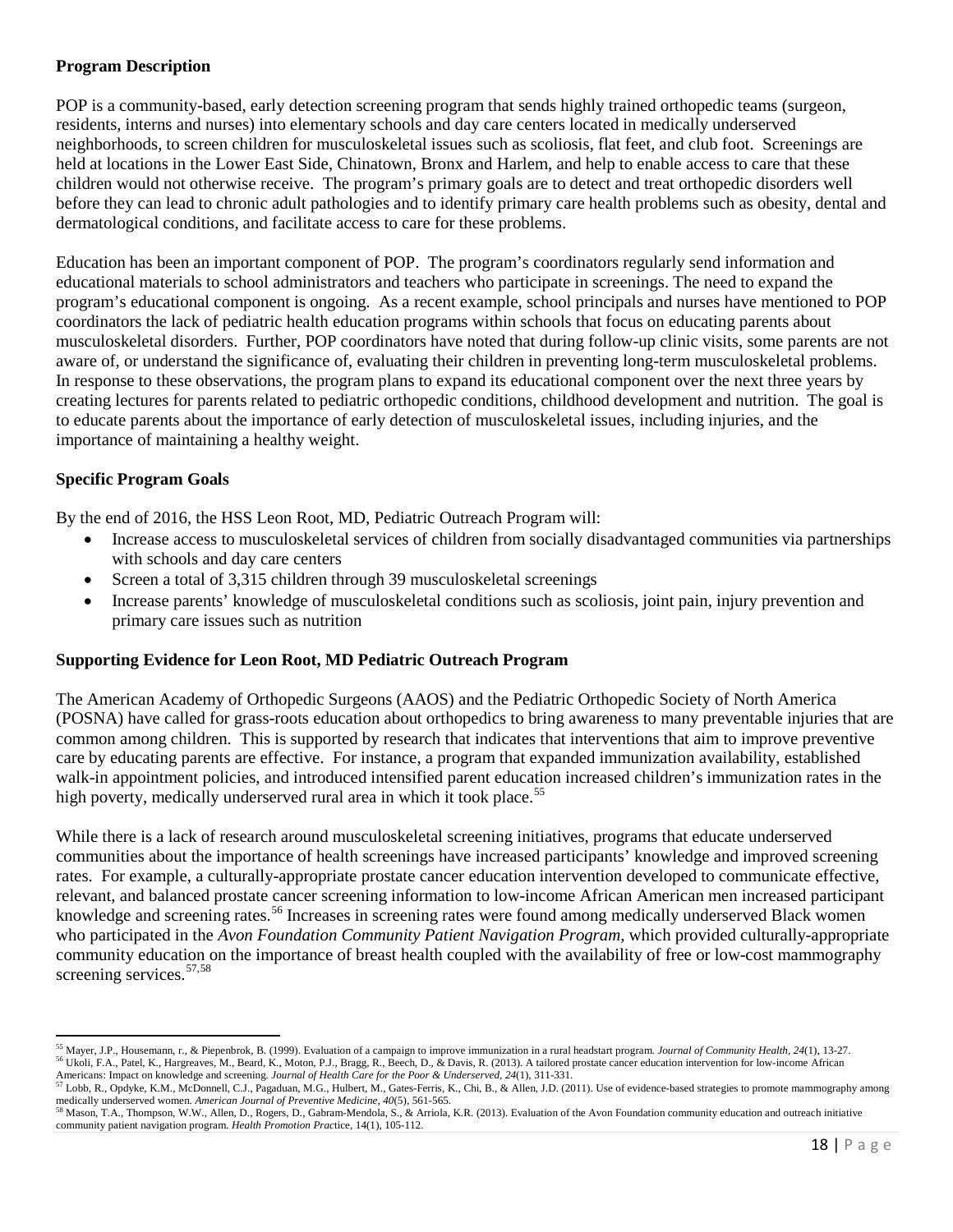Health screening programs that reach underserved communities have been shown to increase access to healthcare. For example, the *2-1-1 Los Angeles County Developmental Screening Project*, which provided developmental and autism screening by telephone in a population of low-income and racially and ethnically diverse children, enhanced access to screenings and referral uptake in a population of children that may have difficulty accessing primary care.<sup>59</sup> In addition, the *Community Dental Facilitator Project,* which facilitated children's access to existing government funding for dental treatment and to treatment at local dental offices, was shown to improve low-income children's ability to receive dental services and reduced the barriers to care for some children requiring treatment.<sup>[60](#page-19-1)</sup>

Health screening programs that reach underserved communities also provide health professionals with skills that are needed to communicate with vulnerable populations. The *Breast Cancer Education Project* (BCEP), which was created to address the needs of medically underserved women in Cook County, Chicago, through high-quality breast cancer screening, education and support, also provided a service-learning opportunity for medical students to obtain important skills that enable them to work more effectively within medically underserved communities.<sup>[61](#page-19-2)</sup>

## **Program Impact**

To date, POP has conducted over 350 musculoskeletal school screenings in over 200 schools, reaching over 26,000 children and referring over 4,000 for follow-up care. More than 2,000 (51%) children have been referred for follow-up care for musculoskeletal disorders such as scoliosis, joint pain, bowed legs and flat feet. These referrals may require nonsurgical orthopedic treatments such as physical/occupational therapy to improve mobility and alleviate pain. Other children may need bracing treatment for spinal curves in order to prevent development of severe scoliosis. Yet others may require surgical procedures to the knee, foot, hip or hand. For example, a 9 year old girl who complained of consistent pain of the knee was diagnosed with discoid meniscus and required surgery. A 6 year old boy was diagnosed with Trevor's disease, a progressive deformity due to a growth on a cartilaginous cap. After the surgery, the boy was able to better perform activities of daily living.

## **Measurable Outcomes**

l

During the next three years, this program will continue to track reach data for its screening program, including the number of children screened, referred to an HSS musculoskeletal specialist, and referred for dermatologic and nutritional issues. The program also aims to include an evaluation of its parent education workshops using appropriate standardized and validated measures. Using a pre/post-test methodology, a survey will be developed to assess knowledge/comprehension of material presented, intent to seek help from a child's pediatrician and/or modify the child's diet/physical activity, level of satisfaction with the program, areas for improvement, and interest in future programs.

During each of the next three years, the following measures will be assessed:

- o Number of children screened and referred for musculoskeletal conditions and primary care needs
- o Number of participants who attended the lectures
- o % of participants who increased knowledge about pediatric musculoskeletal health and nutrition
- o % of participants who intend to discuss musculoskeletal issues with their child's pediatrician

<span id="page-19-0"></span><sup>59</sup> Roux, A.M., Herrera, P., Wold, C.M., Dunkle, M.C., Glascoe, F.P., & Shattuck, P.T. (2012). Developmental and autism screening through 2-1-1: reaching underserved families. *[American](http://www-ncbi-nlm-nih-gov.proxy.wexler.hunter.cuny.edu/pubmed/23157765)*

<span id="page-19-2"></span><span id="page-19-1"></span><sup>&</sup>lt;sup>[60](http://www-ncbi-nlm-nih-gov.proxy.wexler.hunter.cuny.edu/pubmed/23157765)</sup> Harrison, R.L., Li, J., Pearce, K., & Wyman, T. (2003). The Community Dental Facilitator Project: Reducing barriers to dental care. Journal of Public Health Dentistry, 63(2), 126-128.<br><sup>61</sup> Peek, M.E. (2007). An innov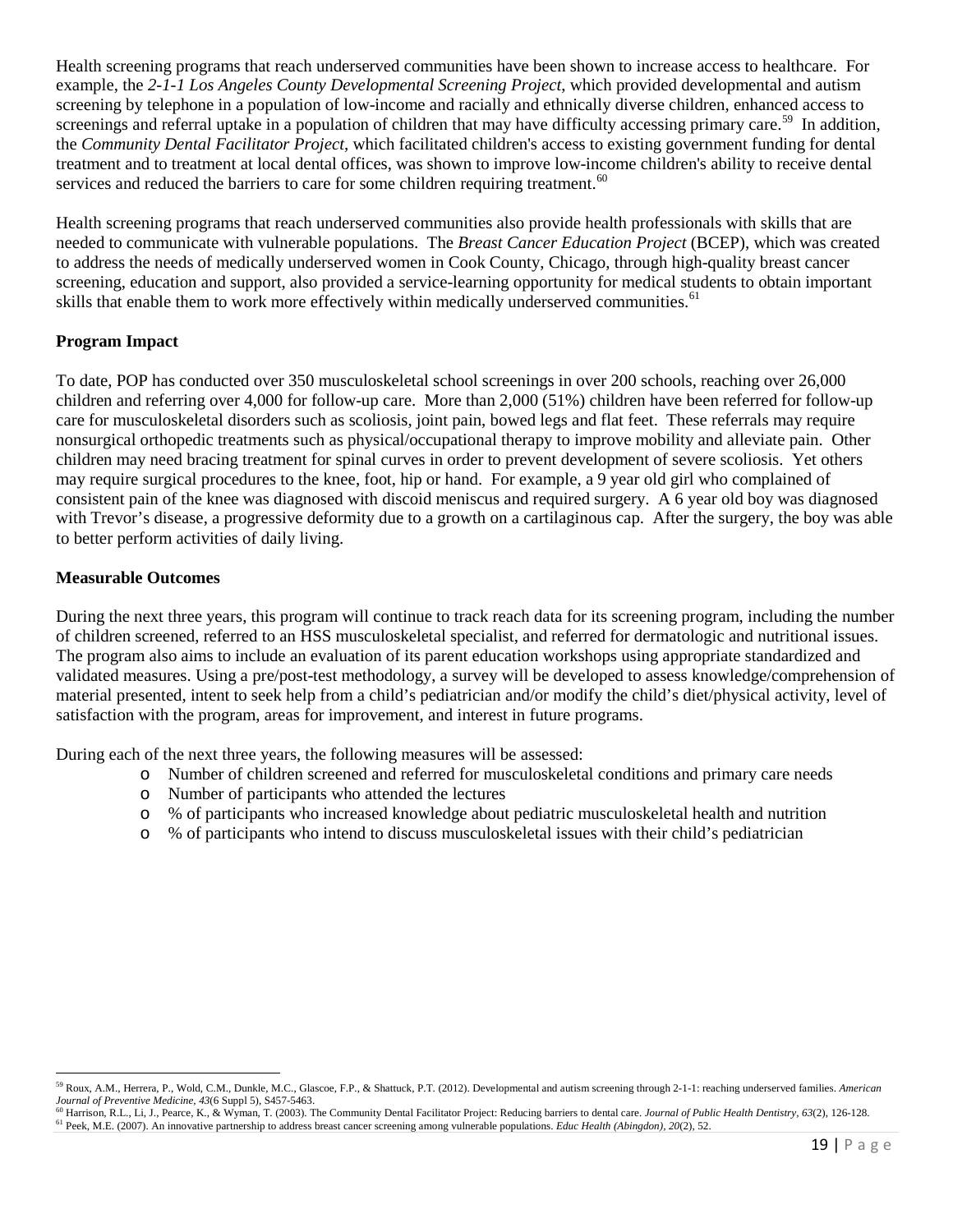## **Three - Year Plan: HSS Leon Root, MD, Pediatric Outreach Program (POP)**

## **HSS Aligns with Prevention Agenda Goals:**

- Priority area: Chronic disease
- Focus area: Increase access to high quality chronic disease preventive care and management in both clinical and community settings
- Goal: Promote use of evidenced-based care to manage chronic disease

## **Community Partnerships:**

- NYC Public Schools
- NYC Catholic Schools
- NYC Day Care/Head Start Centers
- Charles B. Wang Health Center

#### **POP Participants will learn:**

- Relevant information about pediatric musculoskeletal conditions, such as joint pain and scoliosis
- Prevention and treatment of common musculoskeletal injuries in children and adolescents
- Importance of healthy diet and exercise to achieve lifelong bone health

#### **Program Benchmarks:**

Year 1 – 2014

- Conduct 12 musculoskeletal screenings at public schools and day care centers reaching 1,020 children
- Identify two new screening sites
- Review results of recent POP needs assessment survey to formally address parents needs and interest in learning about their child's musculoskeletal health
- Identify 4 topics to be presented to parents based on needs assessment results
- Pilot the educational program conducting 2 lectures about musculoskeletal injury prevention and nutrition in collaboration with Food & Nutrition Services, Nursing and Department of Rehabilitation reaching 50 parents

Year 2 – 2015

- Conduct 13 musculoskeletal screenings at public schools and day care centers reaching 1,100 children
- Identify 2 new screening sites
- Implement education program 3 lectures about injury prevention, joint pain, scoliosis and nutrition reaching 75 parents

Year 3 – 2016

- Conduct 14 musculoskeletal screenings at public schools and day care centers reaching 1,190 children
- Identify 3 new screening sites
- Facilitate 4 educational programs about injury prevention, joint pain, scoliosis and nutrition reaching 100 parents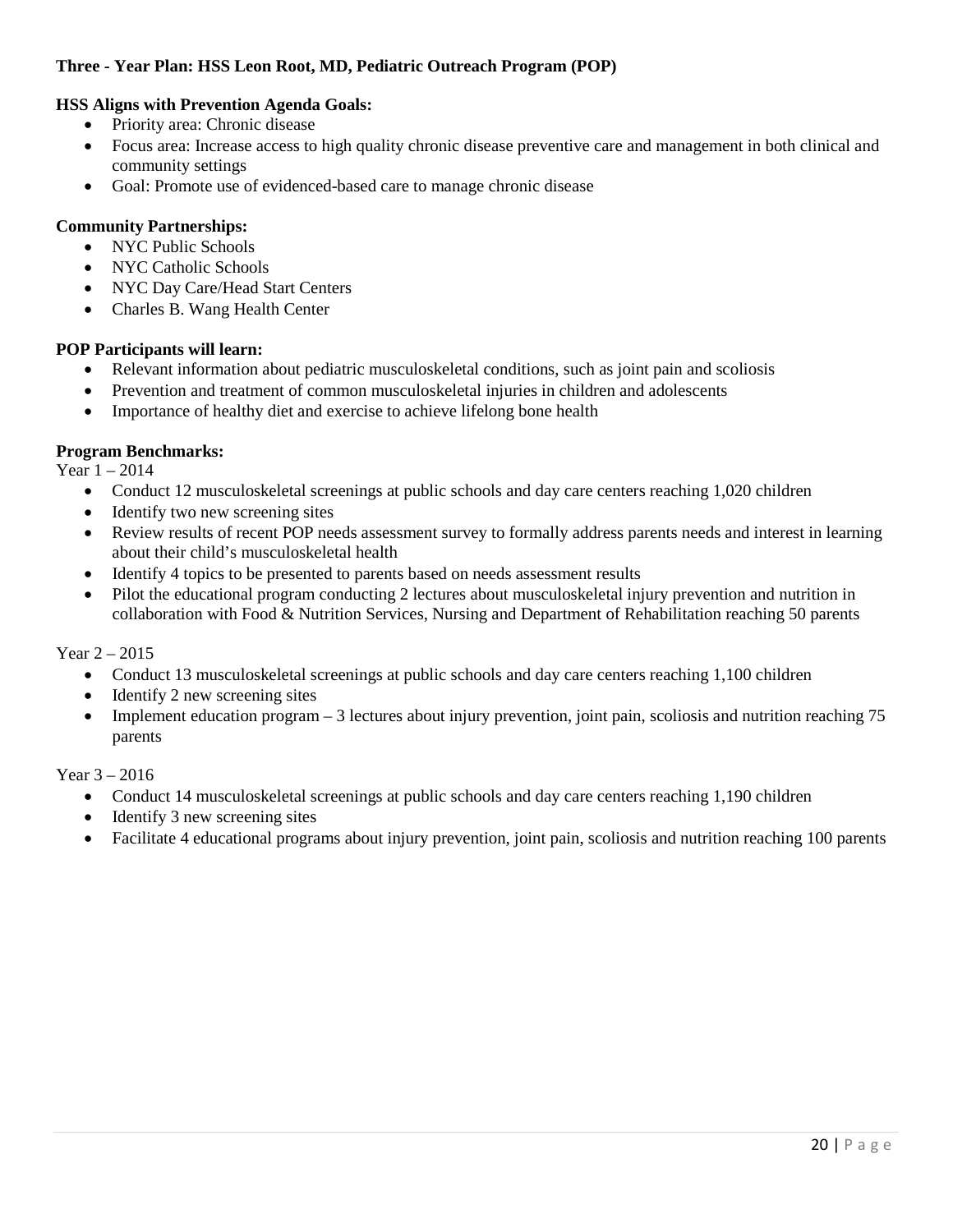## **Focus Area 1: Reduce obesity in children and adults** (*Exercise programs*) **Focus Area 2: Increase access to high quality chronic disease preventive care and management in both clinical and community settings** (*Educational programs*)

#### **Osteoarthritis Wellness Initiative**

As the nation's leading specialty hospital for orthopedics and rheumatology, HSS offers a wide range of programs that provide arthritis-related information in workshops, lectures and exercise wellness classes. These programs are designed for people of all ages and abilities to help prevent and manage this chronic disease and empower them to keep active and maintain a healthy lifestyle. The Osteoarthritis Wellness Initiative (OAWI) aims to educate, raise awareness and reduce the impact of osteoarthritis (OA) in the community.

#### **Background**

OA is the leading cause of disability in the US, with estimates showing that 27 million Americans have the disease<sup>[62](#page-21-0)</sup> at an estimated cost of \$89.1 billion per year.<sup>[63](#page-21-1)</sup> The condition is the most common form of arthritis and is a progressive degenerative joint disease characterized by the breakdown of joint cartilage associated with risk factors, such as overweight/obesity, history of joint injury, and age.<sup>64</sup> State data suggest that 22% of New Yorkers of all ages have OA, and the condition affects all race and ethnic groups: 34.3 million Whites, 4.4 million Blacks, and 2.6 million Hispanic/Latinos.<sup>[65](#page-21-3)</sup> Nearly half of the elderly population has OA, and research has shown that the risk of developing the condition increases with age.<sup>[66](#page-21-4)</sup> The condition is associated with muscle and joint pain caused by the weakening of muscles surrounding the joint due to inactivity. In addition, OA may be linked with a deterioration of coordination, posture, and walking due to pain and stiffness, <sup>[67](#page-21-5)</sup> which can affect balance and lead to falls. The condition is also associated with limitations in daily activities<sup>[68](#page-21-6)</sup> and reduced health-related quality of life.<sup>[69](#page-21-7)</sup>

Obesity and physical inactivity are related to OA and may exacerbate OA-related symptoms. Specifically, the prevalence of obesity is 54% higher among adults with OA compared with adults without the condition.<sup>70</sup> Reducing excess body weight can reduce the risk of knee OA and limit the progression of the disease. Moreover, losing as little as 11 pounds may reduce the risk of knee OA by 50%.<sup>[71](#page-21-9)</sup> Physical activity in the form of regular, moderate exercise can maintain joint health, relieve pain, and improve physical function.<sup>72</sup> In addition, research has shown that older adults with knee OA who engage in moderate physical activity at least 3 times per week can reduce the risk of arthritis-related disability by 47%.<sup>[73](#page-21-11)</sup>

HSS CHNA results showed that OA was the leading condition reported, affecting 47% of respondents, and the condition was more common among women, Whites, and older participants. OA was also found to be associated with reduced quality of life, as it was related to poorer physical health, increased pain limitations, and need for assistance with daily activities. Falls were also found to be associated with OA.

OA is a major public health concern and its prevalence, health impact, and economic consequences is expected to increase dramatically during the next couple of decades, increasing the demand for evidence-based interventions to help reduce the

<span id="page-21-0"></span> $\overline{\phantom{a}}$  $^{62}$  Helmick, C.G., Felson, D.T., Lawrence, R.C., Gabriel, C., Hirsch, R., Kwoh, C. K., et al, for the National Arthritis Data Workgroup. (2008). Estimates of the prevalence of arthritis and other rheumatic conditions i

<span id="page-21-1"></span><sup>&</sup>lt;sup>63</sup> Leigh, J.P., Seavey, W., & Leistikow, B. (2001). Estimating the costs of job-related arthritis. Journal of Rheumatology, 28(7), 1647-1654.

<span id="page-21-2"></span>Experies R.C.[, Felson, D.T.](http://www.ncbi.nlm.nih.gov/pubmed?term=Felson%20DT%5BAuthor%5D&cauthor=true&cauthor_uid=18163497)[, Helmick, C.G.,](http://www.ncbi.nlm.nih.gov/pubmed?term=Helmick%20CG%5BAuthor%5D&cauthor=true&cauthor_uid=18163497) [Arnold, L.M.](http://www.ncbi.nlm.nih.gov/pubmed?term=Arnold%20LM%5BAuthor%5D&cauthor=true&cauthor_uid=18163497)[, Choi, H.,](http://www.ncbi.nlm.nih.gov/pubmed?term=Choi%20H%5BAuthor%5D&cauthor=true&cauthor_uid=18163497) [Deyo, R.A.](http://www.ncbi.nlm.nih.gov/pubmed?term=Deyo%20RA%5BAuthor%5D&cauthor=true&cauthor_uid=18163497)[, Gabriel, S.,](http://www.ncbi.nlm.nih.gov/pubmed?term=Gabriel%20S%5BAuthor%5D&cauthor=true&cauthor_uid=18163497) [Hirsch, R.,](http://www.ncbi.nlm.nih.gov/pubmed?term=Hirsch%20R%5BAuthor%5D&cauthor=true&cauthor_uid=18163497) [Hochberg, M.C.,](http://www.ncbi.nlm.nih.gov/pubmed?term=Hochberg%20MC%5BAuthor%5D&cauthor=true&cauthor_uid=18163497) [Hunder, G.G.](http://www.ncbi.nlm.nih.gov/pubmed?term=Hunder%20GG%5BAuthor%5D&cauthor=true&cauthor_uid=18163497)[, Jordan, J.M.](http://www.ncbi.nlm.nih.gov/pubmed?term=Jordan%20JM%5BAuthor%5D&cauthor=true&cauthor_uid=18163497)[, Katz, J.N.](http://www.ncbi.nlm.nih.gov/pubmed?term=Katz%20JN%5BAuthor%5D&cauthor=true&cauthor_uid=18163497)[, Kremers, H.M.,](http://www.ncbi.nlm.nih.gov/pubmed?term=Kremers%20HM%5BAuthor%5D&cauthor=true&cauthor_uid=18163497) & Wolfe,<br>F. (2008). Estimates of the prevalenc

<span id="page-21-3"></span>

<span id="page-21-6"></span><span id="page-21-5"></span><span id="page-21-4"></span>

<span id="page-21-7"></span>

<sup>&</sup>lt;sup>65</sup> CDC. (2010). Prevalence of disabilities and associated health conditions – United States 1999. MMWR[,](http://www.ncbi.nlm.nih.gov/pubmed/18163497) 50, 120-125.<br><sup>66</sup> CDC. (2010). Prevalence of self-reported arthritis or chronic joint symptoms among persons aged > and 2003, 2005, and 2007. Arthritis Care Res, 63(6), 788-799.<br><sup>70</sup> Hootman, J.M., Pan, L., Helmick, C.G., & Hannan C. (2011). State-specific trends in obesity prevalence among adults with arthritis, Behavioral Risk Factor

<span id="page-21-8"></span><sup>2009.</sup> MMWR, 60(16), 509-513.<br><sup>71</sup> Felson, D.T., & Zhang, Y. (1998). An update on the epidemiology of knee and hip osteoarthritis with a view to prevention. Arthritis Rheum, 41(8), 1343-1355.<br><sup>71</sup> Felson, D.T., & Zhang, Y.

<span id="page-21-11"></span><span id="page-21-10"></span><span id="page-21-9"></span><sup>44-63.&</sup>lt;br><sup>73</sup> Penninx, B.W. J. H., Messier, S.P., Rejeski, W.J., Williamson, J.D., DiBari, M., Cavazzini, C., Applegate, W.B., & Pahor, M. (2001). Physical exercise and the prevention of disability in

[activities of daily living in older persons with osteoarthritis.](http://archinte.jamanetwork.com/article.aspx?articleid=649285) *Arch Intern Med, 161*(19), 2309-2316.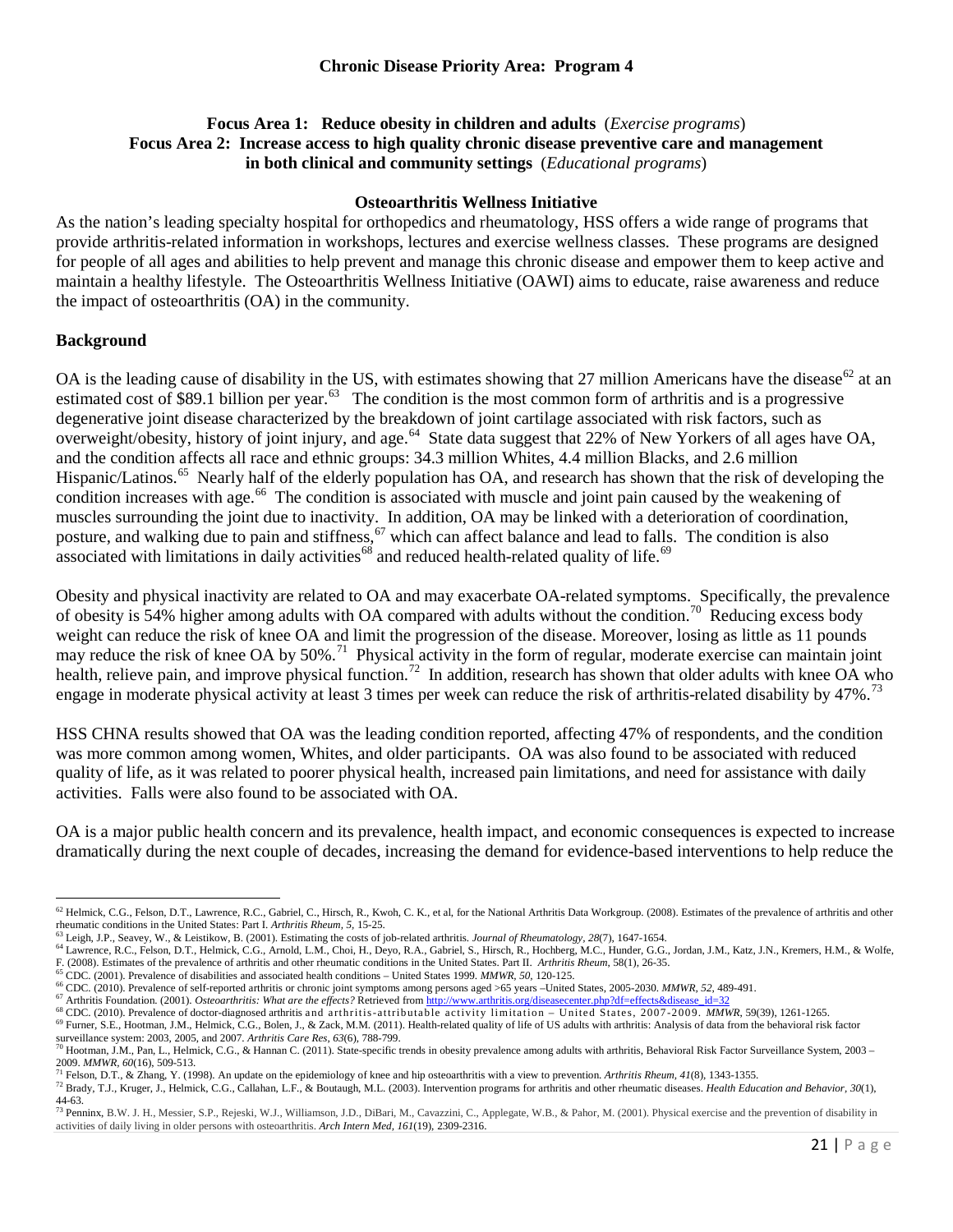burden of the disease. To address this issue, OAWI provides the older adult community with arthritis self-management techniques and opportunities to engage in physical activity, thereby helping to improve quality of life for this population.

## **Program Description**

To address the public health issue of OA, HSS developed OAWI, which is comprised of educational and exercise programs, to raise awareness, educate and reduce the impact of OA on the public. The initiative offers lectures, workshops, and seminars regarding OA-specific topics of interest, including pain management techniques and maintaining a healthy lifestyle, while exercise programs include weekly classes on yoga, pilates, Tai Chi, dance, and yogalates. All educational programs are taught by experienced physicians, nurses, physical and occupational/physical therapists, while exercise programs are led by certified exercise instructors.

Over the next three years the program aims to focus on expanding its programs by implementing a digital platform as a way to expand the reach of the Initiative's educational programming in partnership with senior centers and faith-based agencies. In addition, HSS plans to strengthen existing partnerships by continuing to offer half-day OA seminars in collaboration with the Arthritis Foundation.

## **Specific Program Goals**

By the end of 2016, the HSS Osteoarthritis Wellness Initiative will:

- Implement a digital platform as a way to expand the reach of the Initiative's educational programming
- Increase participant knowledge of arthritis, arthritis symptoms, options for treatment, and self-management techniques
- Improve musculoskeletal health among exercise class participants by:
	- o decreasing musculoskeletal pain, stiffness, fatigue, falls and health limitations
	- o improving health status level of physical activity and self-efficacy for exercise
	- o improving balance ratings and reducing losses in balance

## **Supporting Evidence for OAWI**

Various aspects of this Initiative are based on evidence-based/promising practices regarding exercise and education for individuals with OA. The use of exercise to alleviate symptoms of OA has been evaluated extensively in the literature. The American College of Rheumatology has recommended exercise therapy to reduce pain and improve function, based largely on expert opinion and the results of large randomized controlled trials evaluating exercise.<sup>[74](#page-22-0),[75](#page-22-1)</sup> In addition, two published meta-analyses have focused specifically on the efficacy of strengthening<sup>[76](#page-22-2)</sup> and aerobic exercise<sup>[77](#page-22-3)</sup> for OA, and findings suggest that strengthening exercise is even more effective when it is combined with general strength, flexibility, and functional exercises. Research has shown that OA patients who participate in organized exercise programs conducted by professionals, have an exercise partner, are familiar with the exercise task, and have positive outcome expectations of exercise are more likely than their peers to exercise in the long term.<sup>[78](#page-22-4)</sup> In addition, sub-group analyses showed that OAspecific exercise programs providing at least 12 direct supervision occasions produced significantly greater effects than programs providing less than 12 supervised sessions for both pain and function.<sup>[79](#page-22-5)</sup>

Additionally, the efficacy of various complementary exercise techniques in alleviating OA symptoms has been researched for years. Yoga has been shown to produce positive effects on gait and balance,<sup>[80](#page-22-6)</sup> reductions in pain and stiffness, and increases in physical functioning,  $81 \text{ quality of life}, 82 \text{ strength},$  $81 \text{ quality of life}, 82 \text{ strength},$  $81 \text{ quality of life}, 82 \text{ strength},$  $81 \text{ quality of life}, 82 \text{ strength},$  and flexibility. $83 \text{ Furthermore, Tai Chi exercise may be}$  $83 \text{ Furthermore, Tai Chi exercise may be}$ 

<span id="page-22-8"></span><span id="page-22-0"></span> $\overline{\phantom{a}}$ <sup>74</sup> Ettinger, W.H., Burns, R., Messier, S.P., et al. (1997). A randomized trial comparing aerobic exercise and resistance exercise with a health education program in older adults with knee osteoarthritis. Journal of the American Medical Association, 277, 25-31.<br><sup>75</sup> O'Reilly, S.C., Muir, K.R., & Doherty, M. (1999). Effectiveness of home exercise on pain and disability from osteoarthritis of the knee: A rando

<span id="page-22-2"></span>

<span id="page-22-4"></span><span id="page-22-3"></span>

<span id="page-22-1"></span>Disease, 58, 15-19.<br><sup>76</sup> Pelland, L., Brosseau, L., Wells, G., et al. (2004). Efficacy of strengthening exercises for osteoarthritis (Part I): A meta-analysis. *Physical Therapy Review*, 9, 77-108.<br><sup>76</sup> Pelland, L., Brosse

<span id="page-22-6"></span><span id="page-22-5"></span><sup>&</sup>lt;sup>79</sup> Fransen, M., & McConnell, S. (2008). Exercise for osteoarthritis of the knee. Cochrane Database Syst Rev, 4, CD004376.<br><sup>80</sup> Ulger, O., & Yagli, N.V. (2011). Effects of yoga on balance and gait properties in women with

<span id="page-22-7"></span><sup>&</sup>lt;sup>81</sup> Kolasinski, S.L., et al. (2005). Iyengar yoga for treating symptoms of osteoarthritis of the knees: A pilot study. *Journal of Alternative & Complementary Medicine*, *I1*(4), 689-693.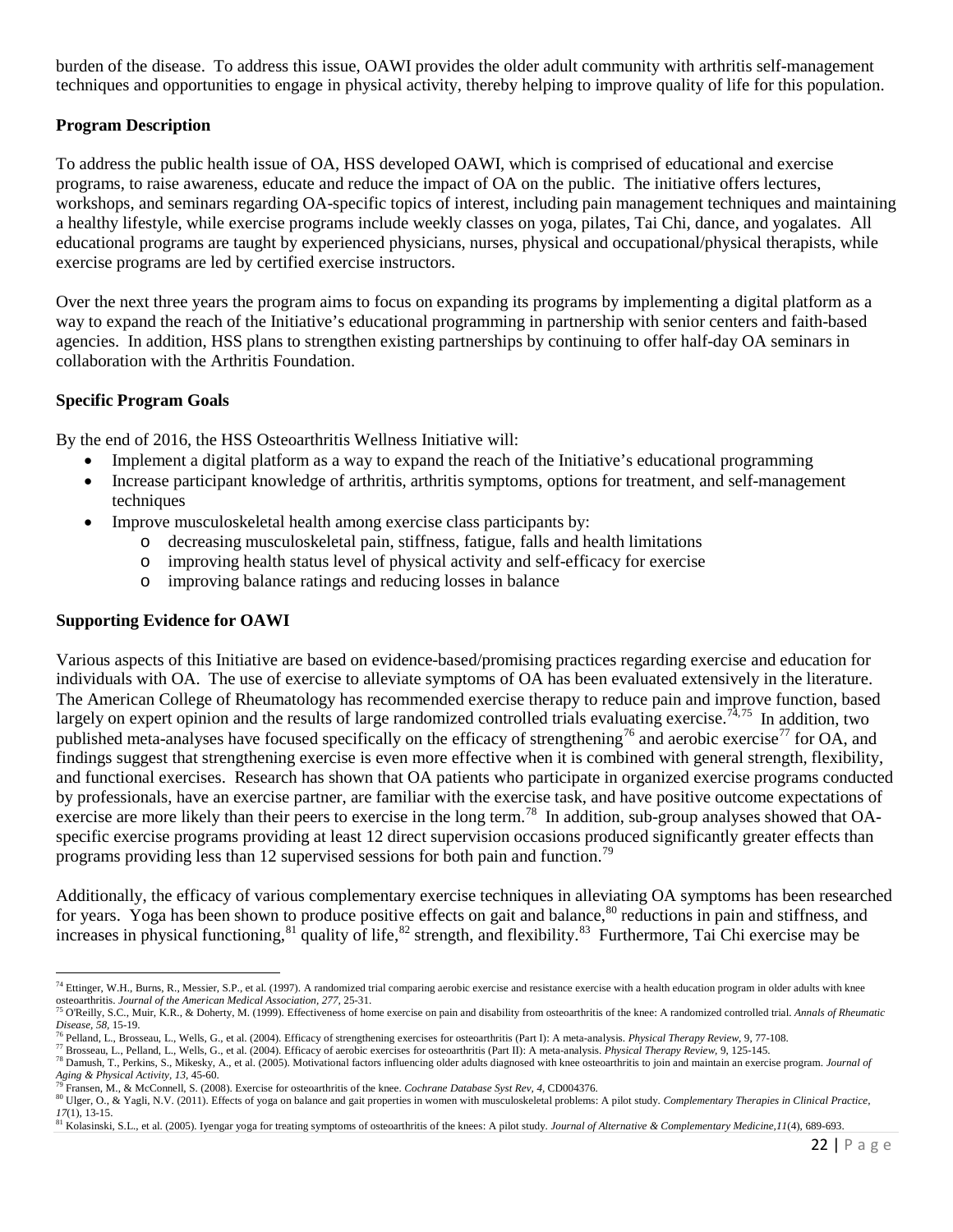beneficial for improving arthritic symptoms (including pain, stiffness, and fatigue) and physical function.<sup>[84](#page-23-0)</sup> reduce fall incidence and severity,  $\frac{85}{6}$  $\frac{85}{6}$  $\frac{85}{6}$  and increase general self-efficacy.<sup>8</sup>

Educational programs have also been shown to be effective. Studies have examined the impact of educational programs on patient knowledge and other aspects of OA. Educational programs regarding OA self-management have been found to produce significant changes in knowledge, daily function, self-management,<sup>[87](#page-23-3)</sup> pain, quality of life, quadriceps strength, body mass index, physically active lifestyle, and visits to the physical therapist.<sup>[88](#page-23-4)</sup> Self-management programs have also shown immediate and long-term reductions in pain level and pain days, changes in pain beliefs, improvements in arthritis self-efficacy, and reductions in number of unplanned medical consultations.<sup>[89](#page-23-5)</sup>

#### **Program Impact**

Program evaluation results have demonstrated that OAWI has had a positive impact on members of the community. Educational program evaluations completed by over 400 participants have shown improved knowledge/understanding of OA-related material by 68% of participants and demonstrated that over 72% of respondents intend to utilize selfmanagement techniques that are covered in the classes.

Results from exercise program evaluations completed by 200 participants demonstrated that the programs improved health outcomes by significantly reducing pain severity and interference; relieving pain; improving self-rated balance; reducing reported falls, and increasing participation in physical activity. In addition, improvements in quality of life indicators (including mood, walking ability and enjoyment of life) were also found among program participants. Moreover, the impact of specific exercise classes on these health outcomes has also been measured. Results showed that yoga and Tai Chi class participants reported improvements in pain, balance and frequency of physical activity. Dance and yogalates participants reported better quality of life, while pilates participants indicated that their frequency of physical activity increased.

#### **Measureable Outcomes**

 $\overline{\phantom{a}}$ 

Over the next three years, OAWI will continue to measure knowledge and health outcomes of program participants using a pre/post-test or post-only methodology to assess quantitative measures. Evaluations of its educational programs will assess knowledge change (for pre/post-test) or material comprehension (for post-only) and intent to change behavior, while exercise program evaluations will examine changes in outcomes including health status, health limitations, pain, stiffness, fatigue, balance, falls, physical activity, and self-efficacy for exercise.

Because knowledge questions are keyed to specific educational objectives of each program, no standardized and validated measures are currently used in the educational program evaluations. However, exercise evaluations assess health status and limitations using measures from the SF-36 Health Survey; quantify pain using the Numeric Pain Intensity Scale; include items from the Brief Pain Inventory to measure the extent to which pain interferes with quality of life; measure fatigue using the single-item fatigue rating scale from the Brief Fatigue Inventory; assess level of physical activity using the Three-Question Physical Activity Assessment, and measure self-efficacy to exercise based on a subscale from the original Chronic Disease Self-Management Scale.

During each of the next three years, the following measures will be assessed:

<sup>&</sup>lt;sup>82</sup> Bukowski, E.L., et al. (2006). The effect of iyengar yoga and strengthening exercises for people living with osteoarthritis of the knee: A case series. *International Quarterly in Community Health Education.* 26(3),

<span id="page-23-0"></span><sup>&</sup>lt;sup>83</sup> Raub, J.A. (2002). Psychophysiologic effects of Hatha Yoga on musculoskeletal and cardiopulmonary function: a literature review. *J Altern Complement Med*, 8(6), 797-812.<br><sup>84</sup> Yan, J.H., Gu, W.J., Sun, J., Zhang, W.X. e61672.<br><sup>85</sup> Tousignant, M.[, Corriveau, H.,](http://www-ncbi-nlm-nih-gov.proxy.wexler.hunter.cuny.edu/pubmed?term=Corriveau%20H%5BAuthor%5D&cauthor=true&cauthor_uid=23167499) [Roy, P.M.,](http://www-ncbi-nlm-nih-gov.proxy.wexler.hunter.cuny.edu/pubmed?term=Roy%20PM%5BAuthor%5D&cauthor=true&cauthor_uid=23167499) [Desrosiers, J.,](http://www-ncbi-nlm-nih-gov.proxy.wexler.hunter.cuny.edu/pubmed?term=Desrosiers%20J%5BAuthor%5D&cauthor=true&cauthor_uid=23167499) [Dubuc, N.,](http://www-ncbi-nlm-nih-gov.proxy.wexler.hunter.cuny.edu/pubmed?term=Dubuc%20N%5BAuthor%5D&cauthor=true&cauthor_uid=23167499) [& Hébert, R.](http://www-ncbi-nlm-nih-gov.proxy.wexler.hunter.cuny.edu/pubmed?term=H%C3%A9bert%20R%5BAuthor%5D&cauthor=true&cauthor_uid=23167499) (2012). Efficacy of supervised Tai Chi exercises versus conventional physical therapy exercises in fall

<span id="page-23-1"></span>prevention for frail older adults: a randomized controlled trial. Disability & Rehabilitation.<br><sup>86</sup> [Tousignant, M.](http://www-ncbi-nlm-nih-gov.proxy.wexler.hunter.cuny.edu/pubmed?term=Tousignant%20M%5BAuthor%5D&cauthor=true&cauthor_uid=21958377)[, Corriveau, H.,](http://www-ncbi-nlm-nih-gov.proxy.wexler.hunter.cuny.edu/pubmed?term=Corriveau%20H%5BAuthor%5D&cauthor=true&cauthor_uid=21958377) [Roy, P.M.,](http://www-ncbi-nlm-nih-gov.proxy.wexler.hunter.cuny.edu/pubmed?term=Roy%20PM%5BAuthor%5D&cauthor=true&cauthor_uid=21958377) [Desrosiers, J.,](http://www-ncbi-nlm-nih-gov.proxy.wexler.hunter.cuny.edu/pubmed?term=Desrosiers%20J%5BAuthor%5D&cauthor=true&cauthor_uid=21958377) [Dubuc, N.](http://www-ncbi-nlm-nih-gov.proxy.wexler.hunter.cuny.edu/pubmed?term=Dubuc%20N%5BAuthor%5D&cauthor=true&cauthor_uid=21958377)[, Hébert, R.,](http://www-ncbi-nlm-nih-gov.proxy.wexler.hunter.cuny.edu/pubmed?term=H%C3%A9bert%20R%5BAuthor%5D&cauthor=true&cauthor_uid=21958377) [Tremblay-Boudreault, V.,](http://www-ncbi-nlm-nih-gov.proxy.wexler.hunter.cuny.edu/pubmed?term=Tremblay-Boudreault%20V%5BAuthor%5D&cauthor=true&cauthor_uid=21958377) & Beaudoin, A.J.

<span id="page-23-2"></span>to a physiotherapy program on fall-related clinical outcomes: A randomized clinical trial. Disability & Rehabilitation.34(3), 196-201.<br><sup>87</sup> [Taylor, L.F.,](http://www.ncbi.nlm.nih.gov.proxy.wexler.hunter.cuny.edu/pubmed?term=%22Taylor%20LF%22%5BAuthor%5D) [Kee, C.C.](http://www.ncbi.nlm.nih.gov.proxy.wexler.hunter.cuny.edu/pubmed?term=%22Kee%20CC%22%5BAuthor%5D)[, King, S.V.,](http://www.ncbi.nlm.nih.gov.proxy.wexler.hunter.cuny.edu/pubmed?term=%22King%20SV%22%5BAuthor%5D) [& Ford, T.A.](http://www.ncbi.nlm.nih.gov.proxy.wexler.hunter.cuny.edu/pubmed?term=%22Ford%20TA%22%5BAuthor%5D) (2004). Evaluating the effects o

<span id="page-23-3"></span>with osteoarthritis. Journal of Community Health Nursing, 21(4), 229–238.<br><sup>88</sup> Hopman-Rock, M., & Westhoff, M.H. (2000). The effects of a health educational and exercise program for older adults with osteoarthritis for the

<span id="page-23-5"></span><span id="page-23-4"></span>

*<sup>27</sup>*(8), 1947-1954. <sup>89</sup> Wu, S.F., Kao, M.J., Wu, M.P., Tsai, M.W., & chang, W.W. (2011). Effects of an osteoarthritis self-management program. *Journal of Advanced Nursing, 67*(7), 1491-1501.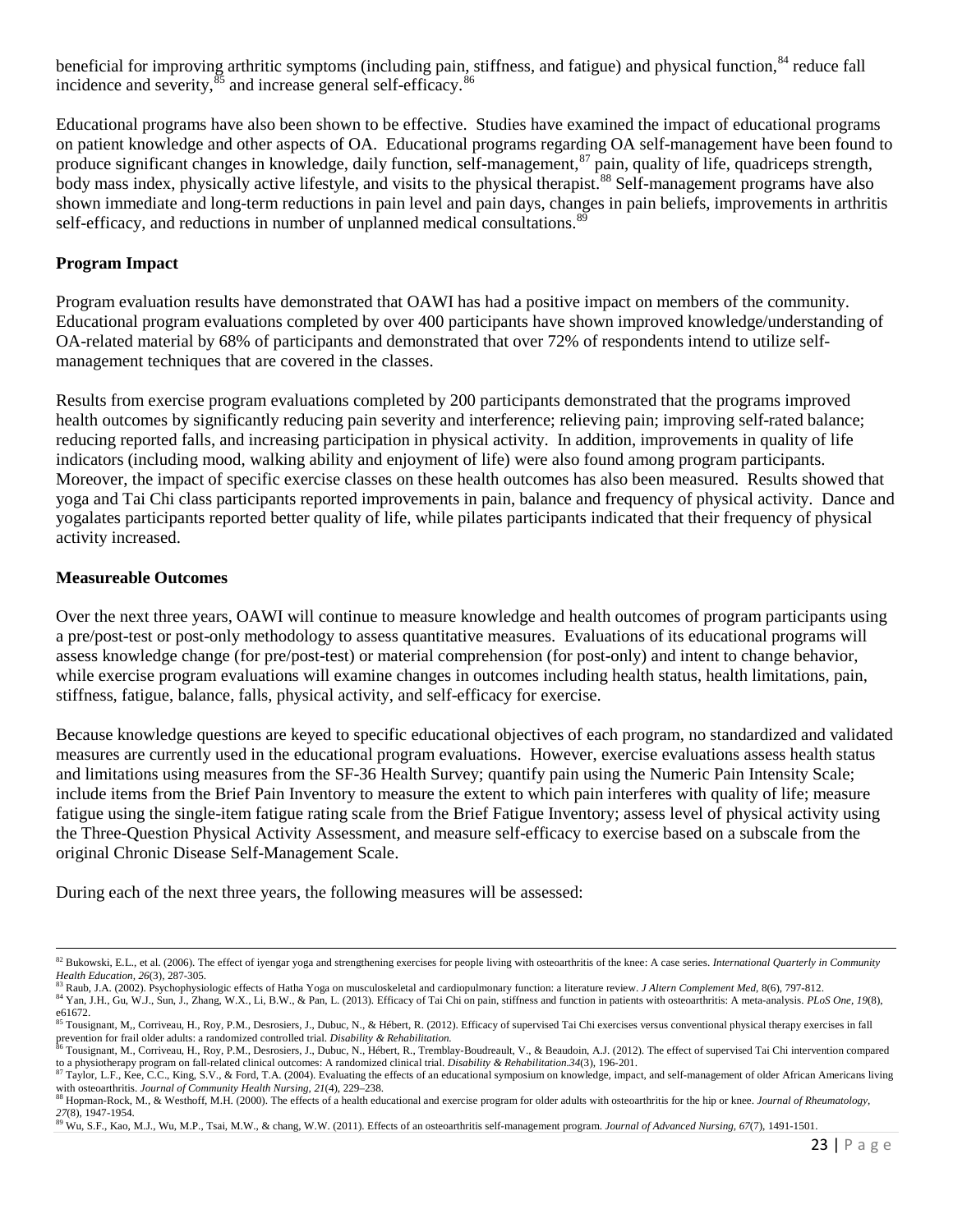- % of participants who demonstrate knowledge/material comprehension about OA and self-management techniques
- % of participants who indicate intent to change health behaviors
- % of participants with improved health status and balance ratings
- % of participants who report decreased pain, stiffness, fatigue, falls, losses in balance and health limitations
- % of participants who report an increase in physical activity and self-efficacy to exercise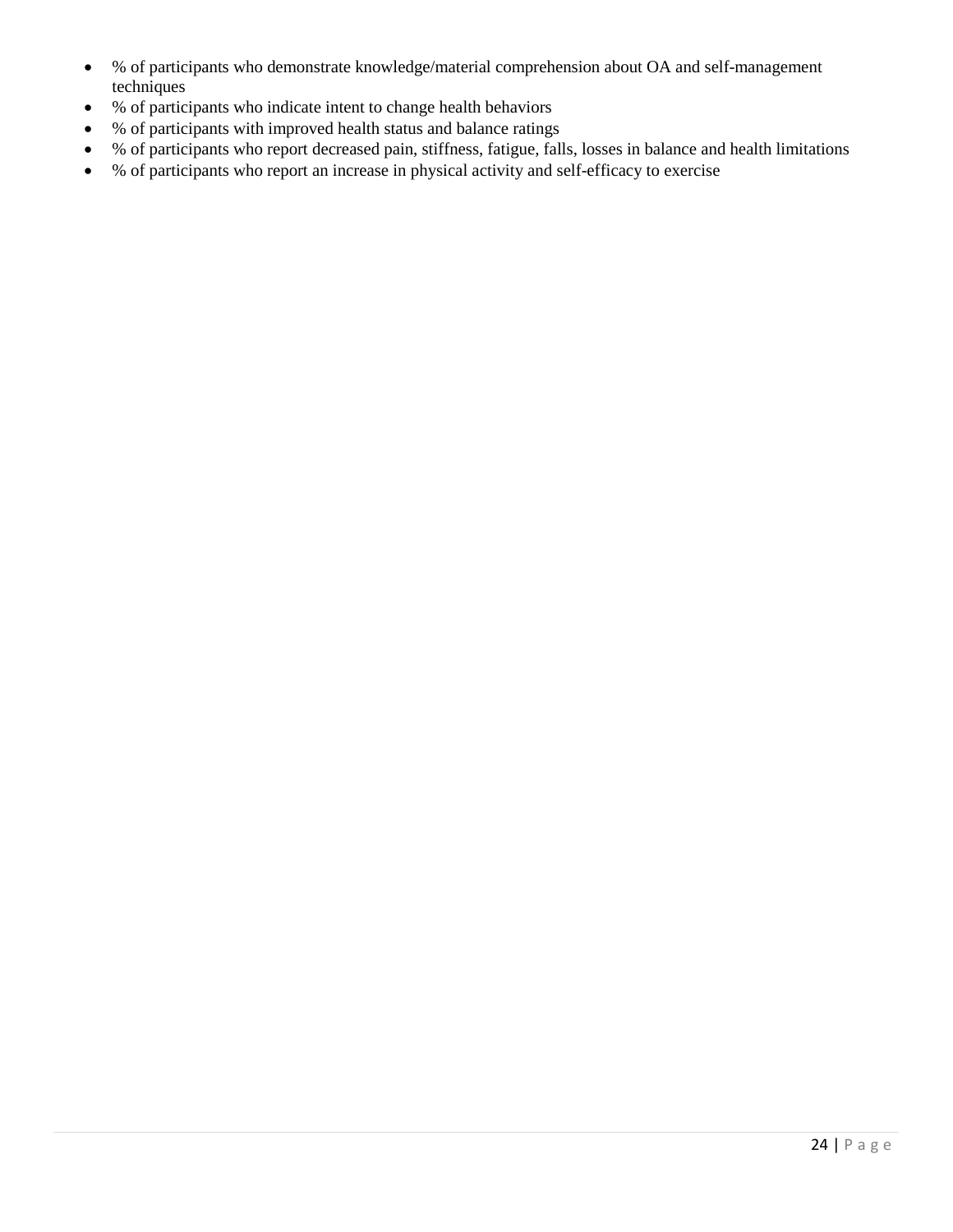## **Three – Year Plan: Osteoarthritis Wellness Initiative**

## **HSS Aligns with Prevention Agenda Goals:**

- Priority area: Chronic disease
- Focus area: Increase access to high quality chronic disease preventive care and management in both clinical and community settings (*Educational programs*)
	- o Goal: promote use of evidenced-based care to manage chronic disease; promote culturally relevant chronic disease self-management education
- Focus area: Reduce obesity in children and adults (*Exercise programs*)
	- o Goal: Expand the role of health care and health service providers and insurers in obesity prevention

#### **HSS Osteoarthritis Wellness Initiative participants will learn:**

- Range of motion and low-resistance exercise routines to maintain healthy living
- Exercise routines to help decrease pain and discomfort caused by chronic musculoskeletal disorders
- Chronic disease self-management techniques

## **Community Partnerships:**

- Arthritis Foundation
- Osteoarthritis Action Alliance
- Translational Research Institute for Pain in Later Life (TRIPLL)
- Private/community gyms (Method Gym, Erika Bloom Pilates Plus LLC)
- Corsi Senior Center
- Carter Burden Senior Center
- The Cathedral Church of Saint John the Divine / Cathedral Community Cares
- Advent Lutheran Church
- HSS Department of Rehabilitation
- **HSS Department of Nutrition Services**

#### **Measuring Program Outcomes and Benchmarks:**

Year 1 – 2014

- Assess health needs of community based on recently conducted qualitative research of existing participants and external community
- Develop and implement 6 education programs that include information about arthritis/pain self-management techniques reaching 180 people
	- o Public & Patient Education Department (PPED) will partner with Food & Nutrition Services and Department of Rehabilitation to offer one nutrition-related program and 6 - 8 rehab-related programs
- Partner with Arthritis Foundation to offer one half-day OA seminar offering arthritis self-management techniques reaching 65 people living with arthritis
- Explore feasibility of partnering with senior centers and/or faith based agencies to hold live educational webinars about OA related topics
- Produce 3 arthritis self-management videos (based on funding)
- Facilitate 320 exercise classes reaching 1,950 participants
- Maintain existing and develop one new community partnership

#### Year 2 – 2015

- Facilitate 330 exercise classes reaching 2100 people
- Develop and implement 8 educational programs (one nutrition-related) that include arthritis/pain self-management techniques reaching 240 people
	- o PPED will partner with Food & Nutrition Services and Department of Rehabilitation to offer one nutrition-related program and 6 - 8 rehab-related programs
- Hold 2 live webinars with 2 senior centers or faith based agencies reaching 110 people in total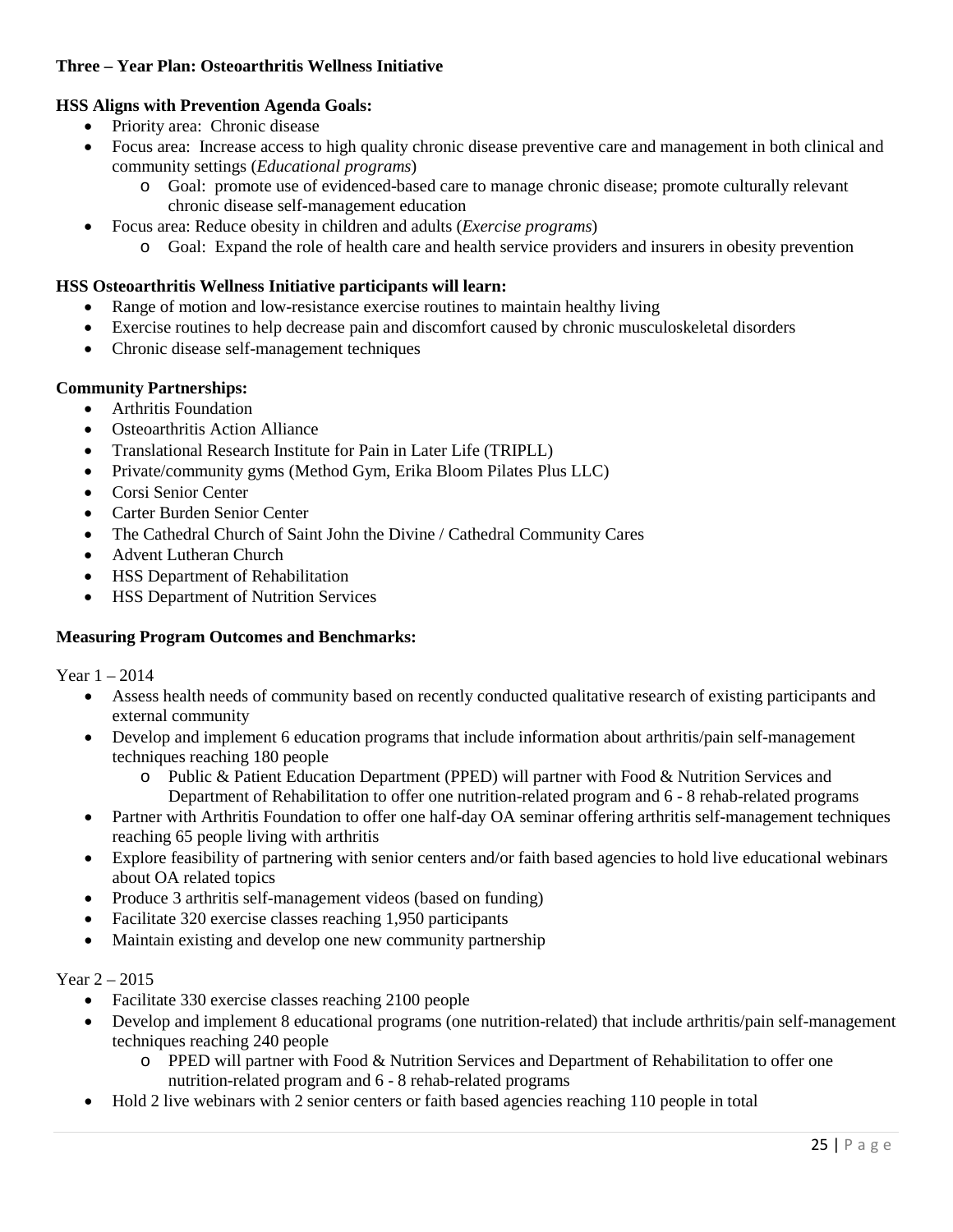• Maintain existing and develop 2 new community partners

Year 3 – 2016

- Develop and implement 10 educational programs that include arthritis/pain self-management techniques reaching 300 people
	- o PPED will partner with Food & Nutrition Services and Department of Rehabilitation to offer one nutrition-related program and 8 - 10 rehab-related programs
- Hold 4 live webinars at 4 senior centers and/or faith based agencies reaching 220 people
- Facilitate 340 exercise classes reaching 2,200 people
- Maintain existing and develop 3 new community partnerships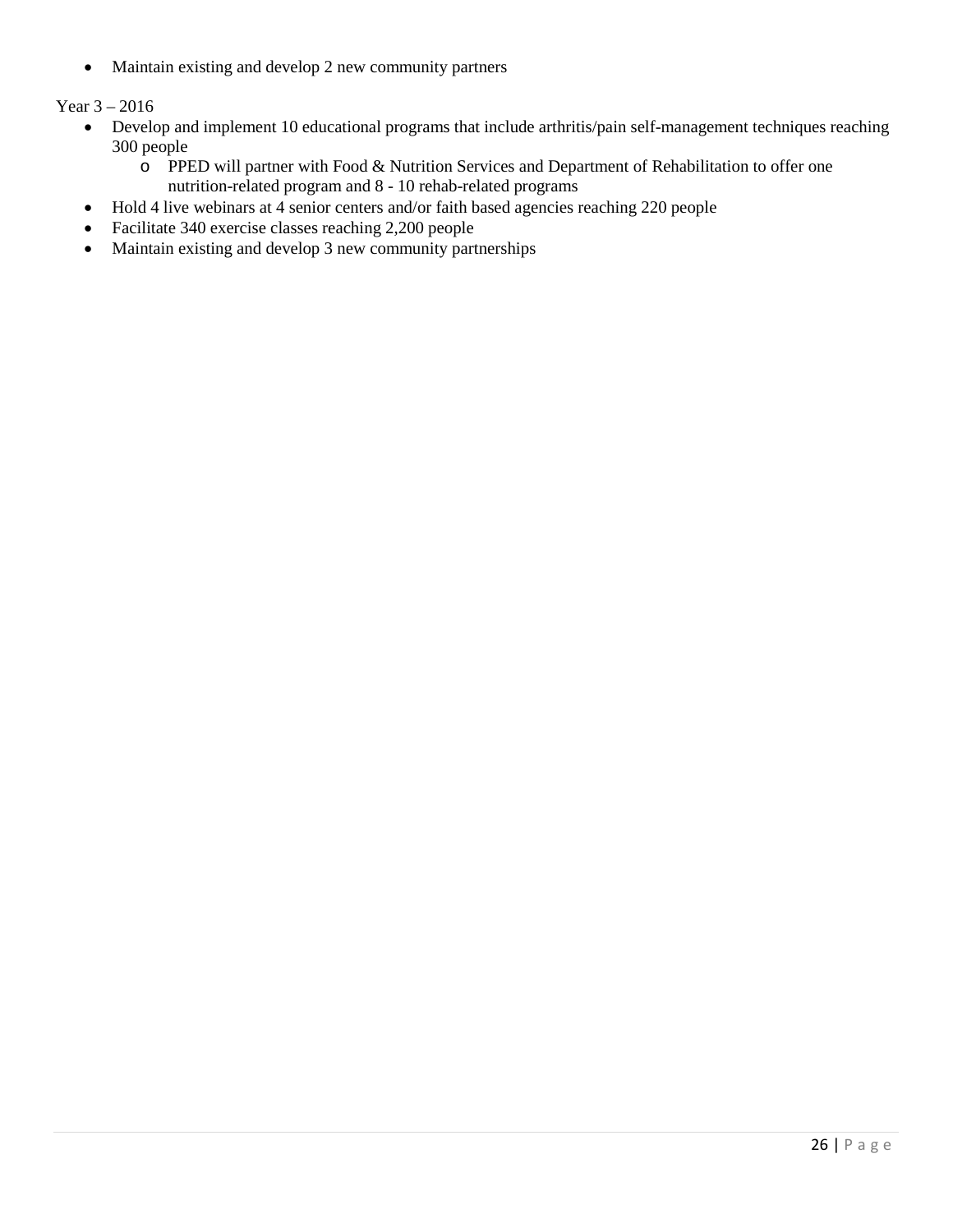#### **Chronic Disease Priority Area: Program 5**

#### **Focus Area 2: Increase access to high quality chronic disease preventive care and management in both clinical and community settings**

#### **Osteoporosis Wellness Initiative**

HSS is committed to improving the health of its many communities by improving mobility and enhancing community education. In recognition of these goals, the Osteoporosis Wellness Initiative (OWI) was developed in response to the community's need for bone health education to educate those with OP and osteopenia and to help them better manage their condition through bone health seminars, monthly workshops, and weekly wellness classes.

#### **Background**

OP is the leading cause of fractures in the aging population, affecting 9 million Americans and accounting for \$19 billion in related costs every year. Estimates have shown that by 2020, half of all Americans over age 50 will have low bone density or osteoporosis and 60% will sustain osteoporotic fractures (1 in 2 women, 1 in 4 men),  $90$  with projections showing that hip fractures among older adults could double or triple by  $2040$ .<sup>[91](#page-27-1)</sup> Often termed the silent disease due to its lack of symptoms, OP ("porous bone") is a disease of the skeletal system characterized by low bone mass and deterioration of bone tissue. $^{92}$  $^{92}$  $^{92}$ 

Research has shown that physical activity, a well-balanced diet, avoidance of excessive alcohol and caffeinated drinks such as soda and coffee,  $93$  and calcium and vitamin D intake may reduce the risk of OP and fall-related fractures.  $94$ However, national surveys suggest that many Americans do not engage regularly in leisure-time physical activity<sup>2</sup> and the average calcium intake of individuals is far below the levels recommended for optimal bone health.<sup>[95](#page-27-5)</sup>

Furthermore, HSS CHNA results showed that OP was the second most common musculoskeletal condition reported, affecting 33% of those surveyed. The condition was more common among women, Whites, and older respondents. In addition, osteoporotic individuals were more likely to report falling within the past year, and physical inactivity was found to be related to falls.

With the aging population continuously growing, OP is expected to have a growing impact on health care and public health systems in the future. To address this issue, OWI provides the older adult community with self-management techniques and opportunities to engage in physical activity, thereby helping to improve their quality of life.

#### **Program Description**

The programs that comprise OWI were originally introduced in 1997 as part of the Osteoporosis Education Bill, which provided osteoporosis-related education and designated HSS as a New York State Osteoporosis Prevention and Education Program (NYSOPEP) Regional Center under Former Governor George Pataki from 1997-2011. When funding ended in 2011, HSS launched OWI to continue to provide members of the community with education about the causes, importance of prevention and early detection, and options for treatment of osteoporosis. The initiative is comprised of seminars, monthly forums, and exercise classes regarding self-management techniques to decrease pain, improve balance, and decrease falls. The importance of nutrition and managing changes in lifestyle are also addressed. Exercise programs include weekly classes on yoga, Pilates, Tai Chi, dance, and yogalates. All educational programs are taught by experienced physicians, nurses, physical and occupational therapists, while exercise programs are led by certified exercise instructors.

l

<span id="page-27-1"></span><span id="page-27-0"></span><sup>&</sup>lt;sup>90</sup> National Osteoporosis Foundation (NOF). (2013). What is osteoporosis? Retrieved fro[m http://nof.org/articles/7](http://nof.org/articles/7)<br><sup>91</sup> Schneider, E.L., & Guralnik, J.M. (1990). The aging of America: Impact on health care costs. JAMA, 26 General. (2004). Rockville, MD: U.S. Department of Health and Human Services, Office of the Surgeon General. (2004). Rockville, MD: U.S. Department of Health and Human Services, Office of the Surgeon General. <sup>92</sup> CDC. (20

<span id="page-27-2"></span>

<span id="page-27-3"></span>

<span id="page-27-5"></span><span id="page-27-4"></span><sup>95</sup> Wright, J.D., Wang, C.Y., Kennedy-Stevenson, J., & Ervin, R.B. (2003). Dietary intakes of ten key nutrients for public health, United States: 1999-2000. *Advanced Data, 334,* 104. Hyattsville, MD: National Center on Health Statistics.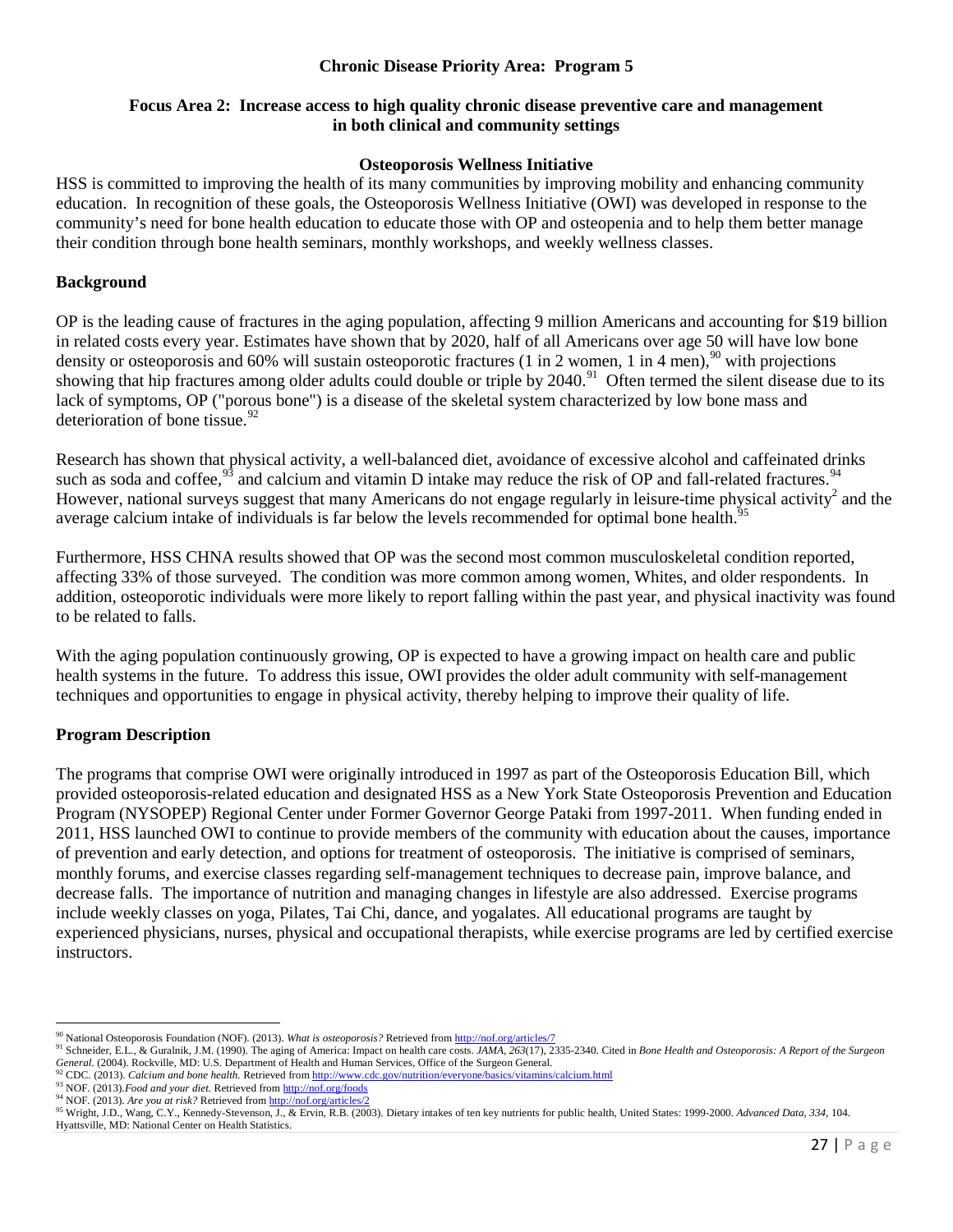Over the next three years the Initiative aims to expand its programs by implementing a digital platform to bring bone health education to older adults. In addition, HSS plans to strengthen existing partnerships in collaboration with the National Osteoporosis Foundation and Burke Rehabilitation Hospital.

## **Specific Program Goals**

By the end of 2016, the HSS Osteoporosis Wellness Initiative will:

- Increase awareness and knowledge of OP and its treatment options, including self-management techniques
- Implement a digital platform as a way to bring bone health education to older adults
- Develop comprehensive health education materials about bone health and OP

## **Supporting Evidence for OWI**

This initiative employs various evidence-based/promising practices in bringing the use of exercise and education regarding OP to the general community. Research indicates that exercise can be beneficial for the prevention and treatment of OP. Exercise in post-menopausal women has been shown to prevent rapid bone loss and increase muscle strength, mobility, and flexibility, thereby decreasing the risk of falls and fractures. <sup>10</sup> In addition, meta-analyses from 24 randomized-controlled trials with 1,441 participants showed that exercise programs for people with OP resulted in significant differences in bone mineral density at the spine.<sup>[96](#page-28-0)</sup> Yoga has also been shown to be an effective mode of treatment for OP. Studies have found that the stretching and relaxation elements of yoga may have positive effects on balance, emotional stability, posture, coordination, flexibility, and quality of life among patients with post-menopausal OP. In addition, a study evaluating the effect of yoga exercises in post-menopausal osteoporotic women on balance and life quality showed that yoga education has a positive effect on pain, physical functions, social functions, and general health.<sup>36</sup> Tai Chi has also shown positive outcomes. Tai Chi training offered through existing community-based programs has been found to be a safe, feasible, and promising intervention for reducing multiple fracture risks among post-menopausal osteopenic women.<sup>97</sup> It has also been shown to be an effective, safe, and practical intervention for maintaining bone mineral density in post-menopausal women and can positively impact other risk factors associated with low bone mineral density (i.e., reduced fall frequency, increased musculoskeletal strength).<sup>[98](#page-28-2)</sup>

Additionally, various OP education programs have proven to be effective. A longitudinal study aimed at investigating the value of adding initial and refresher OP education classes to a bone health screening program found an increase in OP knowledge and self-reported calcium use.<sup>[99](#page-28-3)</sup> Furthermore, a randomized study to evaluate the impact of a multifaceted 12month community-based care program aimed at optimizing evidence-based management in patients at risk for OP and fractures found increases in medication and calcium and vitamin D supplements use.<sup>100</sup> Lastly, an educational video on OP caused significantly more women in the intervention group to begin taking calcium and vitamin D supplements, weight-bearing exercise programs, and hormone therapy at three month follow-up.<sup>[101](#page-28-5)</sup>

# **Program Impact**

OWI has had a significant impact on the community it serves. Educational program evaluations completed by about 600 participants have shown improved knowledge/understanding of OP-related material by 62% of participants and demonstrated that over 78% of respondents intend to utilize self-management techniques that are covered in the classes.

Exercise program evaluations completed by 200 participants have also shown improved health outcomes including significant reductions in pain severity and interference; pain relief and improvements in self-rated balance; decline in reported falls, and increased participation in physical activity. Pain relief and improvements in quality of life indicators such as mood, ability to walk and enjoyment of life were also observed, indicating that these exercise programs are

<span id="page-28-0"></span> $\overline{\phantom{a}}$ <sup>96</sup> Howe, T.E., Shea, B., Dawson, L.J., Downie, F., Murray, A., Ross, C., Harbour, R.T., Caldwell, L.M., & Creed, G. (2011). Exercise for preventing and treating osteoporosis in postmenopausal women. Cochrane Database Systemic Review, 7, CD000333.<br><sup>97</sup> [Wayne,](http://www-ncbi-nlm-nih-gov.proxy.wexler.hunter.cuny.edu/pubmed?term=Wayne%20PM%5BAuthor%5D&cauthor=true&cauthor_uid=22289280) P.M.[, Kiel,](http://www-ncbi-nlm-nih-gov.proxy.wexler.hunter.cuny.edu/pubmed?term=Kiel%20DP%5BAuthor%5D&cauthor=true&cauthor_uid=22289280) D.P.[, Buring,](http://www-ncbi-nlm-nih-gov.proxy.wexler.hunter.cuny.edu/pubmed?term=Buring%20JE%5BAuthor%5D&cauthor=true&cauthor_uid=22289280) J.E.[, Connors,](http://www-ncbi-nlm-nih-gov.proxy.wexler.hunter.cuny.edu/pubmed?term=Connors%20EM%5BAuthor%5D&cauthor=true&cauthor_uid=22289280) E.M.[, Bonato,](http://www-ncbi-nlm-nih-gov.proxy.wexler.hunter.cuny.edu/pubmed?term=Bonato%20P%5BAuthor%5D&cauthor=true&cauthor_uid=22289280) P., Yeh, [G.Y.](http://www-ncbi-nlm-nih-gov.proxy.wexler.hunter.cuny.edu/pubmed?term=Yeh%20GY%5BAuthor%5D&cauthor=true&cauthor_uid=22289280)[, Cohen,](http://www-ncbi-nlm-nih-gov.proxy.wexler.hunter.cuny.edu/pubmed?term=Cohen%20CJ%5BAuthor%5D&cauthor=true&cauthor_uid=22289280) C.J.[, Mancinelli,](http://www-ncbi-nlm-nih-gov.proxy.wexler.hunter.cuny.edu/pubmed?term=Mancinelli%20C%5BAuthor%5D&cauthor=true&cauthor_uid=22289280) C., [& Davis,](http://www-ncbi-nlm-nih-gov.proxy.wexler.hunter.cuny.edu/pubmed?term=Davis%20RB%5BAuthor%5D&cauthor=true&cauthor_uid=22289280) R.B. (2012). Impact of Tai Chi e

<span id="page-28-1"></span>ray and the particular content of the complementary & Alternative Medicine, 12(7).<br>
"[Wayne, P.M.](http://www-ncbi-nlm-nih-gov.proxy.wexler.hunter.cuny.edu/pubmed?term=Wayne%20PM%5BAuthor%5D&cauthor=true&cauthor_uid=17466739)[, Kiel, D.P.](http://www-ncbi-nlm-nih-gov.proxy.wexler.hunter.cuny.edu/pubmed?term=Kiel%20DP%5BAuthor%5D&cauthor=true&cauthor_uid=17466739)[, Krebs, D.E.](http://www-ncbi-nlm-nih-gov.proxy.wexler.hunter.cuny.edu/pubmed?term=Krebs%20DE%5BAuthor%5D&cauthor=true&cauthor_uid=17466739)[, Davis, R.B.](http://www-ncbi-nlm-nih-gov.proxy.wexler.hunter.cuny.edu/pubmed?term=Davis%20RB%5BAuthor%5D&cauthor=true&cauthor_uid=17466739)[, Savetsky-German, J.,](http://www-ncbi-nlm-nih-gov.proxy.wexler.hunter.cuny.edu/pubmed?term=Savetsky-German%20J%5BAuthor%5D&cauthor=true&cauthor_uid=17466739) [Connelly, M.,](http://www-ncbi-nlm-nih-gov.proxy.wexler.hunter.cuny.edu/pubmed?term=Connelly%20M%5BAuthor%5D&cauthor=true&cauthor_uid=17466739) [& Buring, J.E.](http://www-ncbi-nlm-nih-gov.proxy.wexler.hunter.cuny.edu/pubmed?term=Buring%20JE%5BAuthor%5D&cauthor=true&cauthor_uid=17466739) (2007). The effects of Tai Chi on bo

<span id="page-28-2"></span>

<span id="page-28-3"></span>systematic review. [Archives in Physical Medicine & Rehabilitation,](http://www-ncbi-nlm-nih-gov.proxy.wexler.hunter.cuny.edu/pubmed/17466739) 88(5), 673-680.<br><sup>99</sup> Gaines, J.M., Narrett, M., & Parrish, J.M. (2010). The effect of the addition of osteoporosis education to a bone health screening pro

<span id="page-28-5"></span><span id="page-28-4"></span><sup>&</sup>lt;sup>101</sup> Kulp, J.L., Rane, S., & Bachmann, G. (2004). Impact of preventive osteoporosis education on patient behavior: immediate and 3-month follow-up. Menopause, 11(1), 116-119.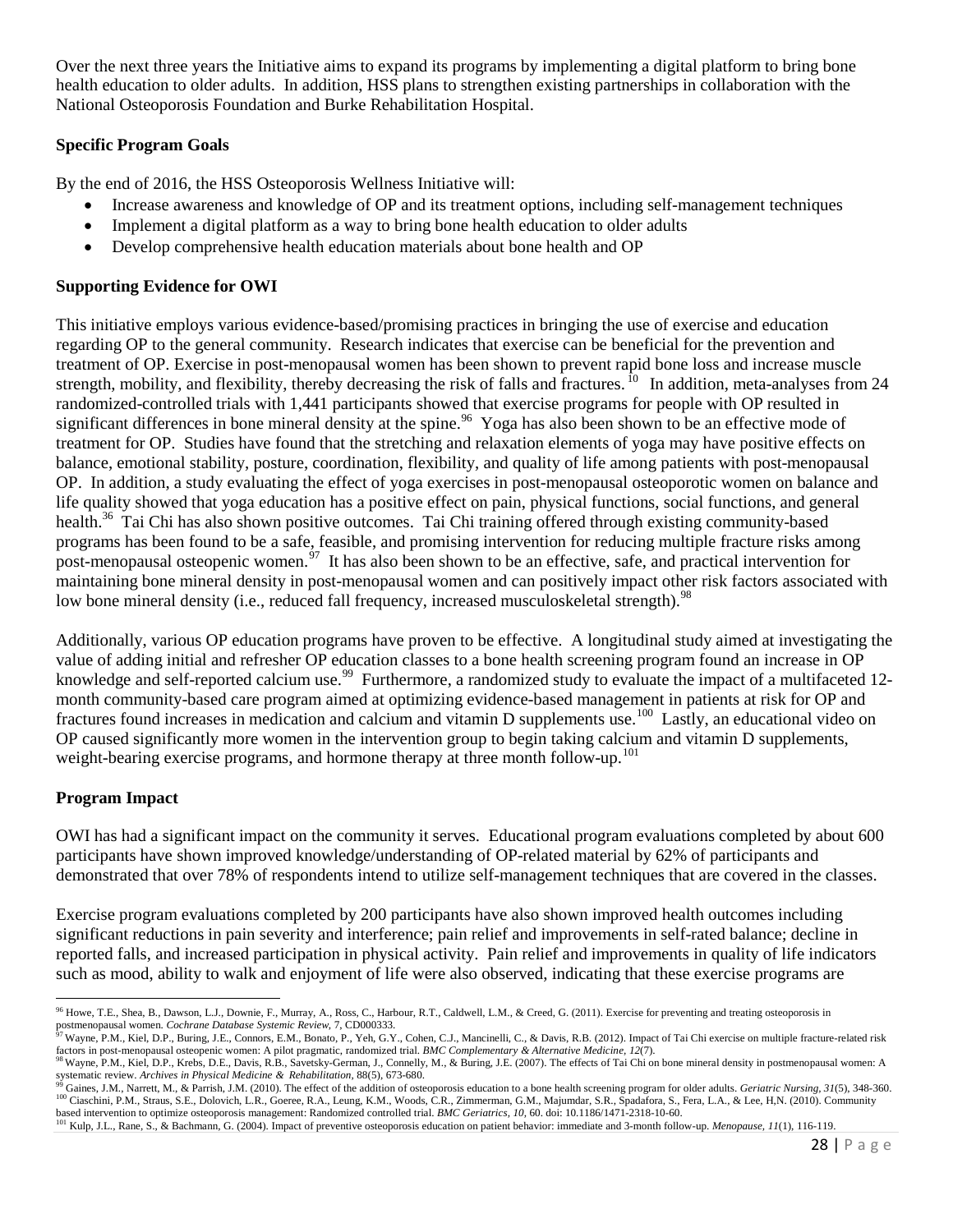effective in managing symptoms related to OP. The impact of specific exercise classes on these health outcomes has also been measured. Results showed that yoga and Tai Chi class participants saw improvements in pain, balance and frequency of physical activity. Dance and yogalates participants reported better quality of life, while pilates participants indicated that their frequency of physical activity increased.

## **Measureable Outcomes**

Over the next three years, OWI will continue to focus on measuring knowledge, intent to change behavior, and selfreported health outcomes of program participants using a pre/post-test or post-only methodology to assess quantitative measures. Evaluations of its educational programs will assess intent to change behavior and knowledge change (for multi-session programs that utilize a pre/post-test evaluation methodology), or percentage comprehension of the material presented (for single-session programs that are evaluated at post only). Exercise program evaluations will continue to examine changes in outcomes including health status, health limitations, pain, balance, falls, physical activity, and selfefficacy for exercise.

Given that knowledge questions are keyed to specific educational objectives of each program, no standardized or validated measures are currently used in the educational program evaluations. However, exercise evaluations assess health status and limitations using measures from the SF-36 Health Survey; quantify pain using the Numeric Pain Intensity Scale; include items from the Brief Pain Inventory to measure the extent to which pain interferes with quality of life; assess level of physical activity using the Three-Question Physical Activity Assessment, and measure self-efficacy to exercise based on a subscale from the original Chronic Disease Self-Management Scale.

During each of the next three years, the following measures will be assessed:

- % of participants who demonstrate knowledge/material comprehension about OP and self-management techniques
- % of participants who are likely to change health behaviors
- % of participants who report improvements in doctor/patient communication, balance ratings, health status, physical activity and self-efficacy to exercise
- % of participants who decrease health limitations and falls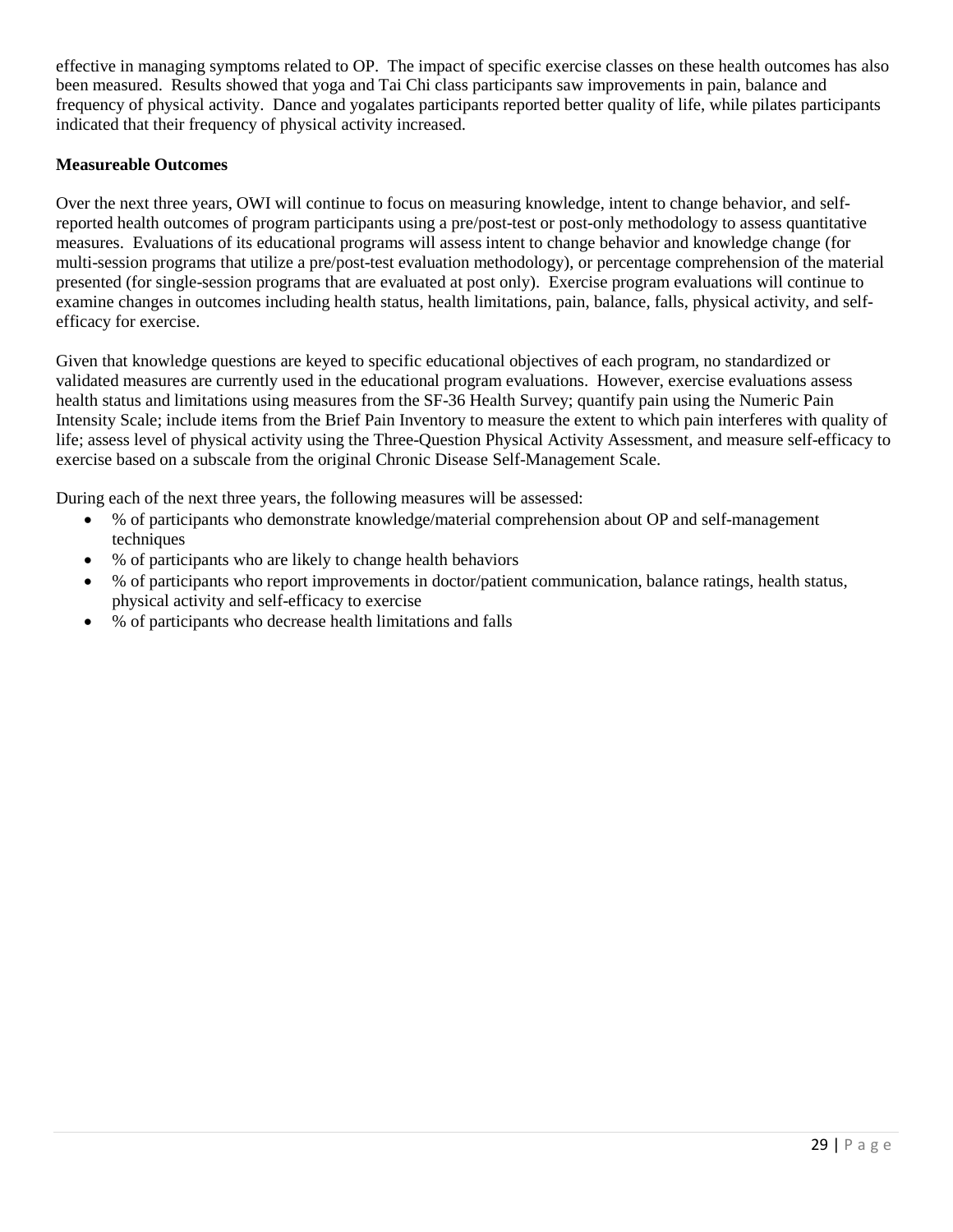## **Three – Year Plan: Osteoporosis Wellness Initiative**

## **HSS Aligns with Prevention Agenda:**

- Priority area: Chronic disease
- Focus area: Increase access to high quality chronic disease preventive care and management in both clinical and community settings
- Goal: Promote use of evidence-based care to manage chronic diseases

## **HSS Osteoporosis Wellness Initiative program participants will learn:**

- Self-management techniques to decrease pain, improve balance and quality of life, decrease falls, and increase physical activity
- The importance of calcium, vitamin D, and lifestyle changes that increase bone health
- Relevant information on bone health related topics, such as nutrition, OP and managing changes in lifestyle

## **Community Partnerships:**

- National Osteoporosis Foundation
- Arthritis Foundation
- Charles B. Wang Community Health Center
- Department of Social Work Programs
- NYC Public Libraries
- Burke Rehabilitation Hospital
- HSS Osteoporosis Prevention Center
- National Bone Health Alliance

#### **Program Benchmarks:**

Year 1 - 2013

- Based on the data from the community health needs assessment, identify four topics to be presented to the community
- Refine current program outcome measures and evaluation strategy related to health status and limitations, pain, falls, balance, nutrition and physical activity
- Develop new collaborations with two community partners
- Develop comprehensive health education materials specifically on bone health and OP
- Facilitate the Bone Health Monthly Forums educating adults on bone health, 4 programs reaching 60 participants.
- Partner with National Osteoporosis Foundation to offer half day seminar on bone health, reaching 65 participants
- Partner with Burke Rehabilitation Hospital to offer half day seminar on bone health, reaching 80 participants
- Research the feasibility of a web-based digital platform as a way to bring bone health education to older adults

#### Year 2 – 2014

- Implement Bone Health Monthly Forum education program, 9 workshops, reaching 140 participants
- Develop health education materials on specific bone health topics, 3 education materials (based on securing funding)
- Research the possibility of expanding the Bone Health Monthly Workshop program
- Maintain existing community partnerships and develop one new collaboration
- Develop a plan to offer web-based learning about bone health to older adults. Implement with one community partner

#### Year 3 – 2015

- Continue the existing Bone Health Monthly Forum education program, 9 workshops, reaching 150 participants
- Implement web-based learning about bone health to older adults with two community partners
- Continue to revise Bone Health Monthly Forum to continuously meet the needs of the community
- Maintain existing community partnerships and develop one new collaboration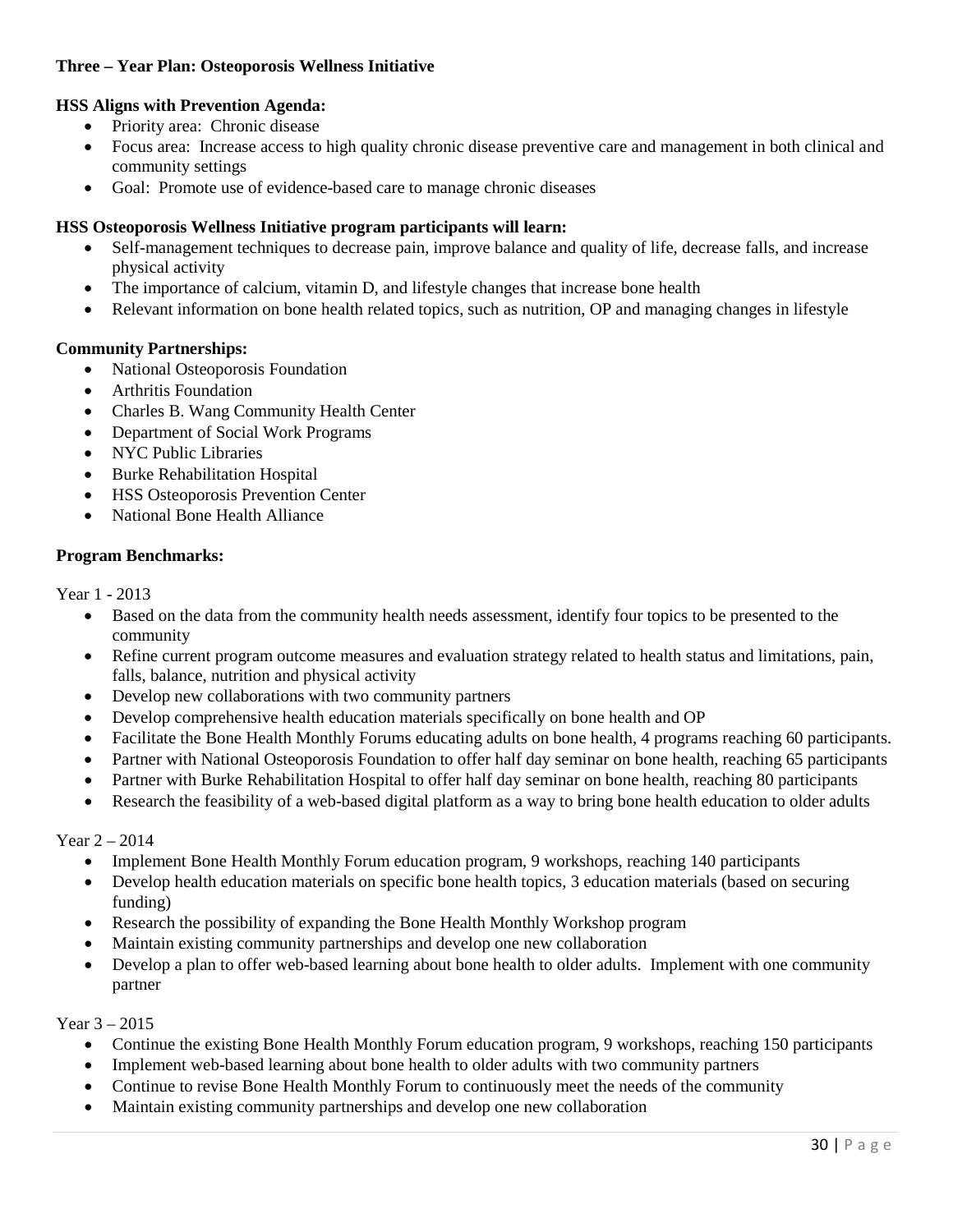## **Chronic Disease Priority Area: Program 6**

#### **Focus Area 2: Increase access to high quality chronic disease preventive care and management in both clinical and community settings**

#### **Resident Geriatric Training Program**

With the aging population continuously growing and the burden of chronic conditions projected to increase, there is a pressing need for health professionals to have the skills to effectively communicate with their patients. As the nation's leading specialty hospital for orthopedics and rheumatology, HSS understands the importance of training health professionals of the future to be compassionate experts in their field who are excellent communicators and are sensitive to their patients' musculoskeletal needs. The Resident Geriatric Training Program provides third-year orthopedic surgery residents with enhanced communication skills to improve provider-patient communication while also empowering older patients to be better advocates and partners in their own healthcare.

#### **Background**

According to the US census, more people were 65 years and over in 2010 than in any previous census, and between 2000 and 2010, the older adult population increased at a faster rate (15.1%) than the total US population  $(9.7\%)$ .<sup>[102](#page-31-0)</sup> Moreover, the older population is projected to increase to 55 million in 2020 (a 36% increase) and to about 72.1 million by 2030, over twice their number in 2000.<sup>[103](#page-31-1)</sup> Nevertheless, research has suggested that the current healthcare system is ill equipped to meet the needs of today's older adults.<sup>[104](#page-31-2)</sup>

Research has shown that the quality of provider-patient communication is critical to health care outcomes and medical adherence. However, maintaining optimal communication can be challenging in the context of treating older adult patients, as providers often spend less time on psychosocial issues with older adult patients during the medical encounter and are less likely to raise these concerns. In fact, older patients generally receive less health education and counseling than younger patients, ask fewer questions, and defer to the physician's authority more often than younger patients.<sup>[105](#page-31-3)</sup>

HSS CHNA results suggest that older respondents (aged 60 and over) do not practice effective communication when they visit their provider. In particular, 54% indicated that they never prepare a list of questions for their provider, 62% do not ask questions about the things they did not understand, and 78% do not discuss any personal problems that may be related to their illness. In addition, respondents with lower levels of education, income, and health literacy were the least likely to take the aforementioned steps to communicate with their provider.

Given the growth of the older adult population and the need for ongoing communication about managing chronic musculoskeletal issues such as OA and OP, the Resident Geriatric Training Program aims to sensitize medical residents to the needs of older adults, improving provider-patient communication and empowering older patients to be partners in their care.

#### **Program Description**

The Resident Geriatric Training Program was launched in 2009 to improve communication skills of third-year orthopedic surgery residents (PGY-3's) with older patients. The program includes meetings with the Program Coordinator, a licensed social worker, where the residents can discuss their approach to caring for older patients, weekly resident rounds for selected residents to present and illustrate specific geriatric needs, and presentations to participants of the HSS Greenberg Academy for Successful Aging.

Over the next three years, the program aims to continue to implement resident-led older adult education programs, formalize its evaluation of resident learning, and incorporate a process evaluation to assess program effectiveness. In addition, the program will include an assessment of older patient self-efficacy around communication with providers.

<span id="page-31-0"></span><sup>&</sup>lt;sup>102</sup> US Census Bureau. (2011). The older population: 2010. 2010 Census Briefs.

<sup>103</sup> US Census Bureau: Population Division. (2008). Projections of the population by age and sex for the United States: 2010 to 2050.

<span id="page-31-3"></span><span id="page-31-2"></span><span id="page-31-1"></span><sup>104</sup> Enstitute of Medicine. Committee on the Future Health Care Workforce for Older Americans. (2008). Retooling for an Aging America. Washington, DC: The National Academies Press.<br><sup>105</sup> Adelman. R., & Greene, M.G. (1996).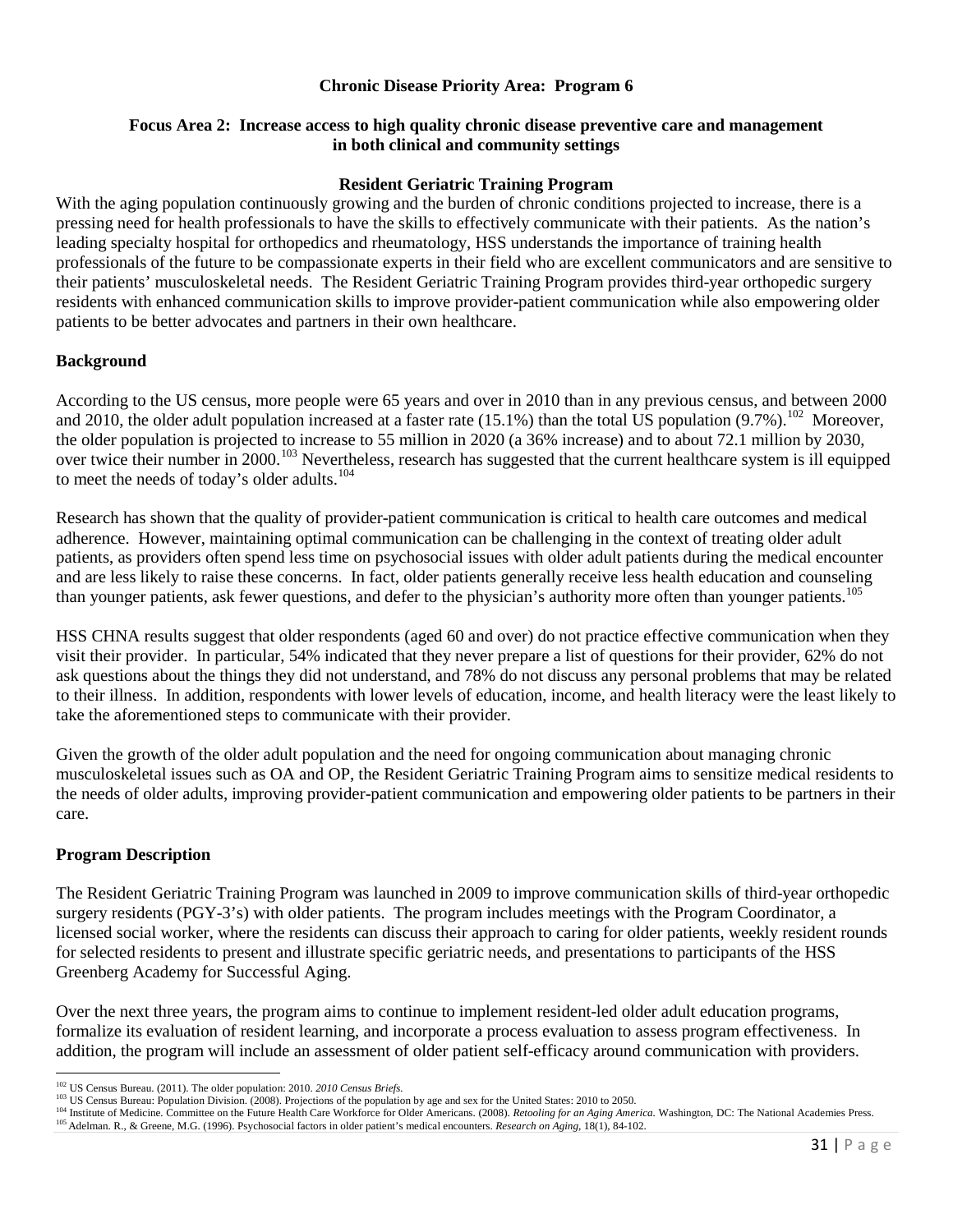## **Specific Program Goals**

By the end of 2016, the Resident Geriatric Training Program will:

- Provide educational sessions led by orthopedic residents to older adults about relevant musculoskeletal issues
- Sensitize PGY3 orthopedic residents to the health care needs of older adults
- Empower older adults to be better advocates and partners in their own health care
- Improve the ability of residents to provide information about musculoskeletal disease at an appropriate literacy level

#### **Supporting Evidence for the Residency Training Program**

This program utilizes various evidence-based/promising practices in improving provider-patient communication. In fact, research has shown that incorporating geriatric education into medical training curricula can produce positive results. One study describes how when a medical school's curriculum increased its required geriatrics content for its students throughout its four-year program, students' self-efficacy, knowledge, and communication skills were improved.<sup>[106](#page-32-0)</sup> Additionally, a structured communication curriculum aimed at teaching surgical residents to incorporate patient-centered communication skills into their practice was shown to improve surgical residents' attitudes toward older patients and increase their ability to communicate effectively with cancer patients.<sup>[107](#page-32-1)</sup>

Training programs that aim to improve physician and patient communication skills have also proven to be effective. When physicians participated in a communication skills training program and patients were trained to be active participants in their care, the following results were noted: improved patients' satisfaction with information and overall care; increased willingness to recommend the physician; increased physicians' counseling (as reported by patients) about weight loss, exercise, and quitting smoking and alcohol; increased physician satisfaction with physical exam detail; increased independent ratings of physicians' sensitive, connected communication with their patients; and decreased physician satisfaction with interpersonal aspects of professional life. A notable finding was that when only the physician or patient was trained, physician stress increased and physician satisfaction decreased. <sup>[108](#page-32-2)</sup> Additionally, a shared decision making training program that educated physicians and their fibromyalgia patients to use this communication method in their interactions improved the quality of physician-patient interaction from patients' perspective.<sup>[109](#page-32-3)</sup>

#### **Program Impact**

l

Evaluations have demonstrated that between 2008 and 2013, the Resident Geriatric Training Program has been wellreceived by audiences who have learned a great deal from 17 resident-led programs. Speakers received high ratings for their knowledge of the topic, ease of understanding, and answers to audience questions, while participants expressed satisfaction with instructors' exercise demonstrations and assistance when needed. Results also showed that 84% of participants stated that they learned something new from the programs they attended. In addition, 89% of participants have reported that speakers demonstrated sensitivity in answering audience questions, indicating that residents have been utilizing the communication skills they are being taught through the training program.

Moreover, resident evaluations have demonstrated that the program was able to sensitize residents to the needs and issues of older adults. Specifically, pre/post evaluations showed that there was a 12% increase in knowledge score, 11% increase in positive attitudes toward older patients, 13% reduction in personal anxiety toward aging, and 14% increase in preparedness to present literacy-appropriate material to older adults. In addition, the program was well-received by the residents, as 87% rated the program and guidance from the Greenberg Academy Program Coordinator and physical therapist positively, while 90% of residents indicated that they would likely use the information derived from the program in the future.

<span id="page-32-0"></span><sup>&</sup>lt;sup>106</sup> Nagoski, M.H., Tanabe, M.K.G., Sakai, D.H., Masaki, K.H., Kasuya, R.T., & Blanchette, P.L. (2008). The impact of curricular changes on the geriatrics knowledge, attitudes and skills of medical students. Gerontology & Geriatrics Education, 28(3), 47-58.<br>Impact of the input of called students. Gerontology & Geriatrics Education, 28(3), 47-58.<br><sup>107</sup> Chandawarkar, R.Y., Ruscher, K.A., Krajewski, K., Garg, M.

<span id="page-32-1"></span>assessment of residents' performance in the fourth Accreditation Council for Graduate Medical Education Competency. JAMA: Archives of Surgery, 146(8), 916-921.<br><sup>108</sup> [Haskard,](http://www.ncbi.nlm.nih.gov/pubmed?term=Haskard%20KB%5BAuthor%5D&cauthor=true&cauthor_uid=18823177) K.B.[, Williams,](http://www.ncbi.nlm.nih.gov/pubmed?term=Williams%20SL%5BAuthor%5D&cauthor=true&cauthor_uid=18823177) S.L.[, DiMatteo,](http://www.ncbi.nlm.nih.gov/pubmed?term=DiMatteo%20MR%5BAuthor%5D&cauthor=true&cauthor_uid=18823177) M.R., Rosenthal

<span id="page-32-3"></span><span id="page-32-2"></span>participation and satisfaction. *[Health Psycholo](http://www.ncbi.nlm.nih.gov/pubmed/18823177)gy, 27*(5), 513-522.<br><sup>109</sup> [Bieber, C.](http://www.ncbi.nlm.nih.gov/pubmed?term=Bieber%20C%5BAuthor%5D&cauthor=true&cauthor_uid=18157994)[, Müller, K.G.](http://www.ncbi.nlm.nih.gov/pubmed?term=M%C3%BCller%20KG%5BAuthor%5D&cauthor=true&cauthor_uid=18157994)[, Blumenstiel, K.,](http://www.ncbi.nlm.nih.gov/pubmed?term=Blumenstiel%20K%5BAuthor%5D&cauthor=true&cauthor_uid=18157994) [Hochlehnert, A.](http://www.ncbi.nlm.nih.gov/pubmed?term=Hochlehnert%20A%5BAuthor%5D&cauthor=true&cauthor_uid=18157994)[, Wilke, S.,](http://www.ncbi.nlm.nih.gov/pubmed?term=Wilke%20S%5BAuthor%5D&cauthor=true&cauthor_uid=18157994) [Hartmann, M.,](http://www.ncbi.nlm.nih.gov/pubmed?term=Hartmann%20M%5BAuthor%5D&cauthor=true&cauthor_uid=18157994) [& Eich, W.](http://www.ncbi.nlm.nih.gov/pubmed?term=Eich%20W%5BAuthor%5D&cauthor=true&cauthor_uid=18157994) (2008). A shared decision-making communication trai fibromyalgia patients: Effects of a randomized controlled trial. *Journal of [Psychosomatic](http://www.ncbi.nlm.nih.gov/pubmed/18157994) Research, 64*(1), 13-20.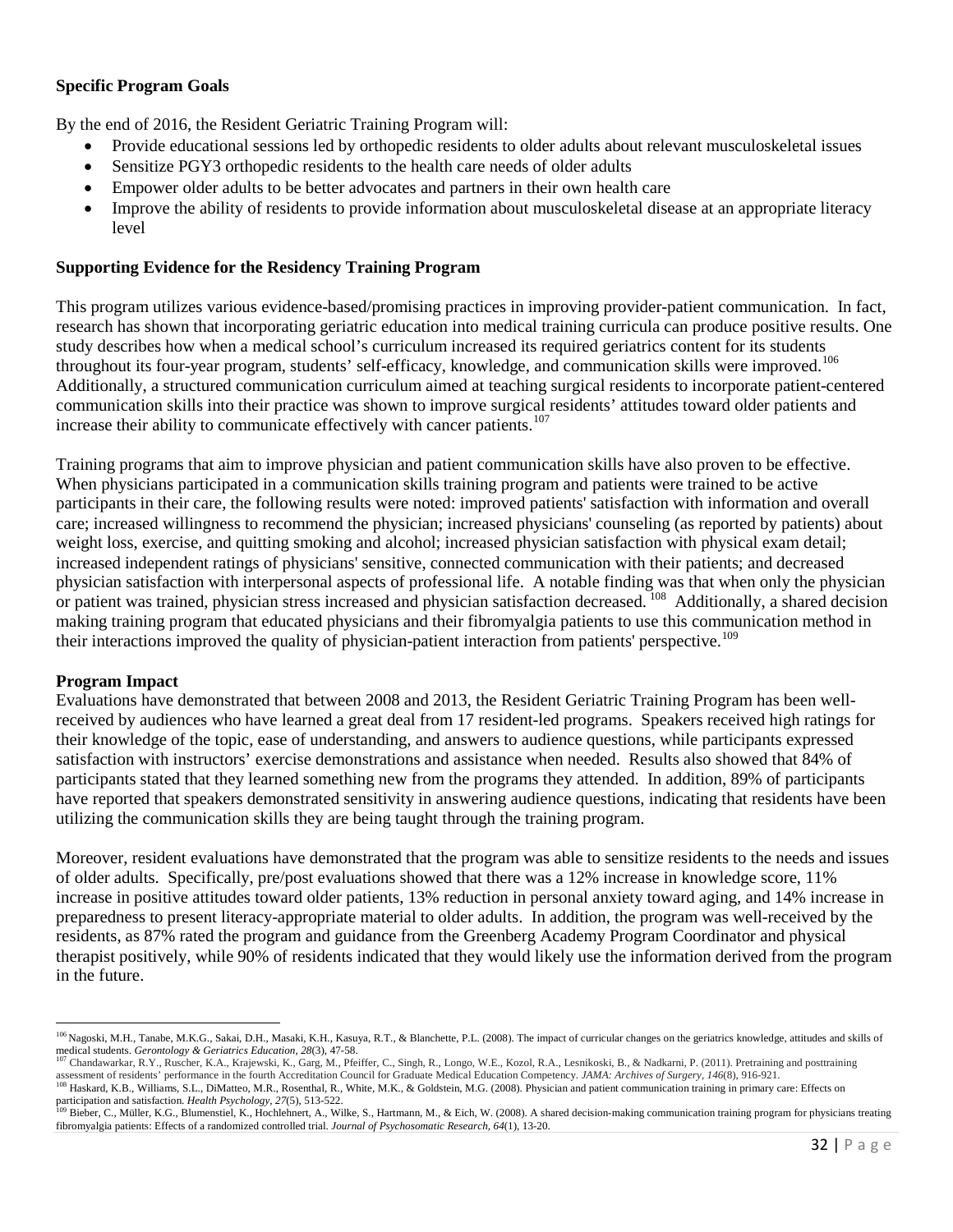## **Measurable Outcomes**

Over the next three years, the Resident Geriatric Training Program will continue to measure participant satisfaction with resident presentations in its post-evaluation. In addition, the evaluation will measure pre/post changes in resident knowledge of older adults, attitudes toward aging and older patients, and preparedness to present material to older adults at the appropriate literacy level. Standardized and validated measures are currently used in the resident pre/post evaluation, including an assessment of attitudes using the Geriatric Attitudes Scale and Geriatric Medicine and Palliative Medicine Rotation Comprehensive Rotation Survey; personal anxiety toward aging using the Kafer Personal Anxiety Scale, and knowledge of the older adult population using the Palmore's Facts on Aging. In addition, the program will explore incorporating a process evaluation to assess program effectiveness by assessing resident and participant responses to the program and areas for improvement. The use of standardized and validated tests to measure changes in participant self-efficacy around communication with providers will also be explored.

During each of the next three years, the following measures will be assessed:

- % of residents who increased knowledge about older adults
- % of residents who changed attitudes regarding older adults
- % of residents who changed personal anxiety, beliefs regarding aging
- % of residents who increased self-rated level of preparedness to present material to older adults at the appropriate literacy level
- Level of older adult satisfaction with educational session/resident presentations
- % of older adults who indicate improved self-efficacy around communication with health care provider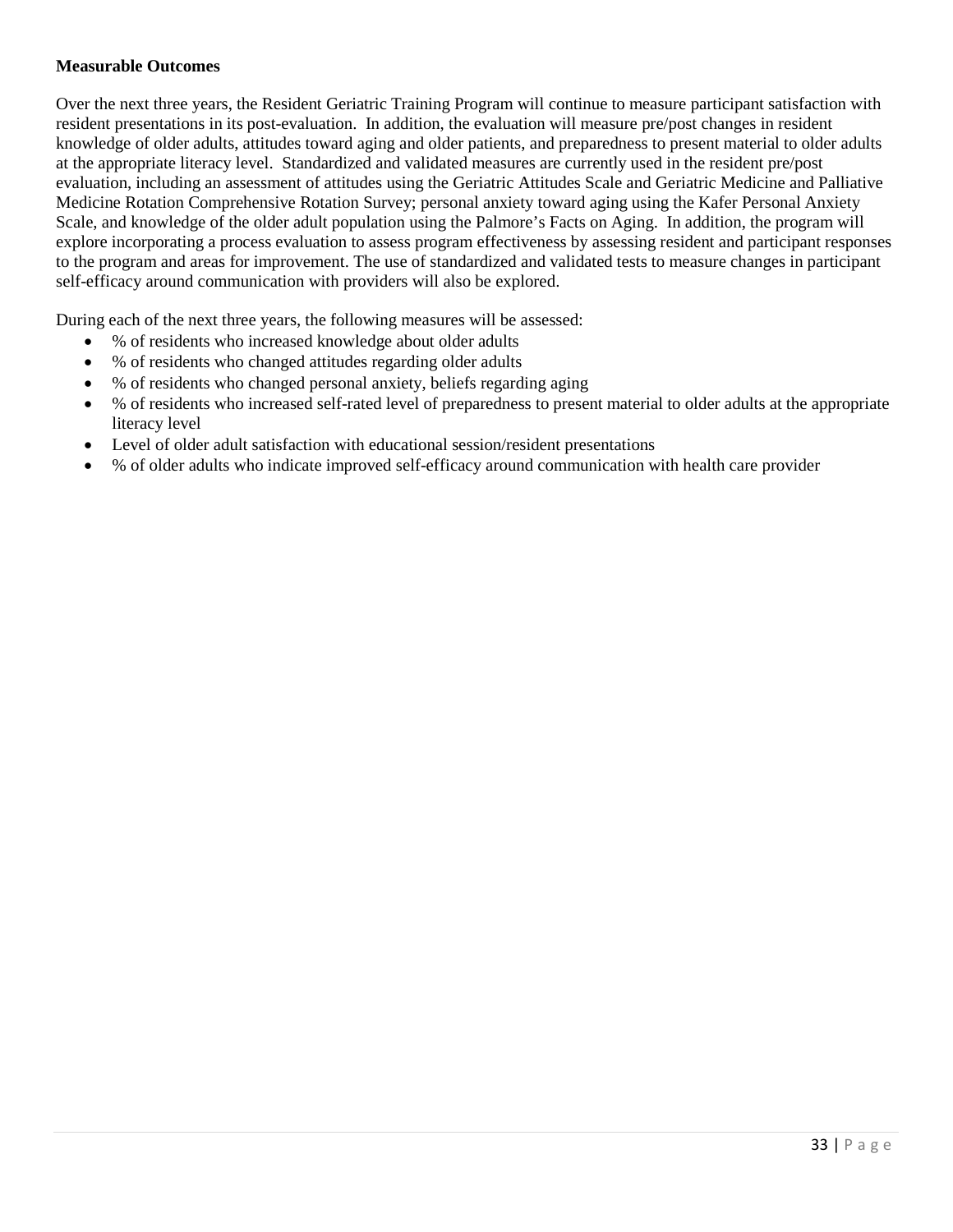## **Three – Year Plan: Resident Geriatric Training Program**

#### **HSS Aligns with Prevention Agenda Goals:**

- Priority area: Chronic disease
- Focus area: Increase access to high quality chronic disease preventive care and management in both clinical and community settings
- Goal: Promote culturally relevant chronic disease self-management education; promote use of evidenced-based care to manage chronic disease

#### **Residents and older adult participants will learn:**

Residents will learn how to:

- Increase their awareness and knowledge of the specific needs of the older adult population
- Change their attitudes about aging
- Better communicate with older adults on an appropriate health literacy level

Older adults will learn how to

• Become effective partners in their own health care

#### **Internal Partnerships:**

- Academic Training Department
- Department of Rehabilitation
- Orthopedic Surgery Department

#### **Measuring Program Outcomes and Benchmarks:**

Year 1 – 2014

- Develop formalized process evaluation to assess program effectiveness
- Implement 3-4 older adult education programs, facilitated by 7-10 residents, reaching 60-90 older adults
- Facilitate 3-4 Resident training groups per year
- Refine current program evaluation
- Explore and implement ways to broaden evaluation to include assessment of older adult increased self-efficacy around communication with healthcare provider

Year 2 – 2015

- Implement any necessary changes to curriculum and evaluations based on results of process evaluation in Year I
- Continue to implement program from Year 1 with new year of 7-10 residents (3-4 educational sessions reaching 60-90 older adults)
- Explore appropriate venues for poster/oral presentation or journal article

Year 3 – 2015

- Implement any necessary changes to curriculum and evaluations based on results of process evaluation in Year II
- Continue to implement program from with new year of 7-10 residents (3-4 educational sessions reaching 60-90 older adults)
- Implement any interim changes based on results of process evaluation
- Submit data for acceptance to 1 national conference or journal article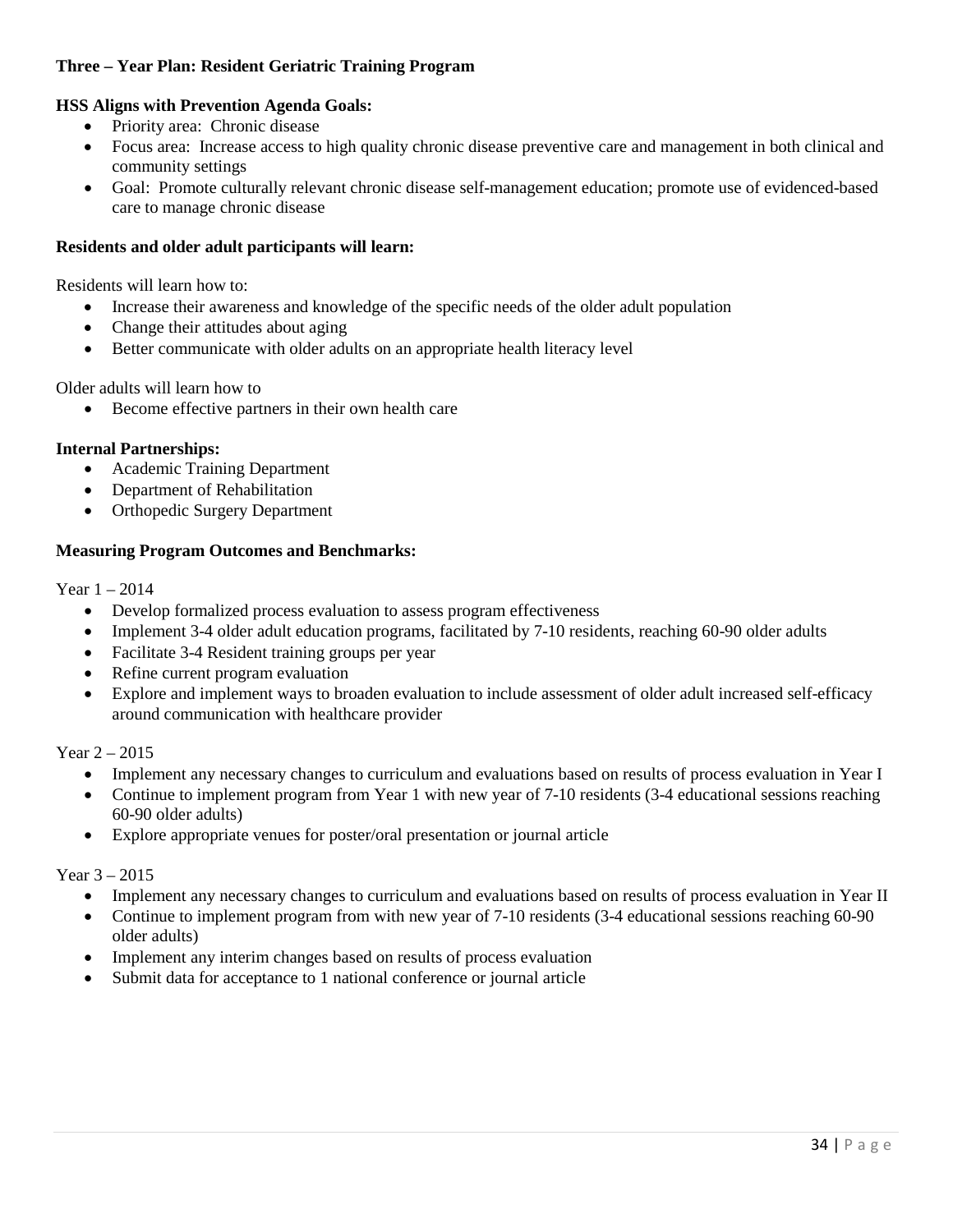## **Chronic Disease Priority Area**

## **Focus Area 3: Increase access to high-quality chronic disease preventive care and management in both clinical and community settings**

### **VOICES 60+ Senior Advocacy Program**

As specialists in the treatment of orthopedic and rheumatologic conditions, HSS recognizes the many challenges older adults face in coping with arthritis and navigating the complex medical care environment. Research demonstrates that ethnically diverse older adults experience significant health disparities in access to care, doctor-patient communication, and treatment adherence. VOICES 60+ is designed to enhance the medical care experience of low income, ethnically diverse (primarily Hispanic) HSS patients 60 and older in these areas, by helping them to navigate and access the support, education and communication resources they need to manage their rheumatologic or musculoskeletal disorders to improve their quality of life. In addition, the program provides services focused on identifying and addressing communication barriers between older adult patients and healthcare providers to optimize health outcomes, which will be the main program focus for the 2014 – 2016 CSP.

## **Background**

Widely recognized peer reviewed literature demonstrates that older adults face multiple health disparities in the quality of communication with healthcare providers, which can have a significant impact on health outcomes and medical adherence.<sup>[110](#page-35-0)</sup> Older adults receive less health education and counseling than younger patients, ask fewer questions, and doctors spend less time on psychosocial issues during medical appointments.105 Language and cultural barriers also impact communication.<sup>[111](#page-35-1)</sup> In addition, Hispanic older adults report that they receive poor service from their healthcare providers. Interacting with doctors productively and feeling that their physicians respect and listen to them is especially important to achieving good health outcomes. $112$ 

The growth of the NYC older adult population in recent years demonstrates that there is a need for targeted health education around provider/patient communication. The NYC total older adult population, which increased from 1.25 million in 2000 to 1.41 million in 2010, has significantly changed in age composition. From 2000 to 2010, New Yorkers in the 60-64 age category increased dramatically (31.9%), and those 85 and older increased by 16.2%. In 2010, fifty-three percent of New Yorkers 65 and older were members of minority groups, compared to 43% in 2000 and 35% in 1990. Between 2000 and 2010, the Hispanic older adult population increased by  $42\%$ .<sup>[113](#page-35-3)</sup> Hispanics are the fastest growing ethnic group in the country, growing from 22 million in 1990 to 44.3 million in 2006; by 2050, it is estimated that Hispanics will total 102 million. In addition, from 2004 to 2050, the proportion of Hispanic older adults will increase by 200% in contrast to a decreasing older adult white population (from 80% to 60%). This rapid growth of the older Hispanic population will dramatically increase the demand for health promotion programs, particularly for programs relevant to culturally diverse elders.<sup>[114](#page-35-4)</sup> Further, the communities in which VOICES  $60+$  will focus its interventions have a large demographic of Hispanic older adults: Washington Heights (73%) and East Harlem (52%). Programs will also be implemented on the Upper East Side, HSS's immediate surrounding community, where 20.8% of the population are community dwelling older adults.<sup>[115](#page-35-5)</sup>

HSS CHNA data underscore the need for identifying and addressing communication barriers between older Hispanic patients and healthcare providers to optimize health outcomes. Data indicate health literacy was an issue for certain respondents. Nearly 20% of the Ambulatory Care Services (ACS) subsample indicated that they generally needed assistance when reading materials from doctors or pharmacies. Communication with healthcare providers was also an

<span id="page-35-3"></span><sup>113</sup> NYC Department for the Aging. (2012). *Annual Plan Summary April 1, 2013-March 31, 2014* Retrieved from

 $\overline{\phantom{a}}$ <sup>110</sup> Williams, S.L., Haskard, K.B., & DiMatteo, M.R. (2007). The therapeutic effects of the physician-older patient relationship: Effective communication with older patients. *Clinical* 

<span id="page-35-1"></span><span id="page-35-0"></span>merventions in Aging, 2(3): 453-467.<br>
Interventions in Aging, 2(3): 453-467.<br>
<sup>111</sup> Preciado, J., & Henry, M. (1997). Linguistic barriers and health education and services. In Garcia, J.G. and Zea, M. C. (Eds.). *Psycholog* 

<span id="page-35-2"></span>National Hispanic Council on Aging. (2012)[. State of Hispanic Older Adults: An Analysis and Highlights from the Field.](http://www.nhcoa.org/wp-content/uploads/2012/10/State-of-Hispanic-Older-Adults-Brief-2012-.pdf) Presented at the 2012 NHCOA National Summit, October 2012. Retrieved fro[m http://www.nhcoa.org/wp-content/uploads/2012/10/State-of-Hispanic-Older-Adults-Brief-2012-.pdf](http://www.nhcoa.org/wp-content/uploads/2012/10/State-of-Hispanic-Older-Adults-Brief-2012-.pdf)

<span id="page-35-4"></span>http://www.nyc.gov/html/dfta/downloads/pdf/publications/annual\_plan\_summary\_1314.pdf<br>
114 National Council on Aging. (NCOA). Making the Case for Health Promotion and Older Adults. Retrieved from http://www.ncoa.org/improve [training-modules/module-1-making-the-case-for.html](http://www.ncoa.org/improve-health/center-for-healthy-aging/online-training-modules/module-1-making-the-case-for.html)

<span id="page-35-5"></span><sup>&</sup>lt;sup>115</sup> Olson EC, Van Wye G, Kerker B, Thorpe L, Frieden TR. Take Care Upper East Side. NYC Community Health Profiles, Second Edition; 2006; 23(42):1-16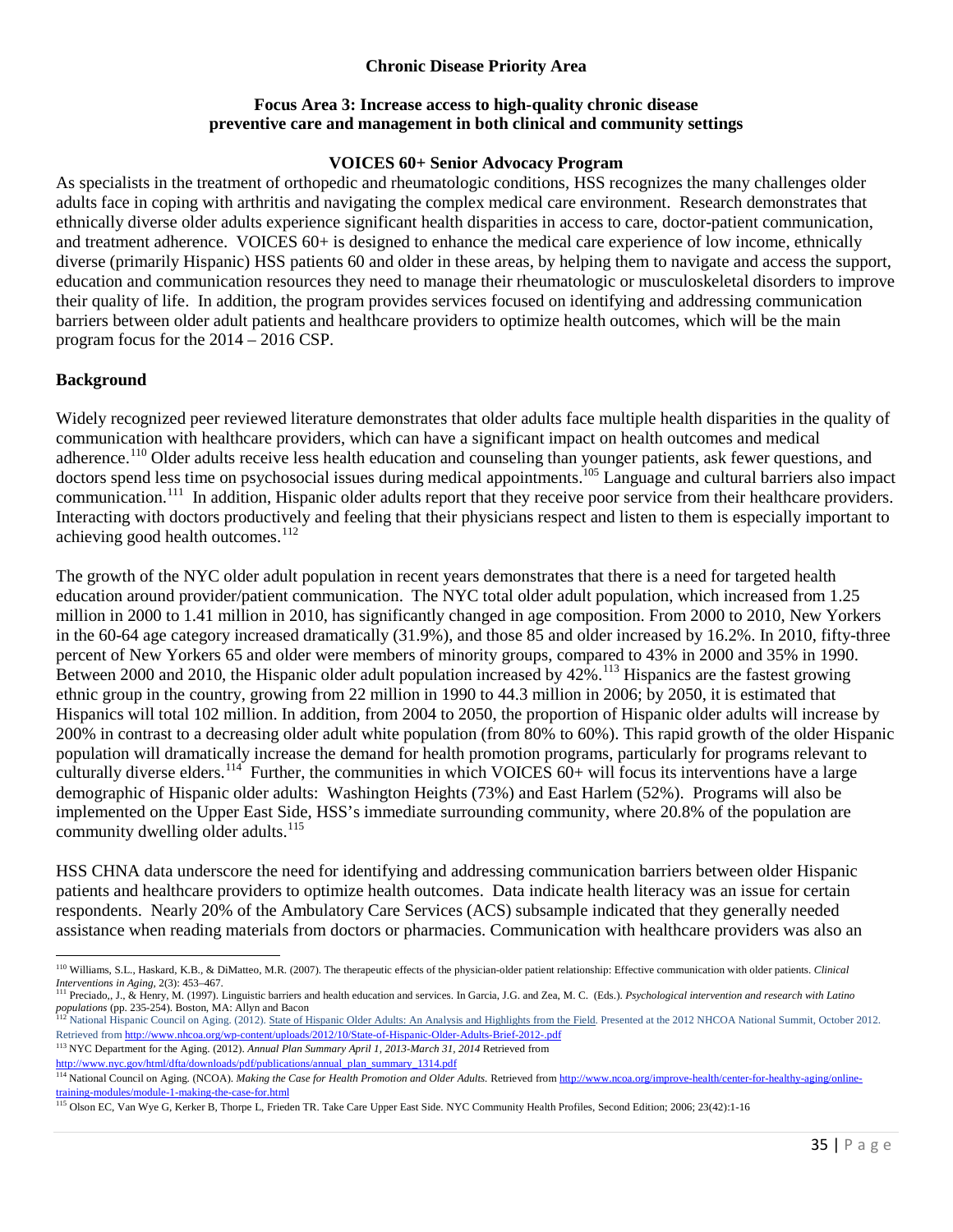issue, as only 46% "sometimes" or "fairly often" reported moderate patient-healthcare provider communication, underscoring the need for interventions to improve provider-patient communication. Low patient-healthcare provider communication was found in samples of those with lower levels of education, income, and health literacy. In addition, significant associations were noted between preferred spoken/written language and health literacy, as respondents who preferred English when discussing healthcare or reading medical materials were also less likely to report issues with health literacy vs. their non-English-speaking counterparts: 24% vs. 84% for discussing healthcare, and 24% vs. 86% for reading medical materials.

## **Program Description**

VOICES 60+ Senior Advocacy Program was launched in 2006 in recognition of the multiple challenges older adults face in effectively utilizing high quality chronic disease care to optimize health outcomes, and access needed social supports, particularly for those who are from low-income and Spanish speaking communities. More recently, the program facilitated Spanish language focus groups to understand the health education needs of the communities served. Feedback revealed health disparities and access to care issues experienced during medical encounters. Overriding themes included: navigating rotating doctors, communication styles of doctors, managing time constraints, and language and cultural barriers. Participants wanted more personal relationships with doctors and to share information about complementary interventions, faith-related practices and coping strategies.

Over the next three years, VOICES 60+ will implement evidence-based strategies to improve patient-healthcare provider communication through interventions that target both culturally diverse community-dwelling older adults, and their professional service providers. These strategies include the use of focus groups, small group workshops as well as health (and group) coaching, facilitated in English and Spanish, and will take into account low literacy and verbal response needs of participants, in a culturally sensitive manner. Learning these interventions will enable service providers to replicate them with their clients who are primarily homebound.

## **Specific Program Goals**

By the end of 2016, VOICES 60+ will:

- Increase self-management skills of culturally diverse older adults through coaching techniques, to empower patients to better understand their arthritis-related illness and treatment.
- Train professional service providers at community-based settings to assess for health literacy of their older adult clients and train them in evidence-based coaching methods to utilize during client-provider encounters.

## **Supporting Evidence for VOICES 60+ Initiatives**

Evidence-based strategies support addressing disparities in patient-healthcare provider communication. The focus group method is a proven, effective assessment strategy to understand and define the needs of the older adult population, specifically Hispanic older adults.<sup>[116](#page-36-0)</sup>

In addition, patient education programs utilizing small group process are proven methods to increase positive health outcomes.[117](#page-36-1) Two validated assessment tools include the Single Item Literacy Screen (SILS), to identify adults who need help understanding health information, and the Stanford Patient Education Research Center's Communication with Physicians 3 question scale.<sup>118</sup> The SILS is of particular interest, as a disproportionate number of minorities and immigrants are estimated to have literacy problems (50% of Hispanics and more than 66% of US adults over 60 have either inadequate or marginal literacy skills.)<sup>[119](#page-36-3)</sup>

Methods to improve patient-healthcare provider communication have been well-researched, including Ask Me 3, read aloud and teach back strategies, which are included in the American Medical Association's toolkit targeted to health care

<span id="page-36-3"></span><span id="page-36-2"></span>119 Chew, L. D., Bradley, K. A., & Boyko, E. J. (n.d.). Brief questions to identify patients with inadequate health literacy. (2004). *Family Medicine*, 36(8), 588-594. [http://www.stfm.org/fmhub/fm2004/September/Lisa588.pdf\),](http://www.stfm.org/fmhub/fm2004/September/Lisa588.pdf) Ask Me 3 Partnership for Clear Health Communication at the National Patient Safety Foundation[. http://www.npsf.org/askme3/](http://www.npsf.org/askme3/)

<span id="page-36-0"></span><sup>&</sup>lt;sup>116</sup> Loeb, S., Penrod, J., & Hupcey, J. (2006). Focus groups and older adults: Tactics for success. Journal of Gerontological Nursing, 32(3), 32-38.

<span id="page-36-1"></span><sup>117</sup> Weiss, B. D. (2007). Health literacy and patient safety: Help patients understand. (2nd ed.). American Medical Association Foundation and AMA Retrieved fro[m http://www.ama](http://www.ama-assn.org/ama1/pub/upload/mm/367/healthlitclinicians.pdf)assn.org/ama1/pub/upload/mm/367/healthlitclinicians.pdf.<br><sup>118</sup> National Patient Safety Foundation (NPSF). (2011). *Health Literacy: Statistics at-a-glance.* http://www.npsf.org/wp-content/uploads/2011/12/AskMe3\_Stats\_Engli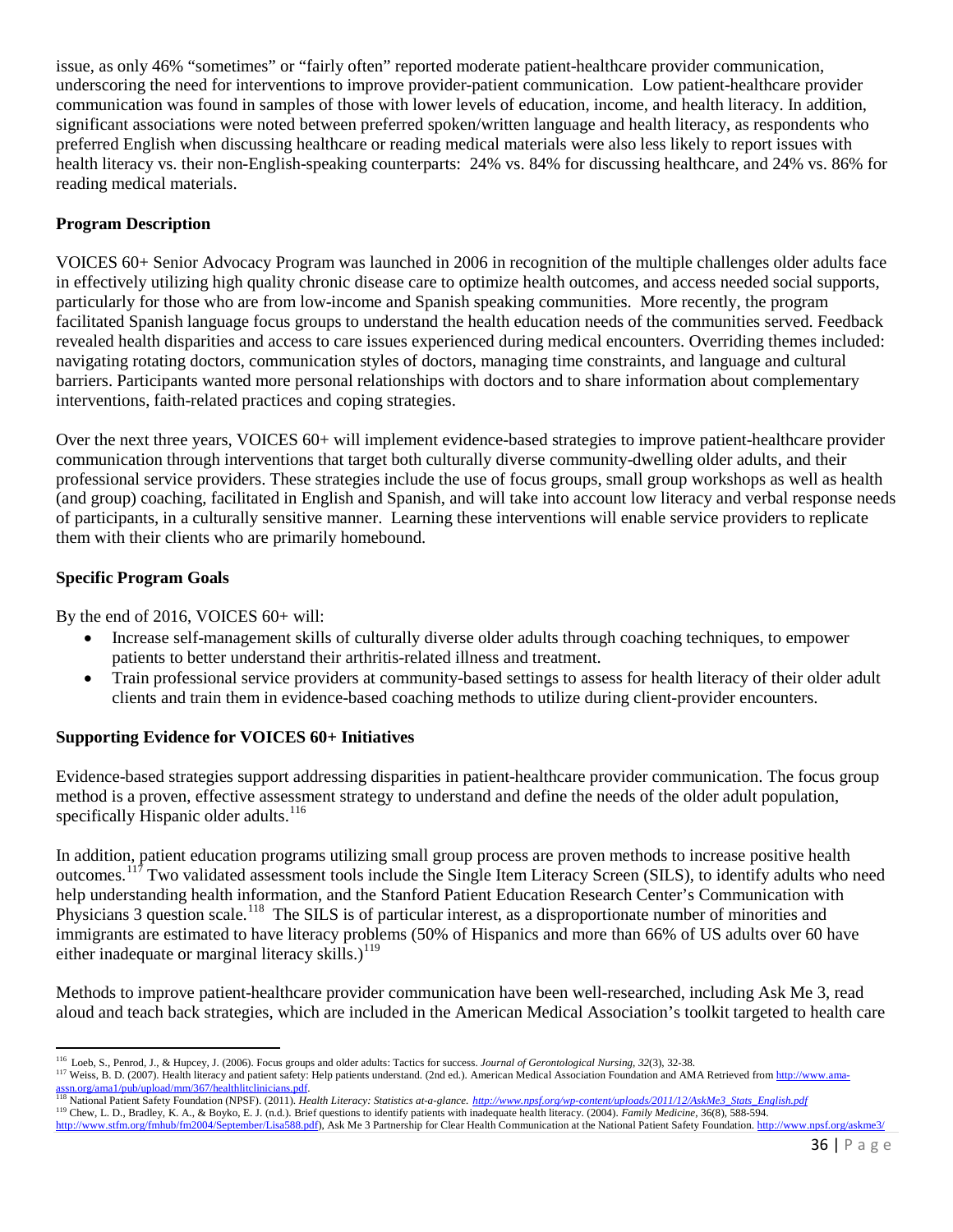providers for improving communication.<sup>[120](#page-37-0)</sup> The toolkit recommends the teach-back technique to encourage question asking, and the use of the Ask Me 3 questions to promote understanding. In the teach-back technique patients are asked to explain or demonstrate what they have been told. Research indicates that when providers use these techniques both patients' understanding and outcomes are improved.<sup>[121](#page-37-1)</sup> For example, a pilot project on a collaborative effort by eight organizations, reported that implementing the Ask Me 3 tool with patients and healthcare providers yielded findings and lessons about the potential effectiveness of Ask Me 3. The project had three goals: to increase patient engagement in their care, satisfaction with medical visits and improving patient-healthcare provider communication. Findings showed that patients were better informed about their conditions and more highly satisfied with communication with clinical staff. Physicians using Ask Me 3 found higher levels of patient satisfaction than those in the control group. Two-thirds of the 443 patients who used Ask Me 3 reported improved communication with their provider.<sup>122</sup>

Patient coaching prior to medical visits has been a well-studied approach to improve patient-doctor communication. A meta-analysis was conducted of 33 randomized controlled trials with 8,244 patients, of interventions designed to address patient question asking, patient participation, patient anxiety, knowledge, satisfaction and consultation length. Results demonstrated that interventions before the clinical encounter showed statistically significant increases in question asking and patient satisfaction. These techniques demonstrate efficacy for "health coaching" interventions, which have been demonstrated to prepare and empower older adults for their medical encounters and result in increases in question asking and patient satisfaction.<sup>[123](#page-37-3)</sup>

#### **Measureable Outcomes**

l

Implementation of measurable outcomes will take into account evidence-based strategies most applicable for low literacy older adults, with a focus on Hispanic older adults. The Hospital will explore using specific validated/standardized items which were used in its CHNA, such as the Stanford Chronic Disease Self-Efficacy Scale. In general the program will measure knowledge gained, intended behavior change and likelihood of utilizing methods taught. Qualitative measures will glean feedback and program suggestions.

The following measures will be assessed in each of the next three years:

- % of professional service providers likely to use the SILS
- % of professional service providers who increased understanding of the impact of impaired health literacy in medical encounters on health outcomes
- % of older adult and professional service providers who intend to use the Ask Me 3 questions
- % of older adults who intend to prepare a list of questions for doctor visit
- % of older adults who plan to ask questions about the things they don't understand about their treatment

<span id="page-37-0"></span><sup>120</sup> Chew, L. D., Bradley, K. A., & Boyko, E. J. (2004). Brief questions to identify patients with inadequate health literacy. *Family Medicine, 36*(8), 588-594. Retrieved from

[http://www.stfm.org/fmhub/fm2004/September/Lisa588.pdf\),](http://www.stfm.org/fmhub/fm2004/September/Lisa588.pdf) Ask Me 3 Partnership for Clear Health Communication at the National Patient Safety Foundation. http://www.npsf.org/a<br><sup>121</sup> Weiss, B. D. (2007). Health literacy and p

<span id="page-37-2"></span><span id="page-37-1"></span>assn.org/ama1/pub/upload/mm/367/healthlitclinicians.pdf.<br>
<sup>122</sup> Wisconsin Department of Health Services. (2010). Ask Me 3<sup>TM</sup> in Wisconsin's Community Health Centers: Evaluation Report. Madison, WI: Wisconsin Department of Retrieved from http://www.dhs.wiscon

<span id="page-37-3"></span><sup>&</sup>lt;sup>123</sup> Kinnersley, P., Edwards, A., Hood, K., Cadbury, N., Ryan, R., Prout, H., Owen, D., MacBeth, F., Butow, P., & Butler, C. (2007). Interventions before consultation for helping patients address their information needs (Review). *The Cochrane Library*: Issue 3. Retrieved fro[m http://onlinelibrary.wiley.com/doi/10.1002/14651858.CD004565.pub2/pdf](http://onlinelibrary.wiley.com/doi/10.1002/14651858.CD004565.pub2/pdf)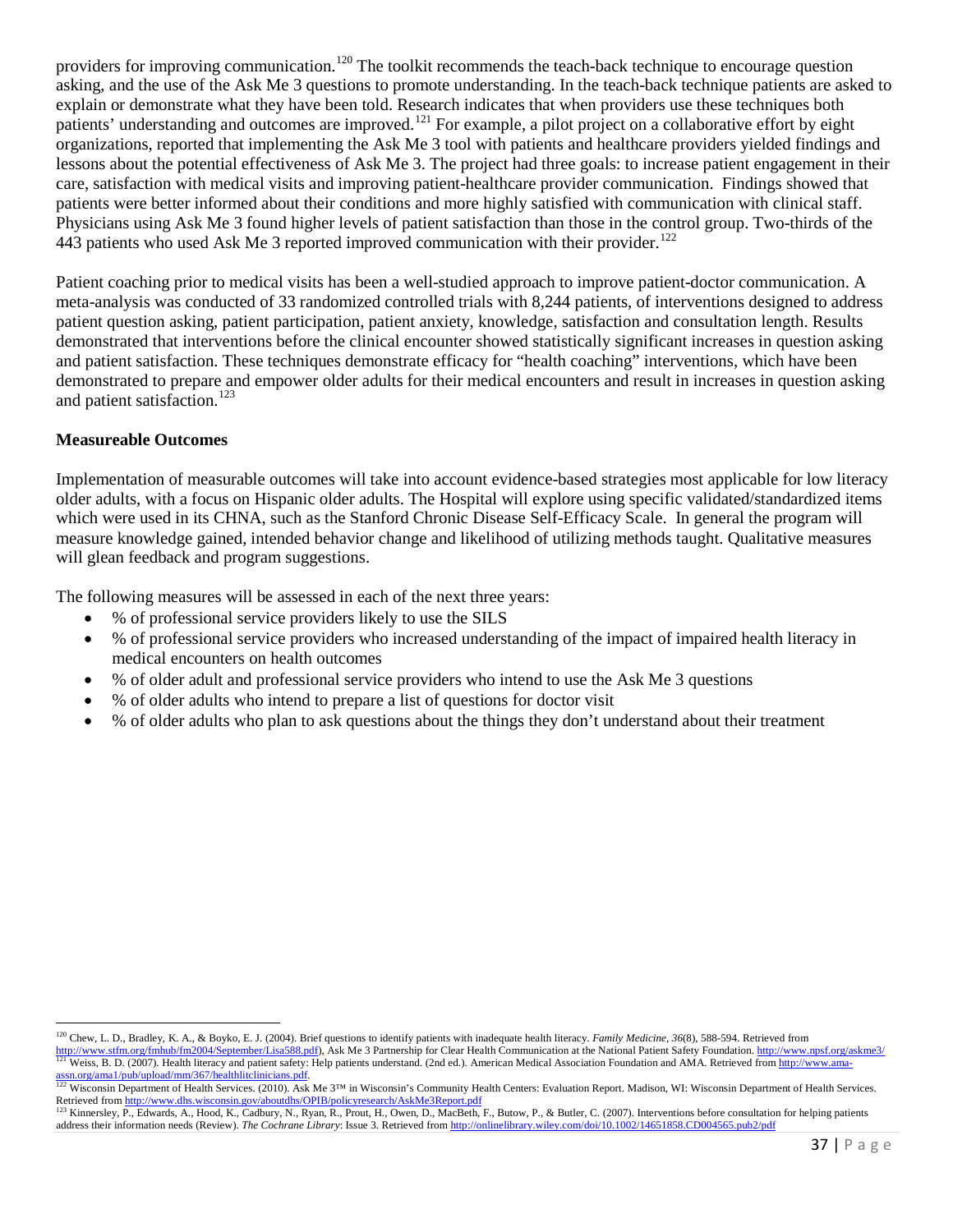## **Three -Year Plan: VOICES 60+**

## **HSS Aligns with Prevention Agenda:**

- Priority area: Chronic disease
- Focus area: Increase access to high-quality chronic disease preventive care and management in both clinical and community settings
- Goals: Promote use of evidence-based care to manage chronic diseases. Promote culturally relevant chronic disease self-management education.

#### **HSS VOICES 60+ program participants will learn:**

Older adults will:

- Appreciate the impact of patient-healthcare provider communication on health outcomes
- Feel empowered to express their concerns and needs, including cultural preferences
- Utilize specific strategies to enhance communication with healthcare providers (Ask Me 3, teach back)

Professional service providers will:

- Understand how research demonstrates that healthcare disparities may result from communication barriers during the medical encounter
- Utilize validated health literacy measures to identify and assess level of health literacy to insure optimal health outcomes (SILS)
- Incorporate evidence-based techniques to prepare their clients for their medical visit (health coaching, Ask Me 3, teach back)

#### **Community Partnerships:**

- Dorot, Inc.
- East Side Council on the Aging (ESCOTA)
- Greenberg Academy for Successful Aging
- HealthOutreach New York Presbyterian Weill Cornell
- HSS Public and Patient Education Department (PPED)
- Isabella Geriatric Center
- Lenox Hill Neighborhood House
- Liz Krueger State Senator Annual Senior Health Fair
- Medicare Rights Center
- New York Foundation for Senior Citizens
- Stanley Isaacs Community Center
- West Side Interagency Council on the Aging (WSIACA)

#### **Program Benchmarks:**

Year 1 – 2014

- Meet with 6 established and 3 new community partners to assess collaborations
- Pilot two focus groups for English and Spanish speaking older adults to assess concerns about their medical encounter and challenges
- Identify, select and pilot potential evidence-based outcome measures related to enhancing patient-healthcare provider communication
- Determine number, feasibility, resources and impact of educational programs
- Pilot 2-4 educational programs for 40-50 older adults and service providers on health literacy and techniques to enhance patient-healthcare provider communication with a focus on managing arthritis
- Participate in 2-3 community senior health fairs (over 500) to disseminate information on communication with healthcare providers and arthritis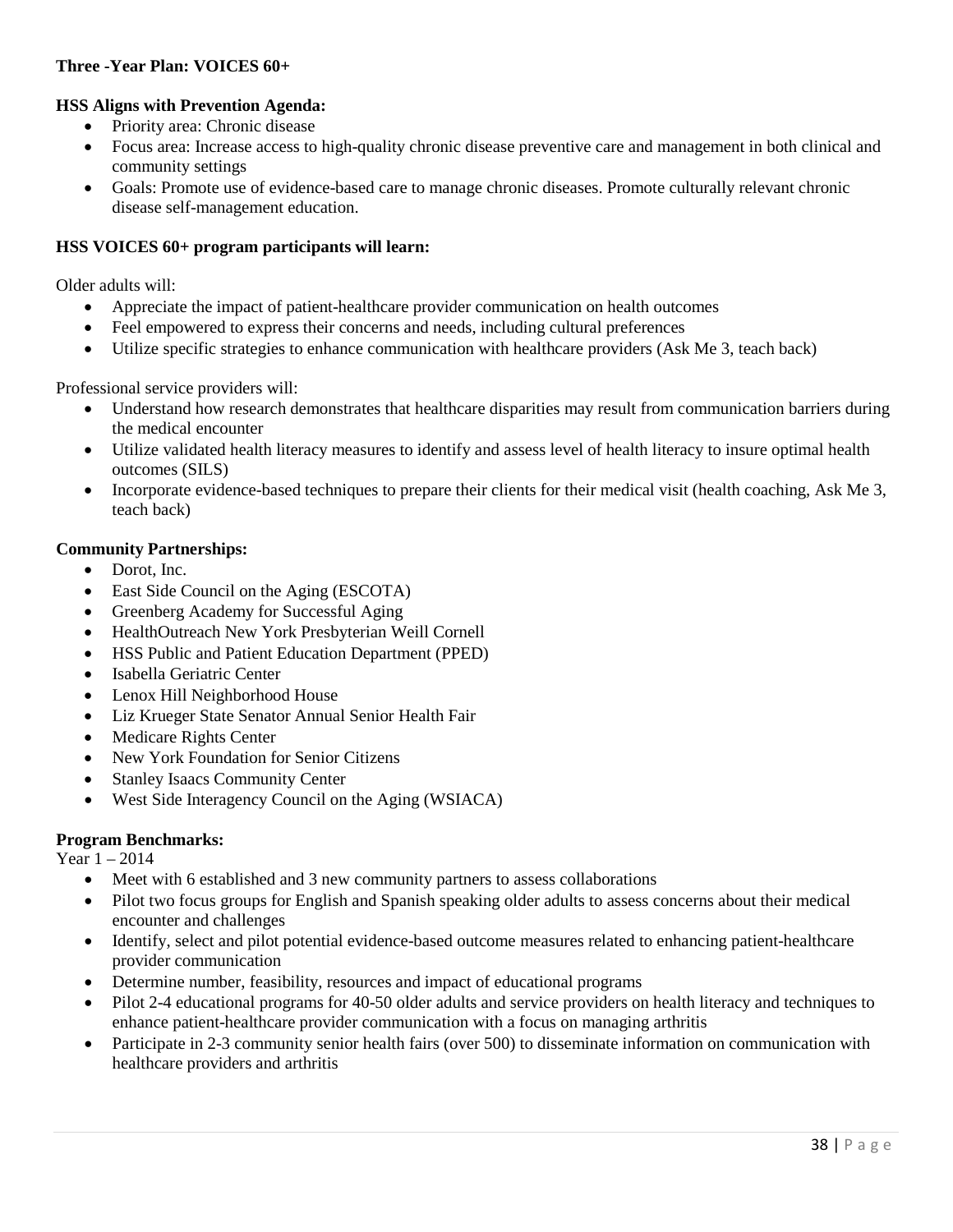Year 2 – 2015

- Meet with community partners to assess Year 1 interventions, share impact and analyze results from interventions
- Refine, continue to deliver and adapt evidence-based health education programs through a network of agencies to sustain benefits achieved
- Analyze and adjust the interventions as needed
- Build on collaborative initiatives and develop new partnerships
- Implement 4-6 health education programs for 50-60 older adults and service providers incorporating findings from previous year
- Participate in 2-3 community senior health fairs (over 500)
- Collect, organize and analyze data
- Present, report and share outcomes with community partners and multiple venues

## Year 3 – 2016

- Implement 4-6 health education programs reaching 50-60 older adults as per predetermined plan with community partners
- Use selected measures to assess program outcomes
- Collect and analyze data, both quantitative and qualitative, and revise interventions as necessary
- Report outcomes to community partners and discuss further collaborations
- Participate in 2-3 community senior health fairs
- Disseminate results and outcomes to various community and national venues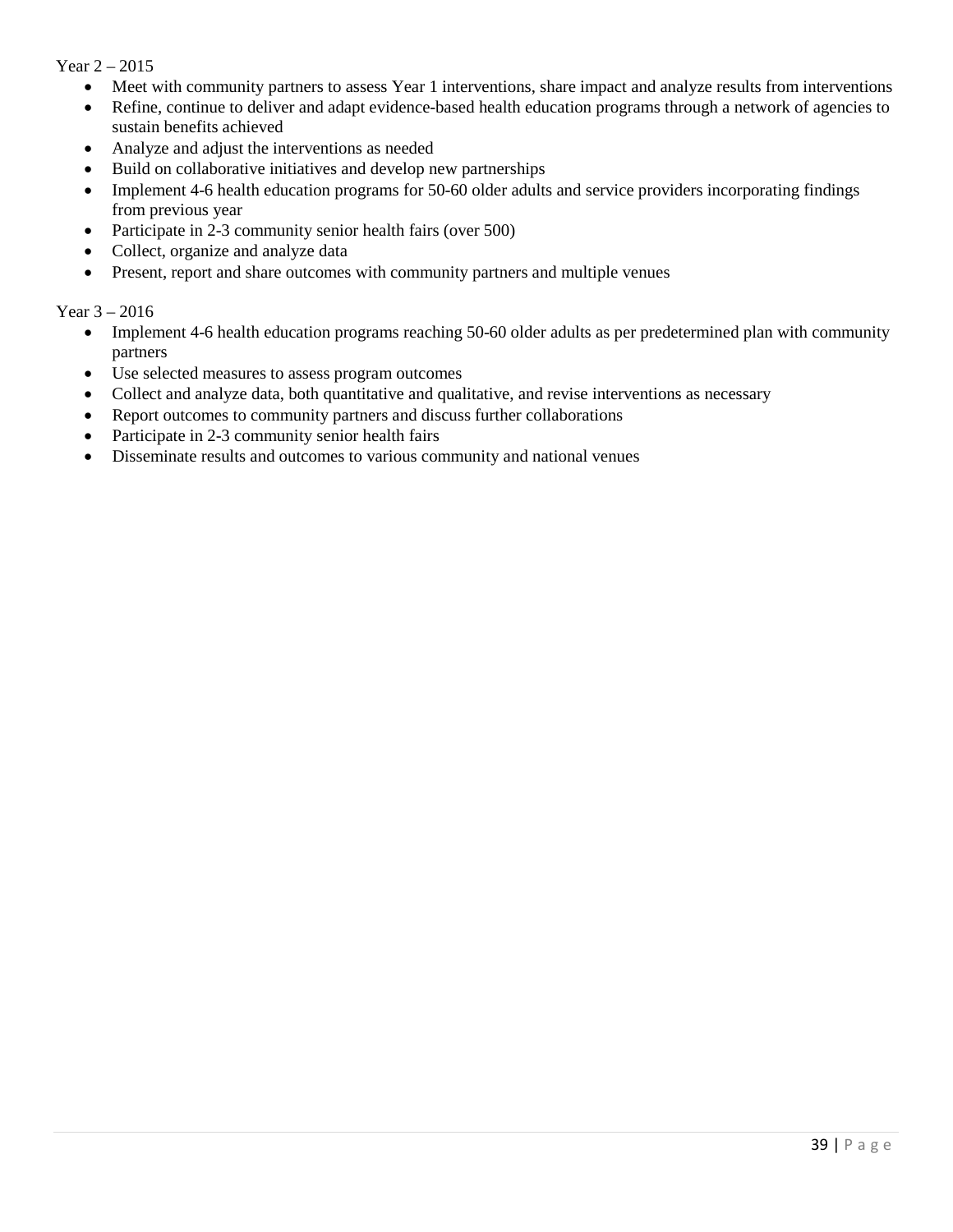## **Chronic Disease Priority Area**

## **Focus Area 3: Increase access to high-quality chronic disease preventive care and management in clinical and community settings**

#### **Charla de Lupus/Lupus Chat®**

HSS is well recognized for its outstanding expertise in lupus clinical care, education and research. With more lupus support and education programs than any other hospital in the country, HSS leads in the development of culturally specific model programs that reach women, adolescents and families who can benefit from these programs. Charla de Lupus/Lupus Chat® (Charla) is a unique national program offering people with SLE (systemic lupus erythematous), a multisystem autoimmune disease, and their families, peer health support and education in both English and Spanish. It is the only hospital-based national lupus peer support and education program culturally tailored to meet the needs of Latino and African American communities, who are affected by this illness at a higher rate.

#### **Background**

Lupus is a life-threatening, multi-system autoimmune illness, which disproportionately affects African American, Asian, and Latina women. Research has demonstrated that these communities also experience significant health disparities in illness severity and outcomes, pointing to the need for sound interventions. Women of color with SLE are more likely to experience more severe symptoms, higher mortality rates and overall damage from the disease  $124$ .

Effective reproductive health care is crucial for teens/young adults with lupus, given the multiple risk of pregnancy and high risk of sexually transmitted disease that often makes medical management of lupus complex. According to the Youth Risk Behavior Surveillance Survey of 2009, 62% of US high school seniors have engaged in sexual intercourse. In concordance with US data, adolescents in NYC are at risk for engaging in unsafe sexual practices among other high risk behaviors. Bronx youth are disproportionately impacted by poor reproductive and sexual health outcomes, with the highest rates of teen pregnancy and sexually transmitted infections (STIs) in NYC's five boroughs, as well as one of the highest rates of teen pregnancy in the nation and a rate of sexually transmitted infections much higher than national averages. [125](#page-40-1)

Socio-economic status (SES) also plays a role in these communities which are served by the Charla program. Low SES and access to care are barriers to many adolescents obtaining quality health care. Low income Hispanic teens with lupus may face increased adverse outcomes related to participating in risky behaviors such as unsafe sexual practices. The Bronx experiences the highest poverty rate of NYC's boroughs, with over 25% of families below the poverty line. Adolescents who live in high poverty neighborhoods have a greater likelihood of dropping out of school and becoming a pregnant teen.<sup>131</sup> Low levels of education are linked with poorer health outcomes.<sup>131</sup> Locally, residents in Inwood/Washington Heights are more likely to be uninsured than those in Manhattan overall (20% vs. 13%). The groups with the highest rates of STDs are often the same ones for whom access to health services is the most limited.<sup>[126](#page-40-2)</sup>

Due to the changes that lupus and its treatment can have on the body, such as weight gain, rashes, and hair loss, teens with lupus may experience low self-esteem, impacting negatively on sexual behaviors. Women with disabilities and limited knowledge as well as low self-esteem may lack the self-efficacy to advocate for themselves in relation to their reproductive health.<sup>[127](#page-40-3)</sup> Adolescents with chronic conditions were found to have more negative consequences regarding their sexual behavior, including being more likely to report having had an sexually transmitted disease (STD) and to have been sexually abused.<sup>[128](#page-40-4)</sup>

 $\overline{\phantom{a}}$ <sup>124</sup> Alarcón, G.S., et al. (1999). Systemic lupus erythematosus in three ethnic groups: III. A comparison of characteristics early in the natural history of the LUMINA cohort. Lupus in minority

<span id="page-40-0"></span>populations: Nature vs. Nurture. *Lupus* 3, 197-209.<br><sup>124</sup> Alarcón, G.S., et al. (1988). Systemic lupus erythematosus in three ethnic groups: II. Features predictive of disease activity early in its course. Arthritis and R

<span id="page-40-1"></span>[<sup>03</sup>\\_whitepaperfactsheet.pdf](http://www.clafh.org/files/press-releases/%2003_whitepaperfactsheet.pdf)<br><sup>126</sup> Marie, J. (2013). STD rates are rising –Should you be worried? Retrieved from: <u>http://www.takepart.com/article/2013/04/10/high-price-minorities-pay-when-it-comes-stds</u>

<span id="page-40-4"></span><span id="page-40-3"></span><span id="page-40-2"></span>The State, H., Stuitbergen, A., & Tinkle, M., (1997) Reproductive health care experiences of women with physical disabilities: A qualitative study. Arch Phys Med Rehabil, 78(12), S26-33.<br><sup>128</sup> Suris, J., Resnick, M., Cassu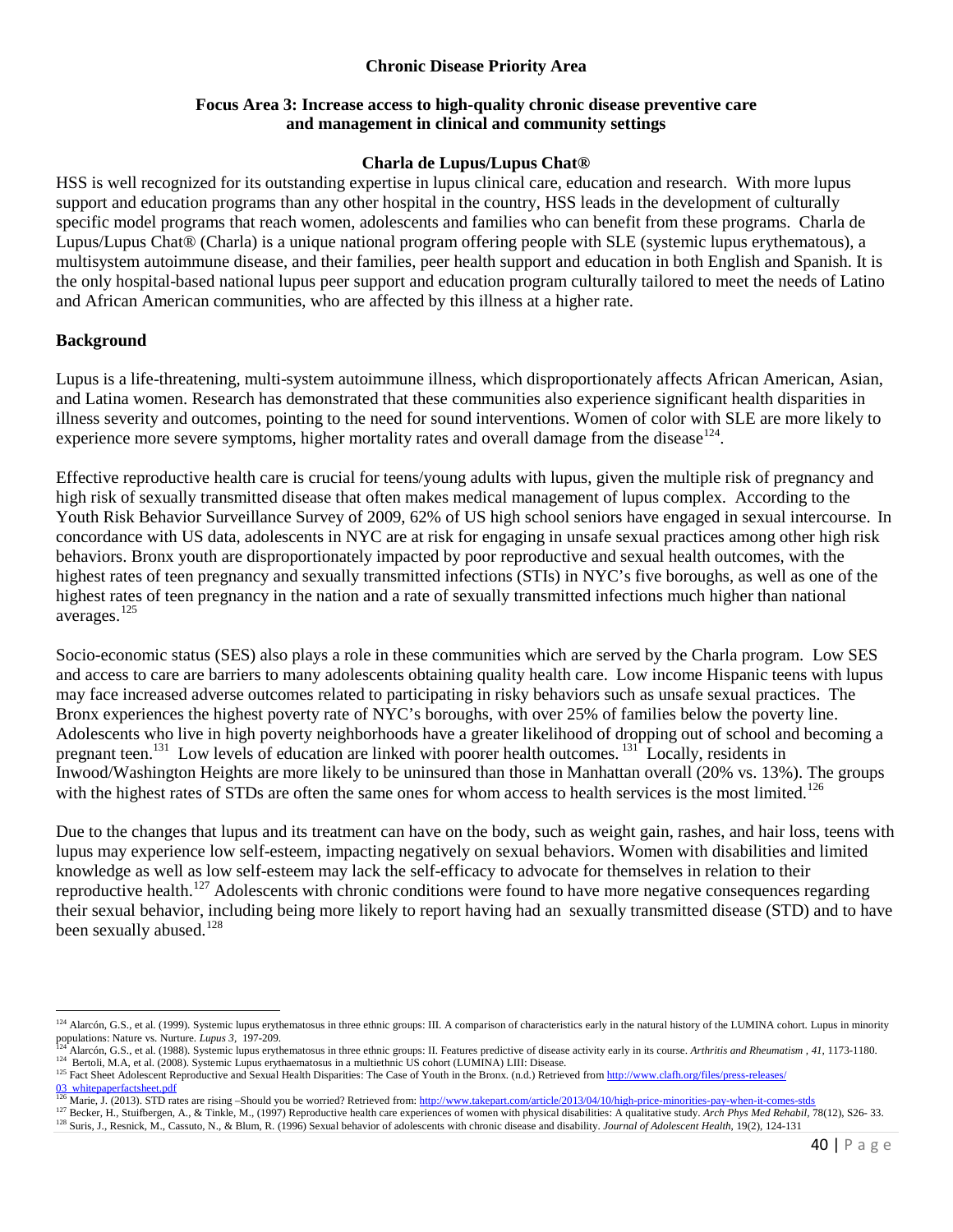Quality of communication between patients and clinicians can significantly impact health outcomes. However, health professionals are often unprepared to counsel women with chronic illnesses about the potential adverse side effects of pregnancy and contraception on underlying disease.<sup>[129](#page-41-0)</sup> In addition, physician insensitivity or lack of awareness of disability issues and how they impact reproductive health is often seen as a barrier.<sup>134</sup> Providers may hesitate to prescribe contraception to women with lupus due to concerns about the risk of lupus complications.<sup>[130](#page-41-1)</sup> HSS CHNA results support this data as the survey indicated that low communication was found among those with lower levels of education, income and health literacy. Only 28% of teens surveyed had discussed HIV/STD prevention and even less, 11%, had discussed decision making regarding sexual behavior.

The effects of lupus and its impact on reproductive health, in addition to limited access to appropriate health care, are confounding factors that can influence patient outcomes negatively. These are the challenges that the Charla program will be addressing over the next three years.

## **Program Description**

The Charla de Lupus/Lupus Chat ("Charla") program was developed in 1994 to address health disparities among African American and Latina women with lupus. Based on a comprehensive needs assessment and best practices, HSS initiated a social work led program to engage and train peer volunteers to become empowering role models. These volunteers provide culturally relevant strategies to help increase understanding of this complex illness and its treatment, improve medical adherence, and enhance coping and healthy behaviors. Comprehensive bilingual (English/Spanish) services include: the Charla Line, a toll-free national support and education helpline; weekly Onsite Peer Support Outreach at four hospital-based clinics, monthly Charla Teen and Parent Lupus Chat Groups; numerous community/professional education and government collaborations.

Advancing the understanding of the impact of lupus and its treatment on reproductive health is crucial for both reproductive health professionals, and people living with lupus. Over the next three years, the program will focus specifically on improving reproductive health care in teens/young adults with lupus. This focus is driven by significant disparities in teen reproductive health, teen pregnancy rates, and STDs for Latino and African American teens/young adults in NYC. These issues are further compromised by SLE health disparities, access to high quality reproductive health care and effective self-management for these underserved communities. To accomplish this, Charla will use a twotiered approach to provide lupus specific trainings for reproductive health care providers serving diverse communities, promoting a team based model, as well as initiate a teen reproductive health program targeted to the teen/young adult population with lupus. An identified focus will be on leveraging relationships with current partners and expanding program reach with new partners to increase access to appropriate reproductive health care in the community.

## **Specific Program Goals**

By the end of 2016, the Charla program will:

- Increase access to high quality reproductive health care for culturally diverse teens with lupus, by partnering with designated reproductive health care centers in underserved communities, to provide training to reproductive health providers, to increase knowledge of lupus and reproductive health care issues specific to lupus
- Improve culturally relevant knowledge, self-management skills, and self-efficacy related to reproductive health care and sexual health among traditionally underserved, culturally diverse teens/young adults with lupus, with a focus on serving Latino/African American communities

## **Supporting Evidence for Charla's Reproductive Health Prevention Plan**

Charla's training of reproductive health professionals will be informed by evidence-based and promising practice models. It is well documented throughout the literature that medical education inadequately prepares students for interdisciplinary collaborations, which is an essential component to the delivery of quality care.<sup>131</sup> The American College of

<span id="page-41-1"></span><span id="page-41-0"></span><sup>&</sup>lt;sup>129</sup> Forman, F. S. & Woods, R. E. (2012). Preserving adolescents' reproductive health services safety net. Current Opinion in Pediatrics, 24:437-438. doi: 10.1097/MOP.0b013e328354ccfg <sup>130</sup> Schudrich, W., Gross, D., & Rowshandel, J. (2012). Lupus and community-based social work. Social Work In Health Care, 51(7), 627-639. doi:10.1080/00981389.2012.683694 <sup>131</sup> Fineberg, I.C.,Wenger, N.S., & Forrow, L., (2004). Interdisciplinary education: Evaluation of a palliative care training intervention for pre-professionals. *Academic Medicine Research* 

<span id="page-41-2"></span>*Report, 79*(8), 769-776. Retrieved fro[m http://journals.lww.com/academicmedicine/Fulltext/2004/08000/Interdisciplinary\\_Education\\_\\_Evaluation\\_of\\_a.12.aspx](http://journals.lww.com/academicmedicine/Fulltext/2004/08000/Interdisciplinary_Education__Evaluation_of_a.12.aspx)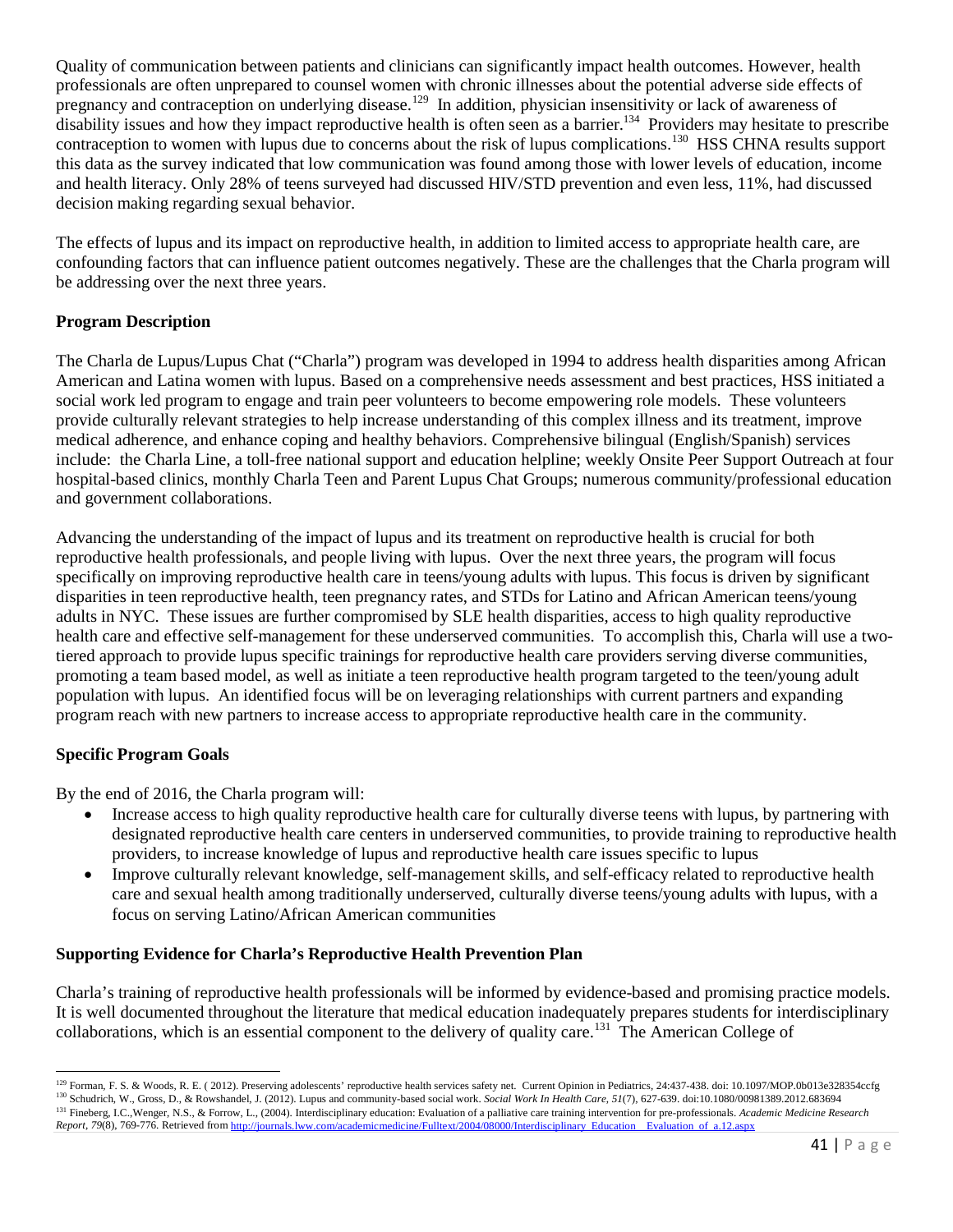Rheumatology (ACR) strongly supports the education of medical professionals around rheumatologic illnesses such as lupus, stating "raising greater awareness among medical students and health care providers is critical to improving diagnosis and treatment".<sup>[132](#page-42-0)</sup> The ACR's Lupus Initiative®, a national educational program to address health disparities, developed a professional toolkit that is a promising practice model to engage and educate health care professionals about lupus, to better identify and treat lupus specific issues. Since its national roll out in 2012 there are no published outcomes, but the program is based on a peer-reviewed curriculum that is delivered by rheumatology health professionals<sup>[133](#page-42-1)</sup> and includes content on reproductive health/pregnancy.

Studies have identified programs that delay sexual activity, improve contraceptive use among sexually active teens and/or prevent teen pregnancy. Curriculum based sex education that addresses abstinence and contraceptive use are among the identified effective programs. [134](#page-42-2) The goal of the *S.P.E.E.K. Peer Education Program* at Mount Sinai Adolescent Health Center is to reduce the incidence of adolescent pregnancy and the risk of contracting HIV and/or STI among youth 12-21 years old. The program uses two evidenced based curriculums, *Be Proud Be Responsible* and *Making Proud Choices* that helps to motivate adolescents to make healthy sexual decisions and decrease risky sexual behavior.<sup>135</sup> Outcomes include significantly higher levels of condom use, reduced frequency of unprotected intercourse, reduced multiple sexual partners, and STD rates.<sup>[136](#page-42-4)</sup> Three months after intervention participants were significantly more likely to report using a condom during intercourse.

A review of 41 randomized controlled trials of interventions for preventing unintended pregnancy among adolescents, mostly representing lower SES communities, demonstrated that all interventions including education, contraception education and promotion, and combinations of both, reduced a significant level of unintended pregnancy over the medium term and long term follow up period.<sup>[137](#page-42-5)</sup>

In addition, *Cuidate!*, an HIV/STD prevention program for Latino teens in the 8<sup>th</sup>-11<sup>th</sup> grade, consists of six one-hour sessions over consecutive days. At three, six and twelve months after the program ended, teens in the intervention group were significantly less likely than those in the control group to have had sex and to have had multiple partners; they were significantly more likely to report consistent condom use, and the intervention was particularly effective for Spanish speaking teens. Spanish speaking teens in the intervention group were five times more likely than Spanish speaking teens in the control group to report using a condom at last sex.  $\frac{142, 143}{2}$ 

Another study tested outcomes of a group psycho-educational intervention (PEI) by nurses on sexual health risks and psychosocial adaptation in young adults with chronic illness, specifically genital herpes, which is a high-risk population. The intervention group had significantly more knowledge than the controls. Participants in the intervention group used condoms 87% of the time, used spermicide an average of 41% of the time, and planned to tell their partners about their condition more often. The PEI included disease-related information, self-management skills, how to promote feelings of self-worth and development of support and sexual risk reduction, including assertiveness skills.<sup>[138](#page-42-6)</sup>

#### **Measureable Outcomes**

Charla will focus on measuring the impact of its interventions on health professionals and teen/young adult participants over the next three years. Specifically, evaluations will measure knowledge gained through its educational training for reproductive health professionals by using established post evaluation tools, with a focus on intent to enhance practice outcomes. For teen/young adult participants, Charla will explore the use of validated questions from two widely used national surveys: CDC's YRBSS<sup>[139](#page-42-7)</sup> and IOM's Guidelines for Adolescent Preventive Services (GAPS)<sup>[140](#page-42-8)</sup> to assess sexual

 $\overline{\phantom{a}}$ <sup>132</sup> American College of Rheumatology. (2013). Retrieved fro[m http://globenewswire.com/news-release/2013/05/16/547858/10033146/en/The-Lupus-Initiative-Unveils-Free-Curriculum-and-](http://globenewswire.com/news-release/2013/05/16/547858/10033146/en/The-Lupus-Initiative-Unveils-Free-Curriculum-and-Education-Materials-to-Advance-Care-for-Patients-Fighting-Devastating-Autoimmune-Disease.html)

<span id="page-42-1"></span><span id="page-42-0"></span>[Education-Materials-to-Advance-Care-for-Patients-Fighting-Devastating-Autoimmune-Disease.html](http://globenewswire.com/news-release/2013/05/16/547858/10033146/en/The-Lupus-Initiative-Unveils-Free-Curriculum-and-Education-Materials-to-Advance-Care-for-Patients-Fighting-Devastating-Autoimmune-Disease.html)<br>
<sup>133</sup> The Lupus Initiative. (2013). Retrieved from<http://thelupusinitiative.org/about-us/><br>
<sup>134</sup> Alford, S. (2008). Science an

<span id="page-42-5"></span>

<span id="page-42-4"></span><span id="page-42-3"></span><span id="page-42-2"></span><sup>155</sup> U.S Department of Health & Human Services. (2013). Retrieved from http://www.hhs.gov/ash/oah-initiatives/tpp/programs/be\_proud\_responsible.pdf<br>
<sup>136</sup> U.S Department of Health & Human Services. (2013). Retrieved from ht

<span id="page-42-6"></span>Swanson, J., Dibble, S., & Chapman, L., (1999) Effects of psycho-educational interventions on sexual health risks and psychosocial adaptation in young adults with genital herpes. Journal *of Advanced Nursing*, 29(4), 840-851<br><sup>139</sup> CDC. (2013). Adolescent and School Health Youth Risk Behavior Surveillance System (YRBSS). Retrieved fro[m http://www.cdc.gov/HealthyYouth/yrbs/index.htm](http://www.cdc.gov/HealthyYouth/yrbs/index.htm)

<span id="page-42-8"></span><span id="page-42-7"></span><sup>140</sup> American Medical Association. (2013). Guidelines Adolescent Preventive Services. Retrieved from http://www.ama-assn.org//ama/pub/physician-resources/public-health/promoting-<br>
140 American Medical Association. (2013). G [healthy-lifestyles/adolescent-health/guidelines-adolescent-preventive-services.page](http://www.ama-assn.org/ama/pub/physician-resources/public-health/promoting-healthy-lifestyles/adolescent-health/guidelines-adolescent-preventive-services.page)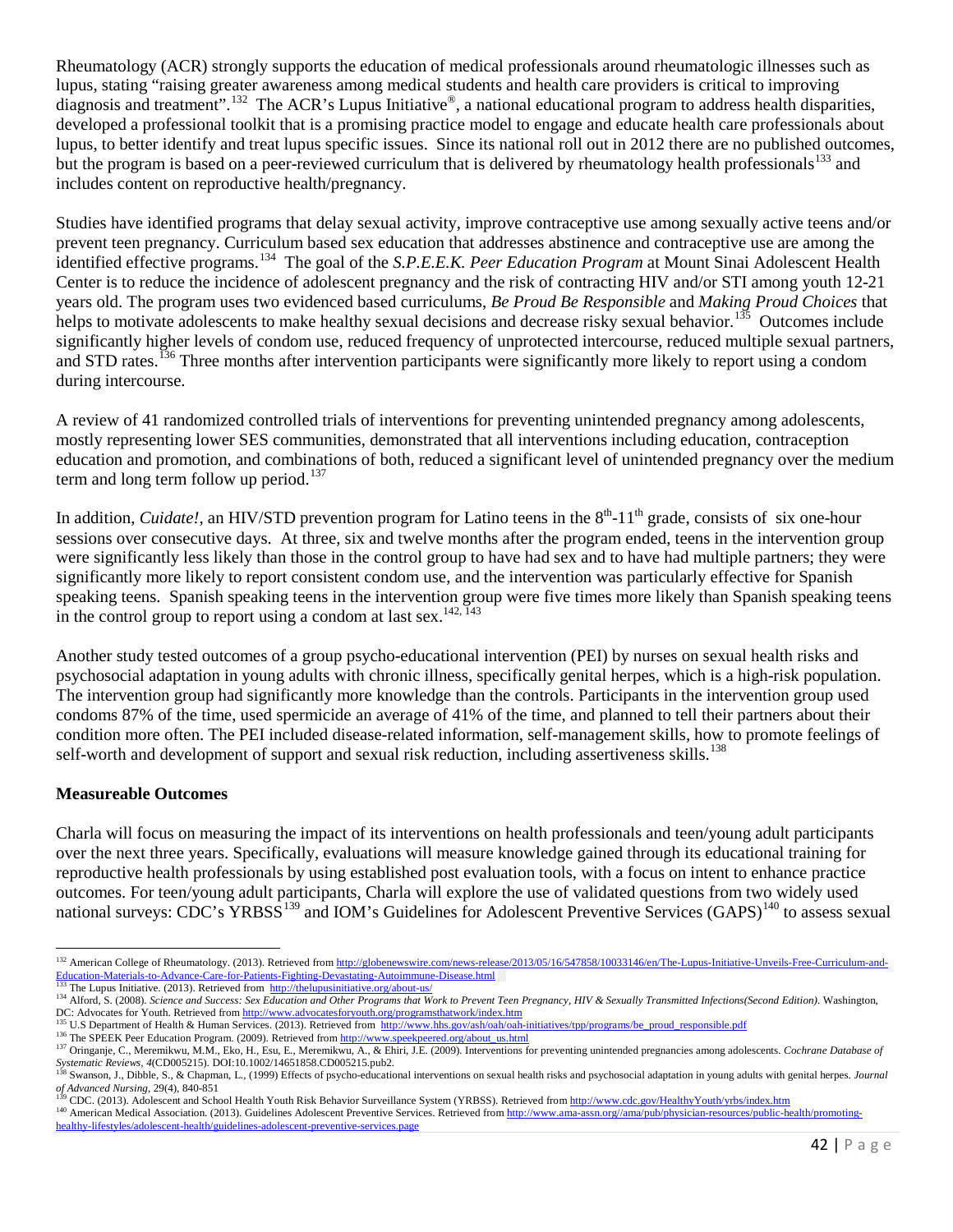risk behaviors among teens/young adults before and after the intervention. The program will also explore the use of validated measures from *The Handbook of Sexuality Related Measures[141](#page-43-0)* to specifically measure self-efficacy after the intervention. Additionally, validated evaluation tools will be tailored from the already established *S.P.E.E.K.* program to measure knowledge gained and self-efficacy of program participants. Further, Charla plans to use relevant questions from The Young Adult Health Care Survey (YAHCS)<sup>[142](#page-43-1)</sup> to quantitatively and qualitatively assess access, quality, and impact of reproductive health care services for teens with lupus who participate in the intervention and/or are referred to partner reproductive health care centers.

Year 1 – 2014:

- % of participants who increase their overall knowledge of SLE, including diagnosis, treatment, and management goals
- % of participants who report that the in-service training enhanced their understanding of adolescent health issues as it relates to teens/young adults with SLE
- % of participants who report an increased ability to identify key issues around fertility/ pregnancy, sexual health and lupus
- % of participants who report increased knowledge of the most effective and safe contraception options for teens/young adults with lupus
- % of participants who reports intent to increase utilization of the rheumatology community as a resource when caring for teen/young adults with lupus

Year 2– 2015:

- % of participants who increase knowledge and comfort on how to access reproductive health services throughout the boroughs
- % of participants who increase knowledge about STDs, fertility, pregnancy and conception as it relates to teens/young adults with SLE
- % of participants who reports an increased ability to negotiate sexual decisions
- % of participants who reports increased skills on how to communicate with partners and health care providers about sexual health in order to effectively advocate and optimize their own health
- % of participants who reports increased self-efficacy

Year 3 – 2016:

- # of patients referred to reproductive health using established protocol and identified resources
- # of patients who followed-up with referral to reproductive health and accessed care
- % of patients satisfied with/impact of reproductive health care experience

<span id="page-43-1"></span><span id="page-43-0"></span> $\overline{\phantom{a}}$ <sup>141</sup> Davis, C.M., Yarber, W.L; Bauserman R.; Schreer, G.E.; & Davis, S.L. (1998). Contraceptive Attributes Questionaire. *Handbook of Sexuality-Related Measures*. 153-155. 142 The Child and Adolescent Health Measurement Initiative. (2009). Young Adult Health Care Survey (YAHCS) Fast Facts. Retrieved from http://cahmi.org/ViewDocument.aspx? [DocumentID=84](http://cahmi.org/ViewDocument.aspx?%20DocumentID=84)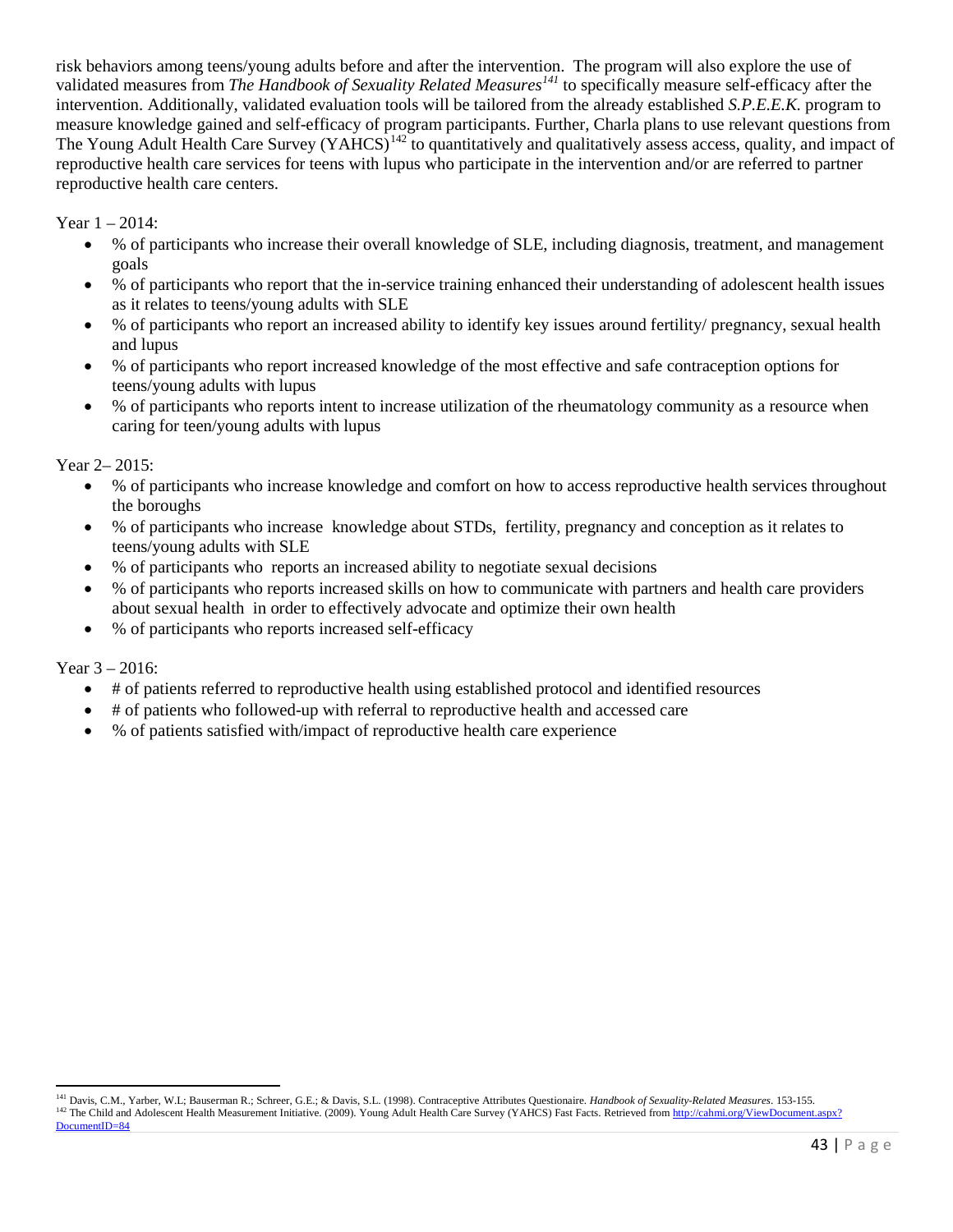## **Three Year Plan: Charla de Lupus/Lupus Chat ® Program**

## **HSS Aligns with Prevention Agenda:**

- Priority area: Chronic disease
- Focus area: Increase access to high-quality chronic disease preventive care and management in clinical and community settings
- Goal: Promote use of evidence-based care to manage chronic disease; promote culturally relevant chronic disease self-management education

## **HSS Charla Lupus/Reproductive Health participants will learn:**

Reproductive health professionals will learn to:

- Increase their overall knowledge of SLE, including diagnosis, treatment and management goals
- Enhance their understanding of adolescent health issues as they relate to teens/young adults with SLE
- Identify key issues around fertility pregnancy, sexual health and SLE
- Identify and utilize the most effective and safe contraception for teens/young adults with SLE
- Increase utilization of the rheumatology community as a resource when caring for teens/young adults with lupus

Teens/young adults with lupus will learn to:

- Access reproductive health care throughout the boroughs of NYC
- Enhance their communication skills with partners and health care providers about sexual health in order to effectively advocate and optimize their own health
- Increase their knowledge about STDs/STIs, fertility, pregnancy and contraception to enhance their ability to negotiate sexual decisions

## **Community Partnerships:**

- Children's Aid Society
- Community Healthcare Network
- Mount Sinai Adolescent Health Center
- Mount Sinai Peers Encouraging Empowerment though Knowledge (S.P.E.E.K) Peer Education Program
- NewYork-Presbyterian, Columbia University Medical Center
- Morgan Stanley Children's Hospital, Pediatric Rheumatology Department
- Audubon Family Planning Practice and Young Men's Clinic
- NewYork-Presbyterian Hospital, Cornell Medical Center

#### **Program Benchmarks:**

Year 1 – 2014

- Identify two adolescent health centers in underserved zip codes appropriate to our population to partner with.
- Meet together to define the problem, and establish common goals and roles
- Identify rheumatology health professionals to conduct in-service trainings with partnered reproductive health centers
- Collaborate with rheumatology health professionals and community partners to develop and conduct two pilot inservice trainings, reaching 30 reproductive health staff
- Develop and pilot outcome measures and evaluation strategies for in-service trainings
- Assess program efficacy through identified outcome measures and refine program accordingly
- Identify liaisons at each reproductive health centers to help improve access to our population, and identify rheumatology health professional(s) to act as a direct resource to reproductive health care professionals
- Collect and analyze data from teens with lupus on sexual risk behaviors, and reproductive health needs using validated measures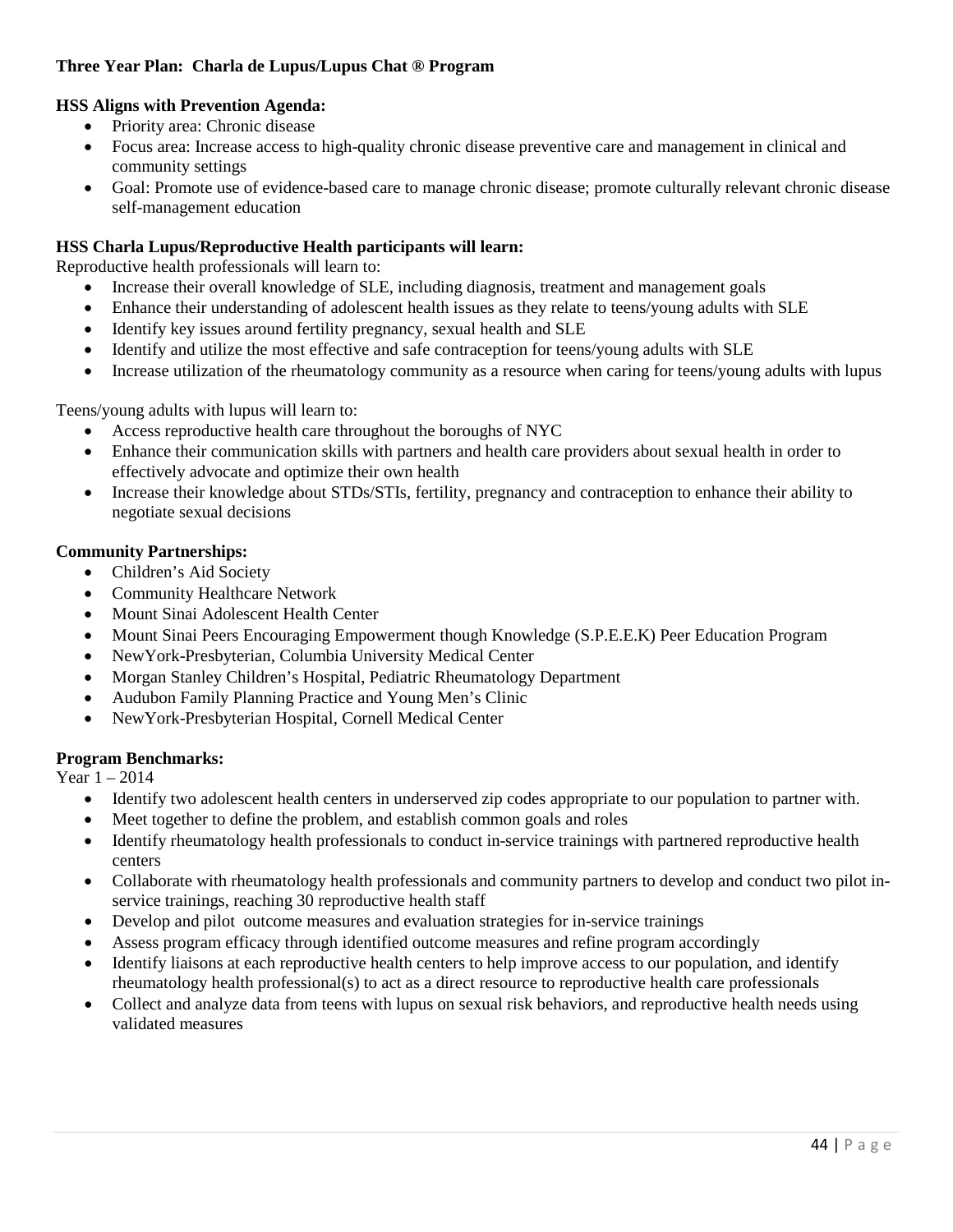## Year 2 – 2015

- Utilize data collected from teens in Year 1 to inform educational programming for teens/young adults
- Meet with SPEEK Program director and staff to learn more about the SPEEK Peer Education Program and to educate them about the Charla program and our goals
- Collaborate with the SPEEK program to plan educational intervention specific to teens with lupus
- Adapt/Utilize as needed validated pre/post measure from SPEEK intervention curriculum and analyze results/outcomes
- Implement SPEEK program 8 week educational intervention for approximately 20 Charla program members

Year 3 – 2016

- Work with community partners and rheumatology staff to develop a protocol for referrals to partner with reproductive health care centers
- Develop and distribute reproductive health resources list along with referral protocol to rheumatologist and other health care professional in the multi-disciplinary lupus team for use with lupus patients
- In collaboration with community partners develop tools and protocol to assess if program participants are accessing reproductive health care at partner centers
- Sustain engagement with identified partners through invitations to be guest speakers to share professional expertise to staff and patients and solicit ongoing feedback as we plan next steps
- Disseminate evaluation results with relevant professionals and community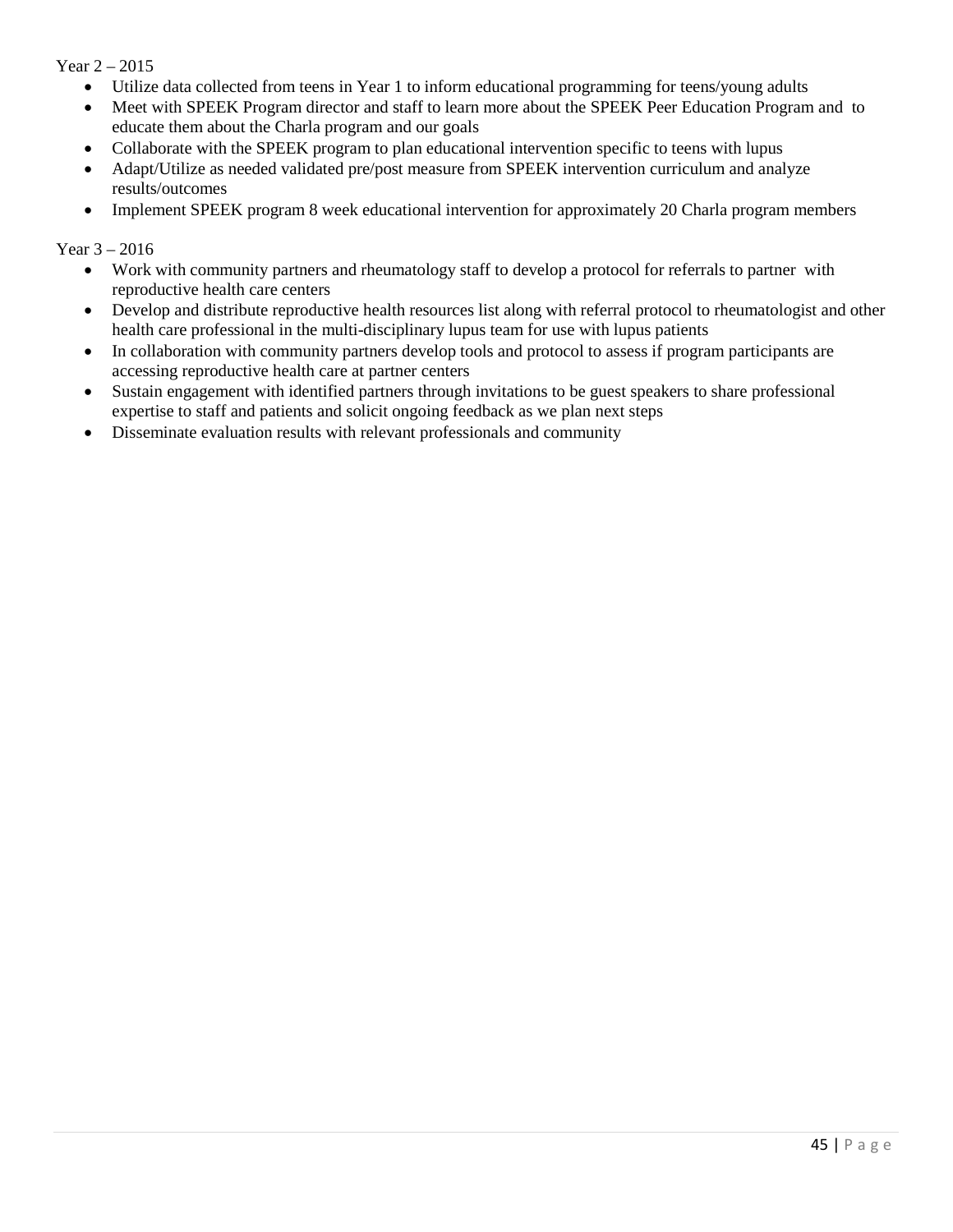## **Chronic Disease Priority Area**

## **Focus Area: Increase access to high-quality chronic disease preventive care and management in both clinical and community settings**

#### **LANtern® Lupus Asian Network**

HSS demonstrates its outstanding commitment to lupus care through the provision of more support and education programs for lupus, including those which specifically seek to meet the needs of underserved communities, than any other hospital in its area of specialty. Lupus is a complex and multi-system life-threatening autoimmune disease that affects Asians two to three times as frequently as their White counterparts, with significant health disparities such as worse outcomes and higher mortality. LANtern® (Lupus Asian Network) is the only national telephone peer support and education program designed specifically for Asian Americans with lupus. The program was inspired by a lack of knowledge about lupus, heightened by socioeconomic and psychosocial stressors within the community. These factors, if not addressed, may result in family disharmony and social isolation, especially in an Asian culture that values group harmony and social esteem.

## **Background**

There has been a tremendous growth of the Asian American population, both nationally and in NYC, which has received increasing public attention. Asian Americans have the fastest growth rate of any racial/ethnic population in the US (46% growth between 2000 and 2010 censuses), with New York having the second highest number of Asians of any state. The Asian population in NYC increased by 30% (251,341) since 2000, and comprises about 14% of the city's population. The four largest Asian communities of all Asians are Chinese (33%), Asian Indians (29%), Koreans (11%), and Filipinos (10%). Queens is home to 49% of all Asians, followed by Brooklyn and Manhattan. Immigrants comprised a major proportion of the Asian population, at 68% compared to 27% of the city's population who are foreign-born. Forty-nine percent of Asian New Yorkers of working age (18 - 64) have limited English proficiency, and 17% do not have a high school diploma. Community data have also underscored health disparities in health status, access to quality health care, insurance coverage, poverty rate, and suicidal risk. $2$ 

Although additional research is needed, the peer-reviewed literature available to date has demonstrated health disparities in the Asian community specifically related to lupus. This involves prevalence, clinical features such as higher rates of cardiovascular and renal involvement; severity; and worse outcomes, including higher mortality, among Asians with lupus. This is further complicated by socioeconomic variables such as access to health care (indicated above), health beliefs and cultural factors that are confounding issues <sup>[143](#page-46-0) [144](#page-46-1) [145](#page-46-2) [146](#page-46-3)</sup> underscoring the importance of addressing the needs of this underserved community.

HSS's CHNA further confirms these data showing that health disparities exist with regard to healthcare access, as Asians reported the lowest rates of insurance coverage, difficulties with accessing a healthcare provider and had minimal provider – patient communication relative to their Black, Hispanic, and White counterparts. In a further analysis of a subset of 42 LANtern members, 58% reported they needed help with reading instructions, pamphlets or other written materials from a doctor or pharmacy. In fact, 50% indicated that language barriers as well as lack of coverage were barriers to accessing care in the past year. Seventy-four percent reported that their physical health and 81% their mental health was "not good" for at least part of the past 30 days. Fatigue, pain, changes in memory and mood changes related to their lupus were among the most frequent symptoms reported.

## **Program Description**

Since its inception in 2003, LANtern has been a national model for support and education of Asian Americans with lupus and their families. Through the program's Support Line, community programs, participation in conferences, and

<sup>&</sup>lt;sup>143</sup> Connelly, K.., Morand, E.,F., & Hoi, A.Y.(2013) Asian ethnicity in systemic lupus erythematous: An Australian perspective. Intern Med J. 43(6), 618-24.

<span id="page-46-1"></span><span id="page-46-0"></span><sup>144</sup> Jakes, R.W., Bae, S.C., Louthrenoo, W., Mok, C.C., Navarra, S.V., & Kwon, N. (2012) Systematic review of the epidemiology of systemic lupus erythematous in the Asia-pacific region: Prevalence, incidence, clinical features, and mortality. *Arth Care Res, <sup>64</sup>*(2), 159-168. <sup>145</sup> Mok, M.Y., & Li, W.L. (2010). Do Asian patients have worse lupus? *Lupus. 19,* 1384-1390.

<span id="page-46-3"></span><span id="page-46-2"></span> $^{146}$  Ward, M.M. (2004). Education level and mortality in systemic lupus erythematous (SLE): Evidence of under ascertainment of deaths due to SLE in ethnic minorities with low education  $^{146}$  Ward, M.M. (2004). Educat levels. *Arthritis Rheum. 51* (4), 616-624.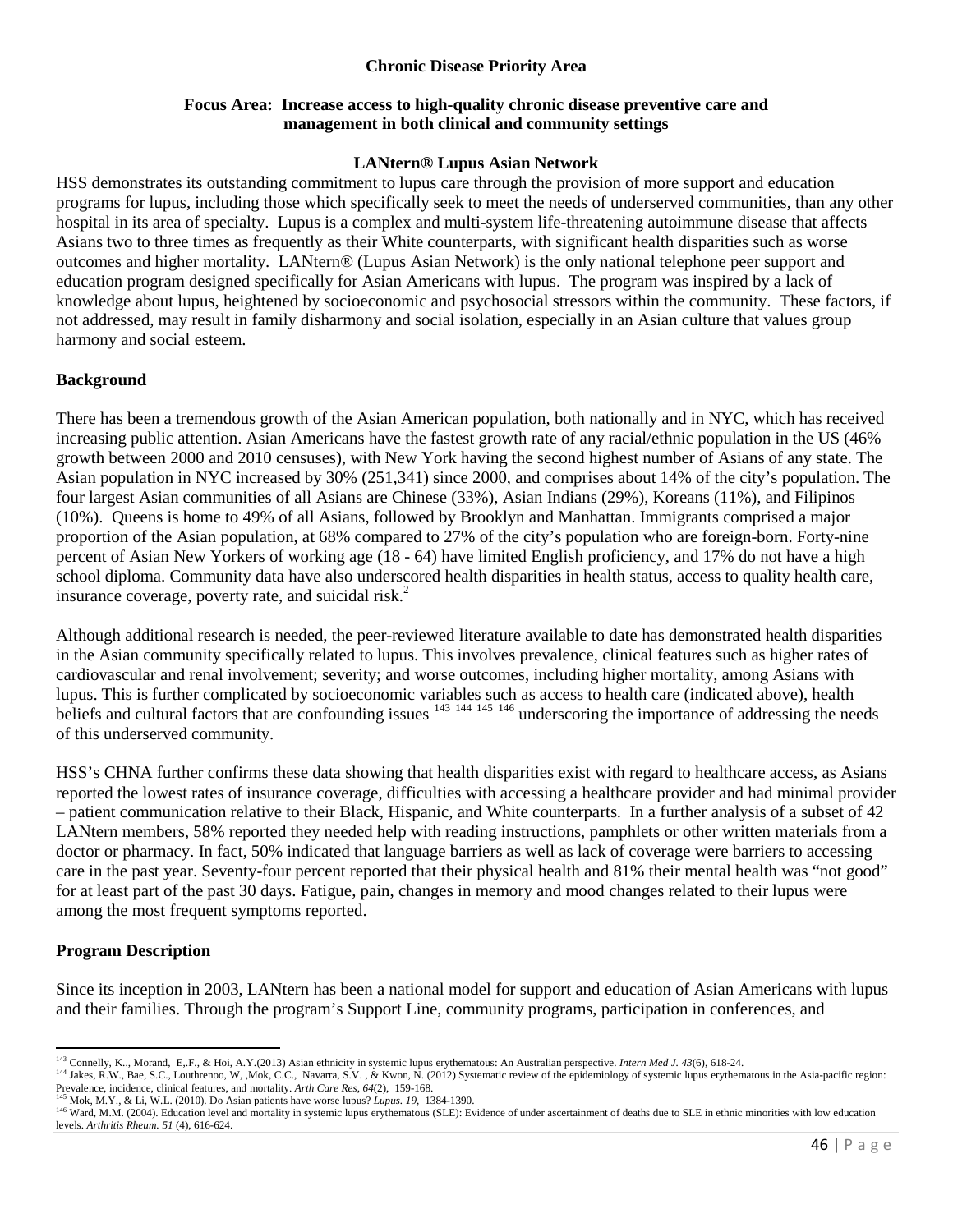publications, the program seeks to meet a gap to enhance awareness, understanding, coping and knowledge regarding lupus for this community.

Over the next three years, LANtern will utilize a multi-tiered approach to enhance quality lupus care and selfmanagement. Evidence based literature will be utilized to plan and implement educational programs among health and social services providers, to provide high quality preventive care for the Asian community. Programs will be delivered by board-certified rheumatologists, or related health professionals experienced in the care and treatment of lupus. To improve the clinical management of lupus, LANtern will identify and coordinate professional education programs in collaboration with community partners to increase awareness and appropriate evidence-based treatment and referral of Asian American patients with lupus. In addition, the program will address capacity building for increased understanding of lupus among providers serving the Asian American community.

To reach its goal of service expansion, LANtern will also further develop the role of peer volunteers with lupus, many of whom are bilingual/bicultural. The program will implement a revised peer training program, which will provide skills for community outreach, planning, promotion and participation in educational programs on lupus health, wellness and related initiatives, in addition to their traditional peer counseling/education roles. Based on demonstrated interest, the program will also explore the possibility of a new psycho-educational group forum, in which peer volunteers will participate.

## **Specific Program Goals**

By the end of 2016, LANtern will:

- Provide educational programs to professionals to improve knowledge, clinical skills and dialogue about lupus as an Asian American health issue, to ensure the provision of quality care
- Recruit and train additional Asian American lupus peer health educators and expand LANtern's peer training curriculum to reflect their enhanced role in community engagement
- Develop and implement culturally relevant educational and psychosocial support initiatives to increase chronic disease self-management knowledge and skills for Asian American patients with lupus and their loved ones

## **Supporting Evidence for LANtern® Initiatives**

Early recognition, diagnosis and treatment of lupus, is consistent with the American College of Rheumatology (ACR) and the National Institute for Arthritis and Musculoskeletal and Skin Disorders (NIAMS) practice. In fact, the ACR has recently developed the Lupus Initiative, a curriculum designed to address and reduce health disparities in lupus patient populations.[147](#page-47-0) Although no evidence-based studies are yet available, this promising practice will serve as a resource to further LANtern's goals.

In addition to programs targeting a professional audience, self-management strategies, which involve peers as community health workers/volunteers, is increasingly recognized as a promising model to engage patients in their care, and has been endorsed by the Institute of Medicine. National programs such as the Stanford Arthritis Self-Management Program, <sup>[148](#page-47-1)</sup> which utilizes patients as co-leaders and role-models, have shown significant improvements demonstrated in fatigue, coping skills, self-efficacy and depression. Another program, based on the Braden self-help model, included 231 SLE patients in Taiwan, with an analysis of self-help constructs demonstrating the greatest impact on quality of life.

Depression in lupus is a strong predictor of adherence difficulties, and a greater number of outpatient rheumatology visits.[149](#page-47-2) A study of 153 users of LupusLine®**,** an HSS telephone peer counseling service, found that over 60% reported a change in six "feeling" categories (ability to cope, better understanding, more in control less depressed, less anxious, less alone).<sup>[150](#page-47-3)</sup> A meta-analysis of seven studies of peer support telephone calls to improve health involving 2492 participants

<span id="page-47-0"></span> $147$  The Lupus Initiative (n.d.) Retrieved from  $\frac{http://www.thelupusinitiative.org}{http://www.thelupusinitiative.org}$ 

<span id="page-47-1"></span><sup>148</sup> Lorig, K., Ritter, P.L., & Plant, K. (2005). A disease-specific self-help program compared with a generalized chronic disease self-help program for arthritis patients. Arth & Rheumatism,

<span id="page-47-2"></span><sup>53(6), 950-957.&</sup>lt;br><sup>149</sup> Julian, L.J., Yelin, E., Yazdany, J., Panopalis, P., Trupin, L., Criswell, L.A., & Katz, P. (2009). Depression, medication adherence, and service utilization in systemic lupus erythematosus.<br>Arthritis

<span id="page-47-3"></span><sup>&</sup>lt;sup>150</sup> Horton, R., Peterson, M.G., Powell, S., Engelhard, E., & Paget, S.A. (1997) Users evaluate LupusLine, a telephone peer counseling service. Arthritis Care Res, 10(4), 257-263.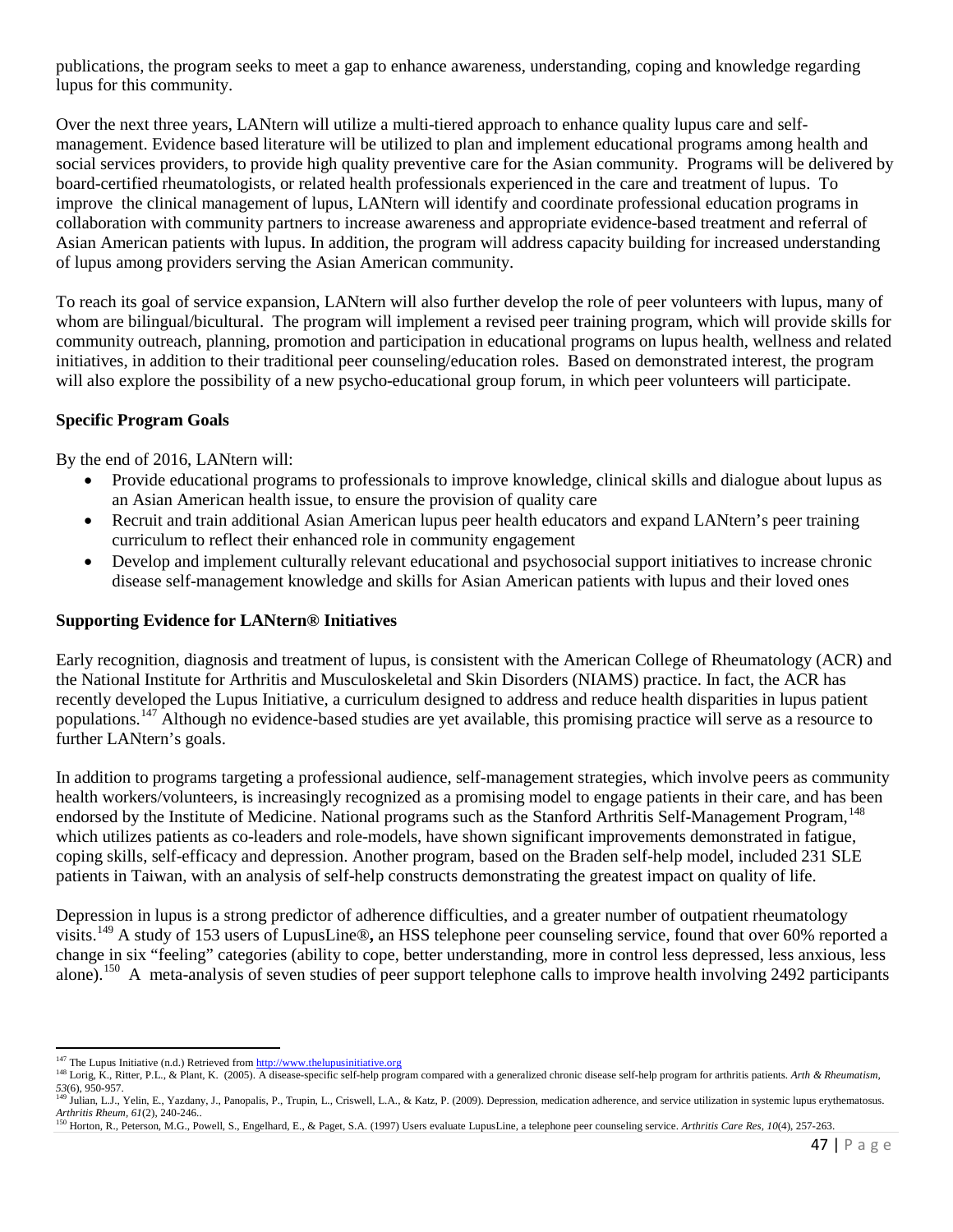demonstrated that certain health-related concerns were improved (reduced depression, changes in diet adherence to screenings), with the need for further study recommended. <sup>[151](#page-48-0)</sup>

Health related quality of life has been improved by psychoeducational interventions, including telephone counseling, self-help courses, and group psychotherapy.<sup>[152](#page-48-1)</sup> A randomized control trial of a psychoeducational intervention in lupus with 122 patients demonstrated higher couples communication, self-efficacy, and mental health status, and lower fatigue scores.<sup>[153](#page-48-2)</sup> Participation in a group psychosocial support program conducted in Hong Kong by 56 people with SLE demonstrated significant improvement in self-esteem, psychological well-being, coping, social dysfunction, anxiety, and sleep disturbance.<sup>[154](#page-48-3)</sup>

#### **Measureable Outcomes**

Over the next three years, LANtern will assess the impact of its programs, using Likert scale and open ended questions. Post evaluations for the patient-oriented programs will assess changes in understanding of lupus, and intent to utilize specific self-management strategies. To examine the impact of professional education, pre/post evaluations will assess knowledge gained, and clinical practice lessons learned. Satisfaction with program content/format/clarity will also be examined, and qualitative responses will obtain participant feedback.

In addition, LANtern will explore the use of validated measures to assess patient-related outcomes, focusing on those already tested for their validity and reliability in Chinese language versions. These include the SLE Health Related Quality of Life(HRQOL)<sup>[155](#page-48-4)</sup> the SF-36<sup>[156](#page-48-5)</sup>, and the Short-form of the Chronic Disease Self-Efficacy Scale.<sup>[157](#page-48-6)</sup> The program will also consider using additional measures developed by Stanford's Chronic Disease Self-Management program, <sup>[158](#page-48-7)</sup> and the short form of the Patient Activation Measure. <sup>[159](#page-48-8)</sup> Several validated measures drawn from the HSS CHNA will also be considered. Additionally, the program will take into account domains of cultural relevance to the community served by LANtern, for example, family relationships, burden and stigma, which have not always been captured by current outcome measures.<sup>[160](#page-48-9)</sup>

During each of the next three years, the following measures will be assessed:

- % of participants in patient-oriented programs who increased their knowledge/understanding of lupus and related health issues;
- % of patients who expressed intent to utilize specific self-management strategies, improved self-efficacy, treatment adherence, and social support
- % of professionals who improved awareness and knowledge of lupus;
- % of professionals who expressed that knowledge gained could improve their clinical practice

 $\overline{\phantom{a}}$ 

<span id="page-48-0"></span><sup>151</sup> Dale, J., Caramlau, I..O., Lindenmeyer, A., & Williams, S.M. (2008). Peer support telephone calls for improving health. *Cochrane Database Syst Rev* 8(4),

<span id="page-48-1"></span>CD006903.doi:10.1002/14651858.CD006903.pub2.<br><sup>152</sup> Thumboo, J., & Strand, V. (2007). Health-related quality of life in patients with systemic lupus erythematosus: An update. Ann Acad Med Singapore, 36(2), 115-122. 153 Karlson, E.W., Liang, M.H., Eaton, H., Huang, J., Fitzgerald, L., Rogers, M.P., & Daltroy, L.H. (2004) A randomized clinical trial of a psychoeducational intervention to improve outcomes

<span id="page-48-2"></span>in systemic lupus erythematosus. Arthritis and Rheumatism, 50(6), 1832-1841.<br><sup>154</sup> Ng, P., & Chan, W. (2007). Group psychosocial support program for enhancing psychological well-being of people with systemic lupus erythema

<span id="page-48-4"></span><span id="page-48-3"></span>Rehabilitation, 6(3), 75-87.<br><sup>155</sup> Kong. K.O., Ho, H.J., Howe, J., et al. (2007). Cross cultural adaptation of the systemic lupus erythematosus quality of life questionnaire into Chinese. *Arthritis Rheum*, 57 (6), 980-985

<span id="page-48-5"></span><sup>&</sup>lt;sup>156</sup> Li, L., Wang, H.M., & Shen, Y. (2003) Chinese SF-36 health survey: Translation, cultural adaptation, validation, and normalization. *J Epidemiology and Community Health*, 57, 259-263.<br><sup>157</sup> Chow, S.K., & Wong, F.K. (

<span id="page-48-6"></span>doi:10.1111/jocn.12298.<br><sup>158</sup> Stanford School of Medicine Patient Education in the Department of Medicine (2013). Retrieved from http://patienteducation.stanford.edu/research

<span id="page-48-9"></span><span id="page-48-8"></span><span id="page-48-7"></span><sup>159</sup> Hibbard, J., Mahoney, E.R., Stockard, J., & Tusler, M. (2005). Development and testing of a short form of the patient activation measure. *Health Services Research*, 39(4), Part I. <sup>160</sup> Ow, Y.L.M., Thumboo, J., Cella, D., Cheung, Y.B., Fong, K.Y., & Wee, H.L. (2011) Domains of health-related quality of life important and relevant to multiethnic English-speaking Asian systemic lupus erythematosus patients: A focus group study. *Arthritis Care Research 63*(6), 899-908.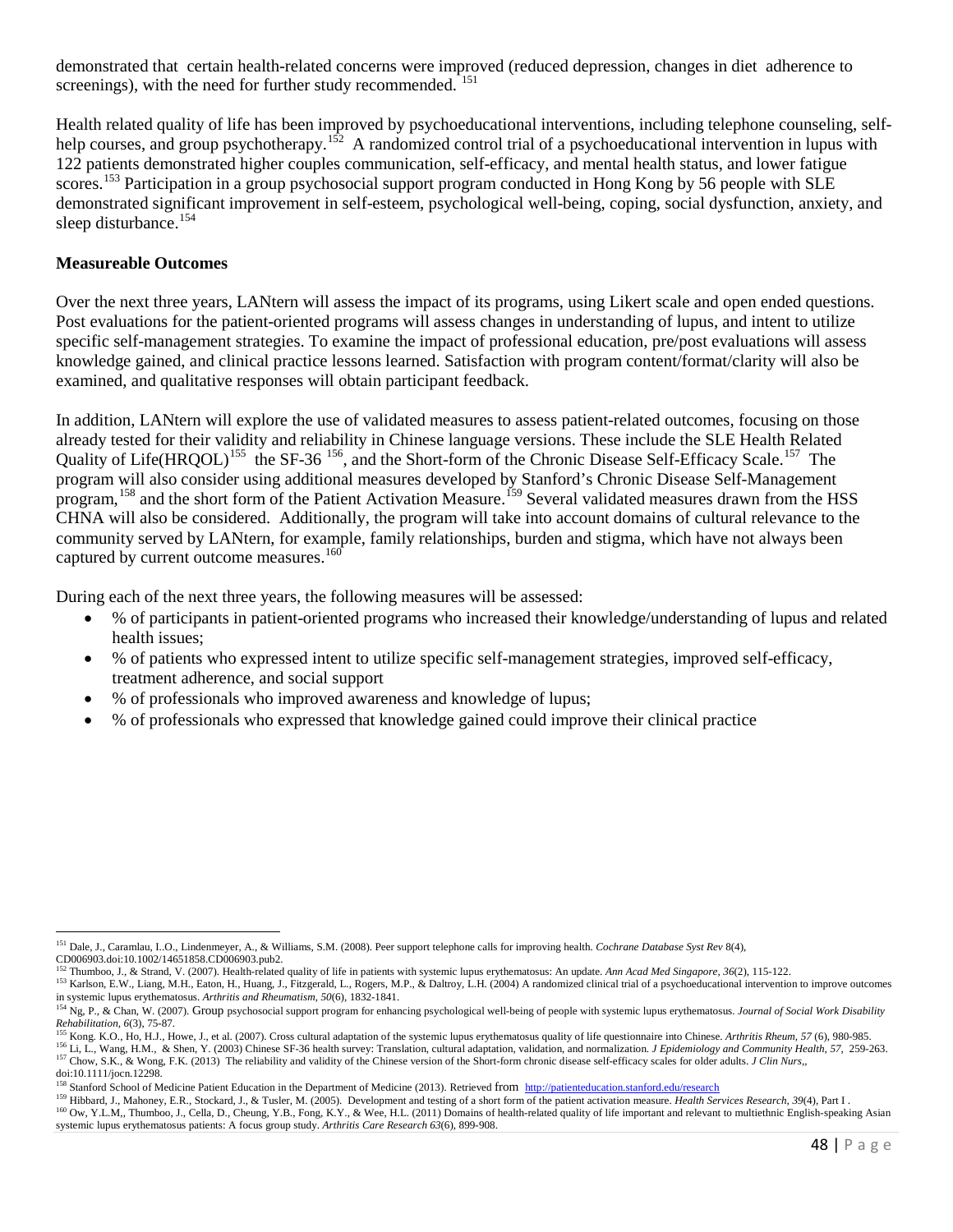## **Three-Year Action Plan: LANtern® Lupus Care Initiatives**

## **HSS Aligns with Prevention Agenda:**

- Priority area: Chronic disease
- Focus area: Increase access to high-quality chronic disease preventive care and management in both clinical and community settings
- Goals: Promote use of evidenced-base care to manage chronic diseases. Promote culturally relevant chronic disease self-management education.

## **HSS LANtern® program participants will learn to:**

- Provide culturally relevant and best practices in lupus care (among health care and social service provider)
- Enhance self-management strategies through increased knowledge, social and psychological support (among Asian Americans with lupus and their loved ones)

## **Community Partnerships:**

- Charles B. Wang Community Health Center
- University Settlement
- HSS Rheumatology Division (including MDs, RNs, and other HSS specialists)
- Asian American Federation of New York
- Gouverneur Healthcare Services
- Asian Health and Social Service Council
- API Medical Student Association at SUNY Downstate
- Asian American / Asian Research Institute at CUNY

#### **Program Benchmarks:**

Year 1 – 2014

- Pilot a culturally relevant educational program on lupus health and wellness for lupus patients and their loved ones, in collaboration with community partner(s), reaching 40 participants
- Continue to incorporate an Annual Lunar New Year Luncheon as a community based forum to provide peer connections and lupus education from peers and professionals in a context of social support, reaching 60 Asian lupus patients and significant others
- Revise and pilot a peer-based training curriculum for approximately 6 Asian American peer educators as cultural liaisons for lupus support and education, community outreach and health promotion, with the goal to further enhance peer-led programming
- Develop and pilot outcome measures to determine the impact of patient-focused programs, targeting knowledge, self-efficacy, specific self-management skills and social support
- Explore and finalize with current and new community partners planning and implementation for professional education programs, with goal of implementing on program for  $15 - 20$  participants

Year 2 – 2015

- Assess results of pilot outcome /evaluation measures, and make adjustments in measures as well as programming consistent with feedback
- Implement a second educational program for lupus health and wellness with community partner(s), reaching 50 Asian Americans with lupus and their significant others
- Develop, administer and analyze results of a survey to assess lupus related concerns, and interest in a support group forum for lupus
- Pilot support group forums (frequency to be assessed) that are culturally relevant to Asian lupus patients, based on thematic analysis of the patient-oriented survey administered, reaching approximately 30
- Develop and pilot outcome measures to determine impact of group
- Assess progress of the integral role of lupus peer volunteers in meeting chronic disease self-management program goals, to evaluate the kinds of activities they are involved in, and their level of satisfaction with their role as community peer health educators.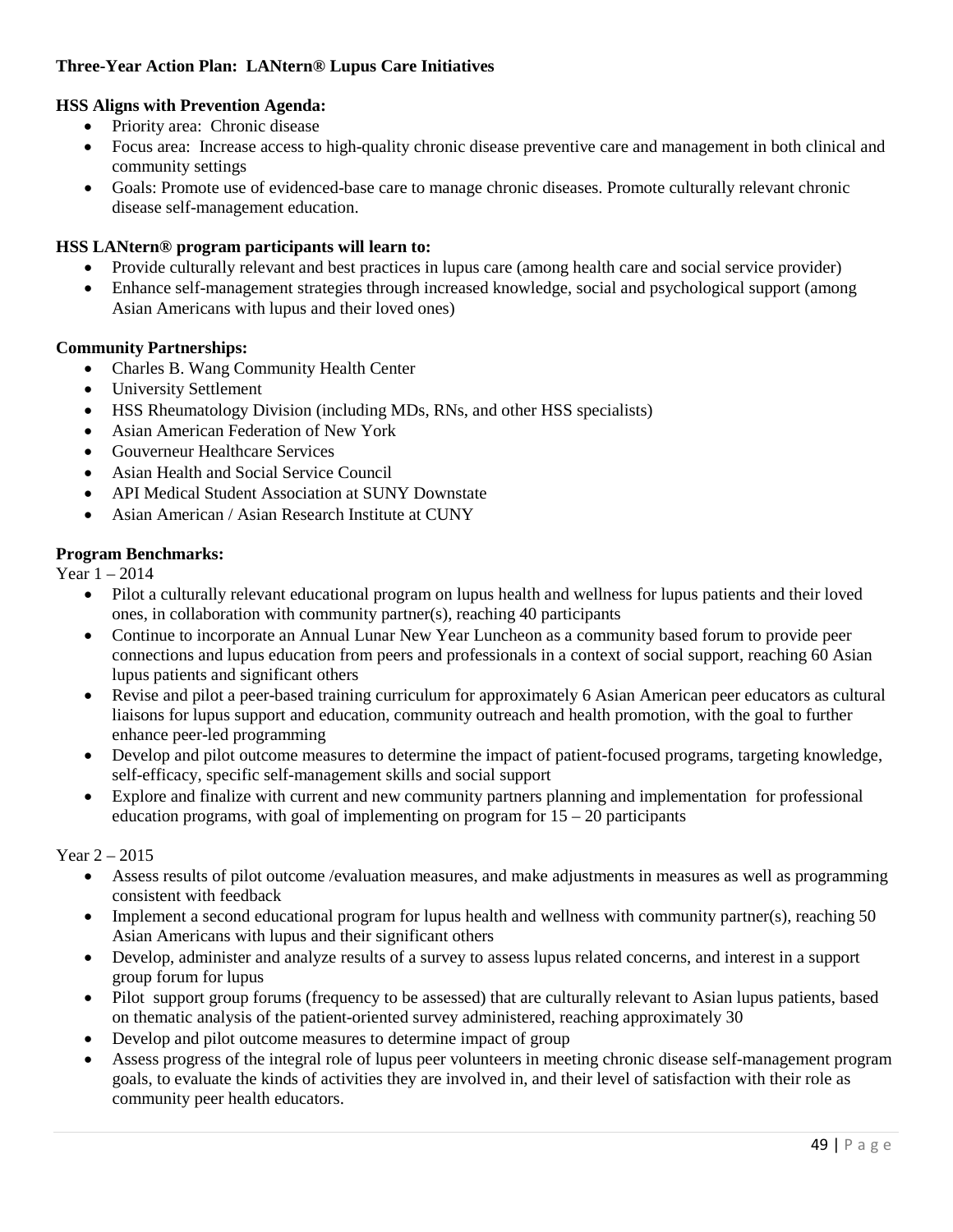- Implement 2 professional education programs with community partners, reaching 30 service providers and interested professionals
- Analyze outcome measures for professional programs, and make adjustments as needed

## Year 3 – 2016

- Continue to pilot support group forums
- Outcome measures will continue to be administered for each support group forum
- Conduct a follow-up evaluation for participants who have attended patient education programs, support group forums, and related LANtern initiatives, to assess overall impact of the CSP on self-management strategies, and intended behavioral change
- Sustain a network of 5 peer volunteers for their integral role in programmatic initiatives
- Plan and implement Annual Lupus Health and Wellness event, reaching 50
- Plan and implement LANtern Lunar New Year Luncheon, reaching 60
- Plan and implement 2-3 education programs for providers and professionals serving the Asian American community, reaching 30 service providers and interested professionals
- Continue to apply outcome measures, and track progress to assess efficacy of our Community Service Plan and disseminate results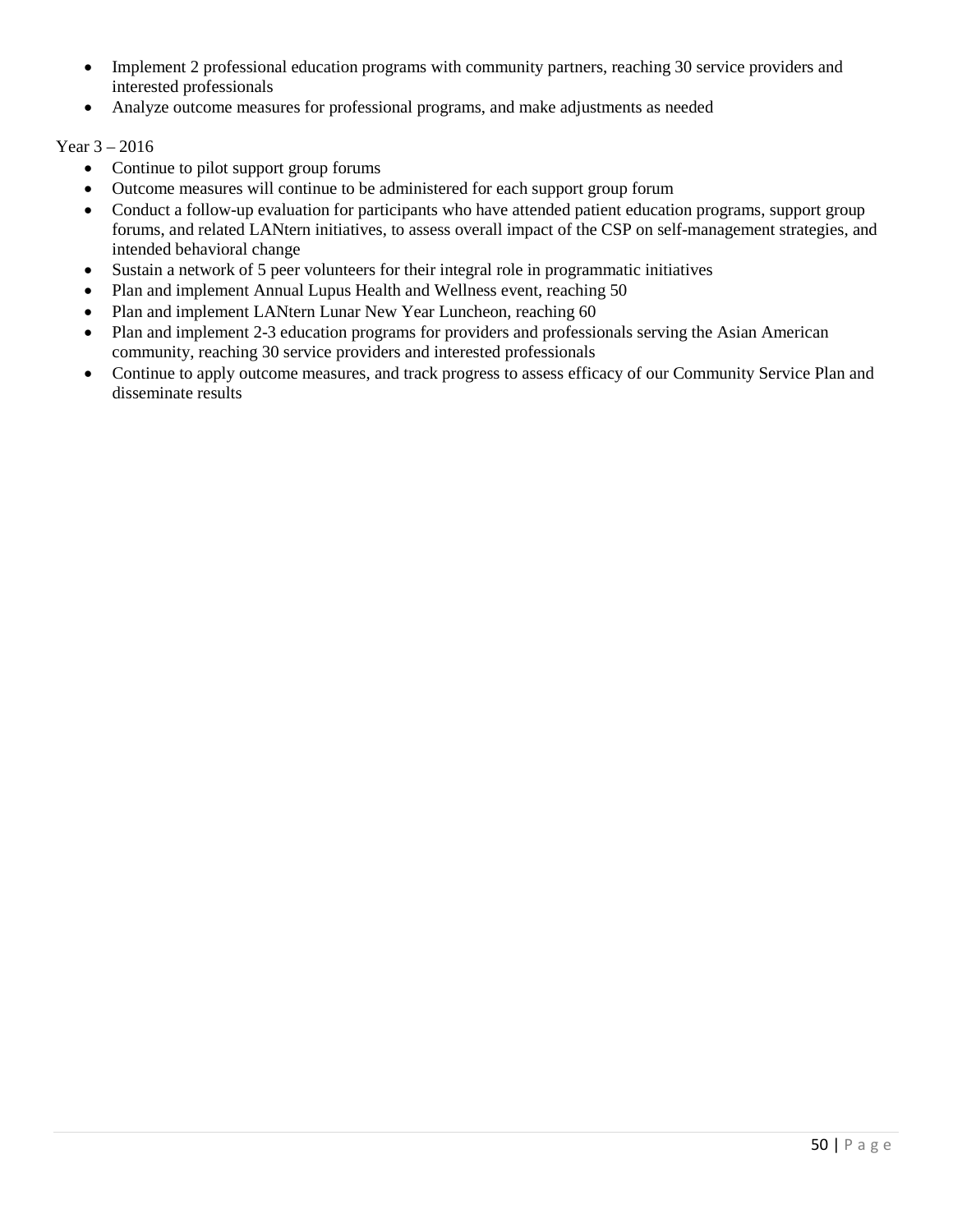#### **Chronic Disease Priority Area: Program 10**

## **Focus Area 3: Increase access to high-quality chronic disease preventive care and management in clinical and community settings**

#### **HSS Nursing Community Education Outreach**

HSS is the leader in musculoskeletal health and aims to be the most trusted educator in the fields of orthopedics, rheumatology, and their related disciplines. A strong pillar within HSS's structure is their Magnet®-accredited Department of Nursing, which has retained this designation for eleven consecutive years. The Magnet Recognition Program of the American Nurses Credentialing Center recognizes healthcare organizations for quality patient care, nursing excellence and innovations in professional nursing practices.<sup>[161](#page-51-0)</sup> Community service is an important attribute of Magnet organizations, which HSS demonstrates through its HSS Nursing Community Education Outreach public education initiative. This initiative works with local senior centers and community based organizations to provide selfmanagement education to older adults.

#### **Background**

Musculoskeletal conditions, which include back pain, arthritis, bodily injuries and osteoporosis, are reported by Americans more than any other health condition. Men and women aged 65 and older, totaling 12 – 13 % of the US population as of  $2011$ ,  $162$  report the bulk of these musculoskeletal diseases. Applying these numbers at the local level, the 2010 US Census reports that in NYC alone, there were 993,158 residents aged 65 and older,<sup>[163](#page-51-2)</sup> with estimates that by 2030 the total NYC senior population is to have an increase of nearly  $75\%$ . <sup>[164](#page-51-3)</sup>

Given the projected growth of the older adult population and the expected impact of musculoskeletal issues in the future, health education regarding prevention and management by experienced medical professionals is greatly needed. Nurses, by the nature of their training and scope of practice, are well positioned to provide wellness and self-care education to the community. In fact, according to the Magnet Recognition Program, nurse leaders within organizations have an obligation to demonstrate proactive efforts to address the health needs of the communities they serve.<sup>161</sup> The specialized knowledge of nurses makes them a logical choice for teaching individuals about health issues and to help those afflicted develop confidence and competency in the skills needed to self-manage chronic disease. Nurses are adept at holistic assessment of individuals and families with a special focus on self-care, environmental management, access to resources and support systems.

The collaboration of HSS nurses and community groups in servicing the education needs of NYC seniors fills an established public health gap as evidenced by HSS 2013 CHNA results, which reveal that musculoskeletal issues such as OA and OP affected 57% and 43% of older adults. Additionally, falls and fracture prevention was found to be a high priority as 37% of older adults reported a fall within the past year with 17% resulting in fracture. Other identified needs included depression associated with lupus and fibromyalgia, and nutrition, which was also cited as a priority, as 17% of older respondents rated their diet negatively and identified numerous barriers to eat healthily.

#### **Program Description**

In 2009, the Nursing Community Education Subcommittee of the Patient Education Council met at regular intervals to formulate a strategy to enhance RN participation in community education. The group reviewed patient survey data conducted in 2008 by the HSS Public Education Advisory Committee. Participation (40%) indicated that programs that support successful aging were extremely needed or inadequate. Based on these findings, the HSS Nursing Community Education Outreach initiative was launched in August 2012, growing from a small circle of nurse volunteers to a more robust and structured program to address the health education needs of elderly NYC residents.

Nurse committee members meet monthly to review educational needs, develop evidence based content and assign speakers with appropriate expertise and interest to deliver educational programs that best meet the needs of the NYC older

<sup>161</sup> American Nurses Credentialing Center. (2013). Magnet recognition program overview. Retrieved from http://www.nursecredentialing.org/Magnet/ProgramOverview

<span id="page-51-1"></span><span id="page-51-0"></span>Andersson, G., & American Academy of Orthopaedic Sugeons (2008). The burden of musculoskeletal diseases in the United States: Prevalence, societal and economic cost. Rosemont, IL: American Academy of Orthopaedic Surgeons.<br><sup>163</sup> US Census Bureau. (2010). Census Summary File 1. Retrieved from http://www.nyc.gov/html/dcp/pdf/census/census2010/t sf1\_p1\_nyc.pdf

<span id="page-51-2"></span>

<span id="page-51-3"></span><sup>164</sup> NYC Department of Planning. (2006). NYC population projections by age/sex & borough 2000-2030 report. Retrieved fro[m http://www.nyc.gov/html/dcp/pdf/census/projections\\_report.pdf](http://www.nyc.gov/html/dcp/pdf/census/projections_report.pdf)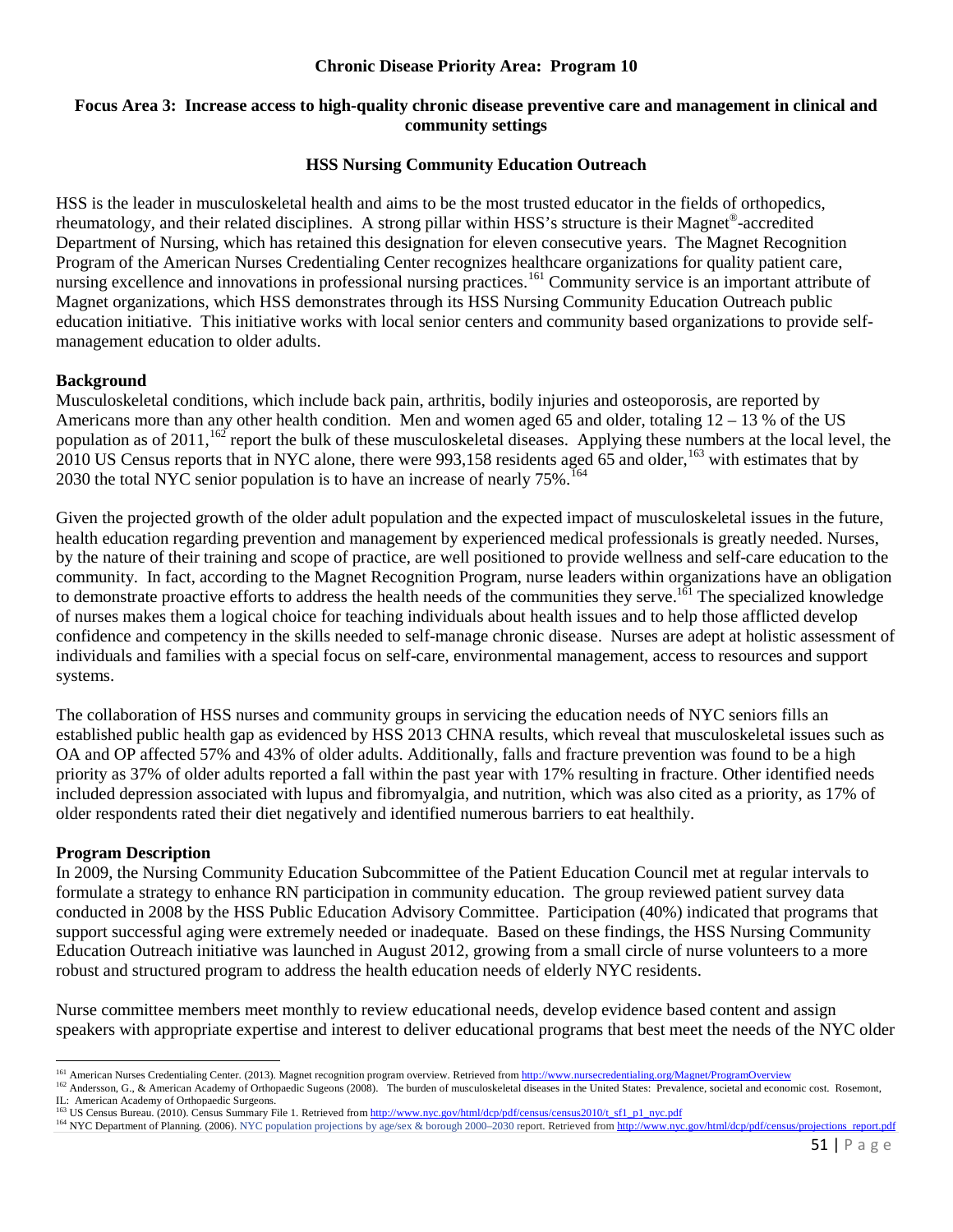adult population. The aim of the initiative is to develop self-care knowledge and provide self-management support strategies on issues germane to seniors. Educational topics are selected based upon participant feedback, including falls prevention, nutrition and medication safety.

Thus far, programs have mainly targeted older adults living in the Inwood/Washington Heights section of NYC, where 32% of residents are likely to be without a doctor and nearly 1 in 10 residents go to the Emergency Department when they are sick or in need of health advice.<sup>[165](#page-52-0)</sup> Over the next three years the initiative hopes to expand programming to a larger service area.

## **Specific Program Goals:**

Program goals aimed for 2016 include:

- Increase module library to include topics identified in the 2014 needs assessment
- Expand outreach to seniors beyond the Inwood/Washington Heights locale
- Explore the health education needs of other populations
- Provide education sessions in Spanish and Chinese to address a more diverse audience
- Update teaching methods to be more interactive
- Measure knowledge gained and behavior changes with respect to health care utilization

#### **Supporting Evidence for HSS Nursing Community Education Outreach**

The HSS Nursing Outreach Community Education Initiative chooses peer reviewed and validated programs and uses evidence based resources to develop customized content. An example of this is the Reach, Efficacy/Effectiveness, Adoption, Implementation, and Maintenance (RE-AIM) framework developed by Glasgow and colleagues.<sup>[166](#page-52-1)</sup> The model is a best practice recommended by the Stanford Patient Education Research Center for use in planning community outreach programs. The paradigm describes approaches to health promotion and chronic disease self-management in varying settings. The RE-AIM model is used by nurses to identify teaching as a key strategy to promote self-care in older adults. In addition, chronic disease management is one of the major challenges facing healthcare systems and patients.<sup>167</sup> Lorig and colleagues have studied the impact and effectiveness of self-management programs and have found long-term improvements in health status and perceived self-efficacy, as well as reduced healthcare costs in populations with diverse chronic diseases.<sup>[168](#page-52-3)</sup>

#### **Program Impact**

Success of the HSS Nursing Community Education Outreach program is demonstrated by participant class evaluation data. To date, seven classes have been provided to 73 participants. All participants ranked classes from good to excellent. Eighty-four percent indicated that they learned something new and 96% reported that they would recommend courses to a friend. HSS nurses have established a strong relationship with both providers and participants alike.

#### **Measurable Outcomes**

Over the next three years, the HSS Nursing Community Education Outreach team will continue to focus on measuring changes in knowledge and behavior as well as program satisfaction using a pre/post-test methodology. Additional information will also be collected specific to gender and ethnicity. A survey tool for nurses will be added to measure nurse satisfaction, time commitment and estimated hours of preparation to assess the value to individual nurse presenters and to identify resource allocation needs.

During each of the next three years, the following measures will be assessed:

- % of participants who increased knowledge
- % of participants who attended sessions
- % of participants who changed behavior related to educational activity
- % of participants who increased ability to manage self-care

 $\overline{\phantom{a}}$ 

<span id="page-52-1"></span><span id="page-52-0"></span><sup>&</sup>lt;sup>165</sup> NYC DOHMH. (2006). Community Health Profiles: Take Care Inwood and Washington Heights. Retrieved fro[m http://www.nyc.gov/health](http://www.nyc.gov/health)<br><sup>166</sup> Glasgow, R.E., Vogt, T.M., & Boles, S.M. (1999). Evaluating the public health impa

<span id="page-52-2"></span>*<sup>89</sup>*(9), 1322-1327. <sup>167</sup> Nielsen-Bohlman, L., Panzer, A. M., Kindig, D. A., & Institute of Medicine. Committee on Health Literacy. (2004). *Health Literacy: A Prescription to End Confusion*. Washington, D.C.: National Academies Press.<br><sup>168</sup> Lorig, K.R., Ritter, P., Stewart, A.L., Sobel, D.S., Brown, B.W., Bandura, A., Gonzalez, V,.M., Laurent, D.D., & Holman, H.R. (2001). Chronic disease self-management program: 2-year

<span id="page-52-3"></span>health stayus and health care utilization outcomes. *Med Care, 39*(11), 1217-1223.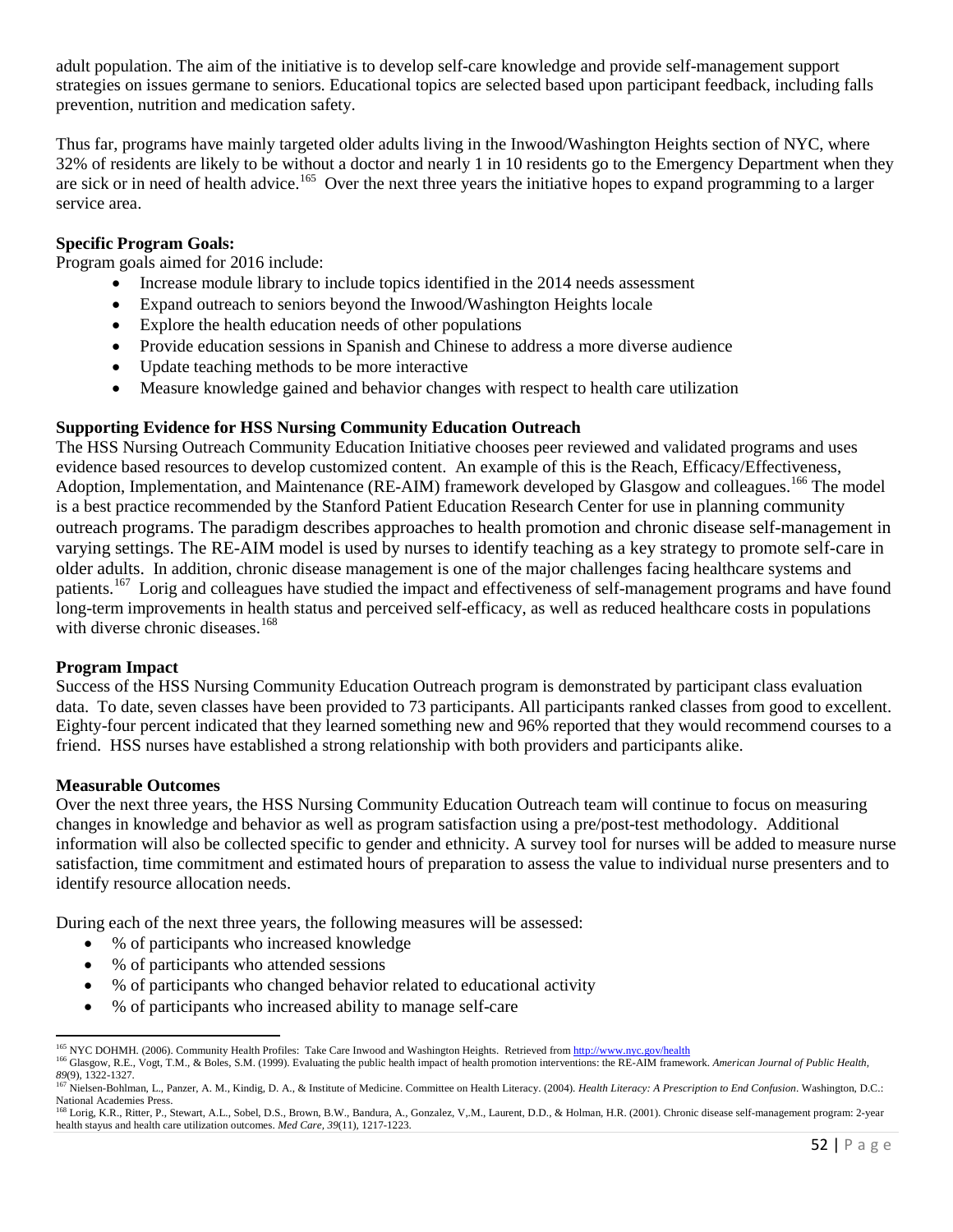- % of participants per gender and ethnicity
- Number of educational sessions provided
- Number of community centers
- Number of other sites (schools or other settings)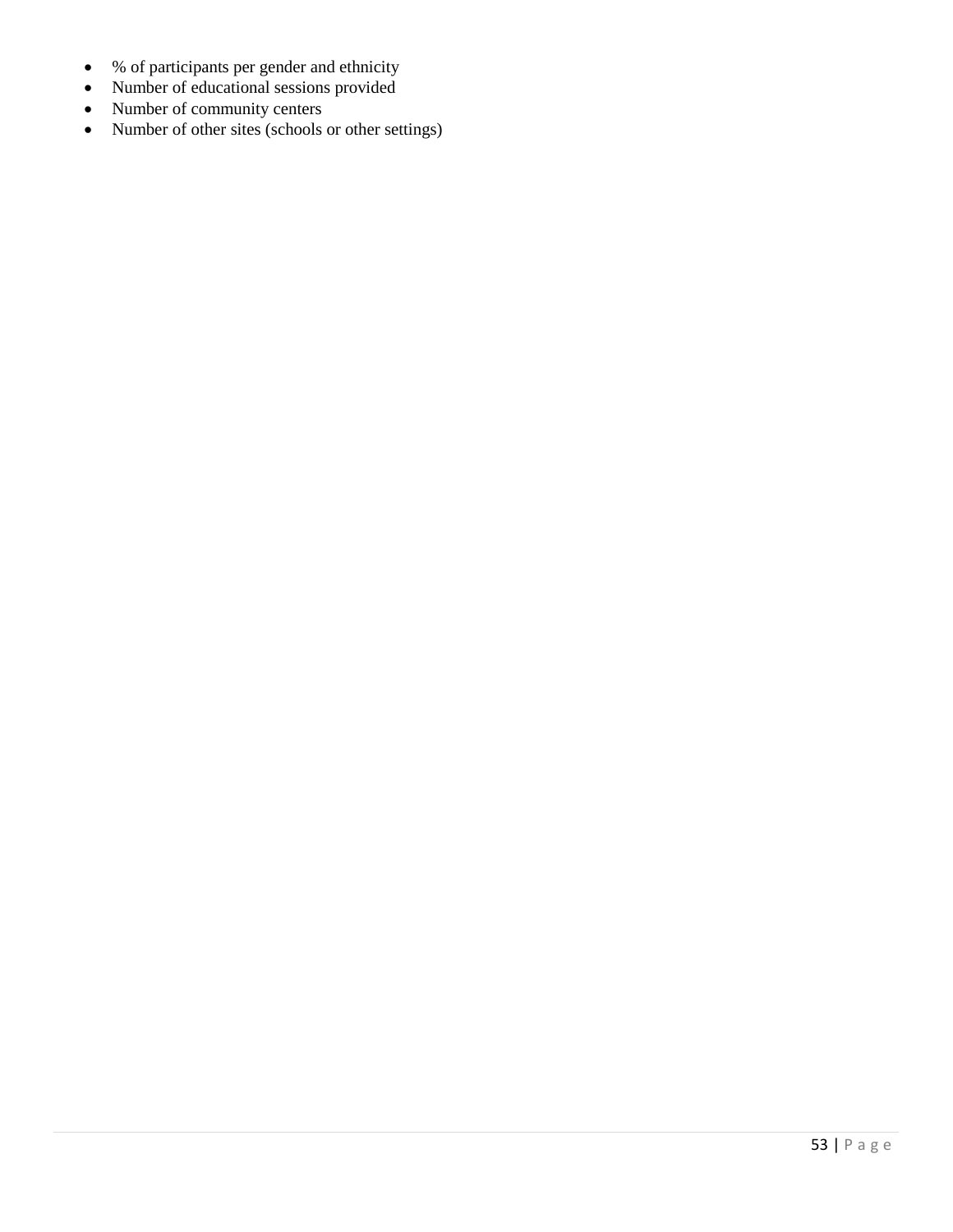## **Three Year Plan**: **HSS Nursing Community Education Outreach**

## **HSS Aligns with Prevention Agenda Goals:**

- Priority area: Chronic disease
- Focus area: Increase access to high-quality chronic disease preventive care and management in clinical and community settings
- Goal: Increase access to high quality patient education within the community that highlights preventive self-care and disease management strategies

#### **HSS Nursing Community Education Initiative participants will learn:**

- About topics that are important to their personal health and safety
- How to use medications more safely
- How to improve their health and maintain a healthy lifestyle
- Strategies to organize treatment regimens to make self care more manageable, how to protect themselves from environmental challenges such as severe weather, communicable disease and emergency preparedness
- How to communicate with their health care provider and caregivers
- How to identify increased risk for falls and how to prevent likelihood of falls

#### **Community Partnerships**

- Washington Heights & Inwood (YM&YWHA)
- Other community senior centers
- Local schools
- Other community health centers

#### **Measuring Program Outcomes and Benchmarks:**

Year 1 – 2014

- Comprehensive educational needs assessment
- Expand library of instructional material from 7 topics to 15
- Explore increasing the number of sites to reach seniors and community at-large outside Washington Heights
- Explore partnerships with local schools
- Increase quantity/quality of outcome data to include age and ethnicity and increase participants from 70 to 120

#### Year 2 – 2015

- Expand library of instructional material from 15 topics to 20
- Collaborate with multi-disciplinary colleagues to co-present activities
- Expand to 3 community sites
- Build interactive and alternative methods of teaching such as real time audience-response and standardized posttests
- Continue to build structure of HSS Nursing Community Education Initiative by increasing the number and visibility of RNs who provide community education through creation of a speakers' bureau/faculty listing
- Connect with partners in the community to expand education to disease specific populations
- Partner with community leaders on health promotion initiatives based on findings from the 2013 needs assessment
- Expand language beyond English to reach more members of the community
- Increase quantity/quality of outcome data to include age and ethnicity and increase participants from 120 to 200

#### Year 3 – 2016

- Increase quantity/quality of outcome data to include age and ethnicity and increase participants from 200 to 400
- Expand library of instructional material from 20 topics to 25
- Maintain community partnerships
- Disseminate program findings through presentations at local and national professional conferences and publication in orthopedic and patient education specific journals